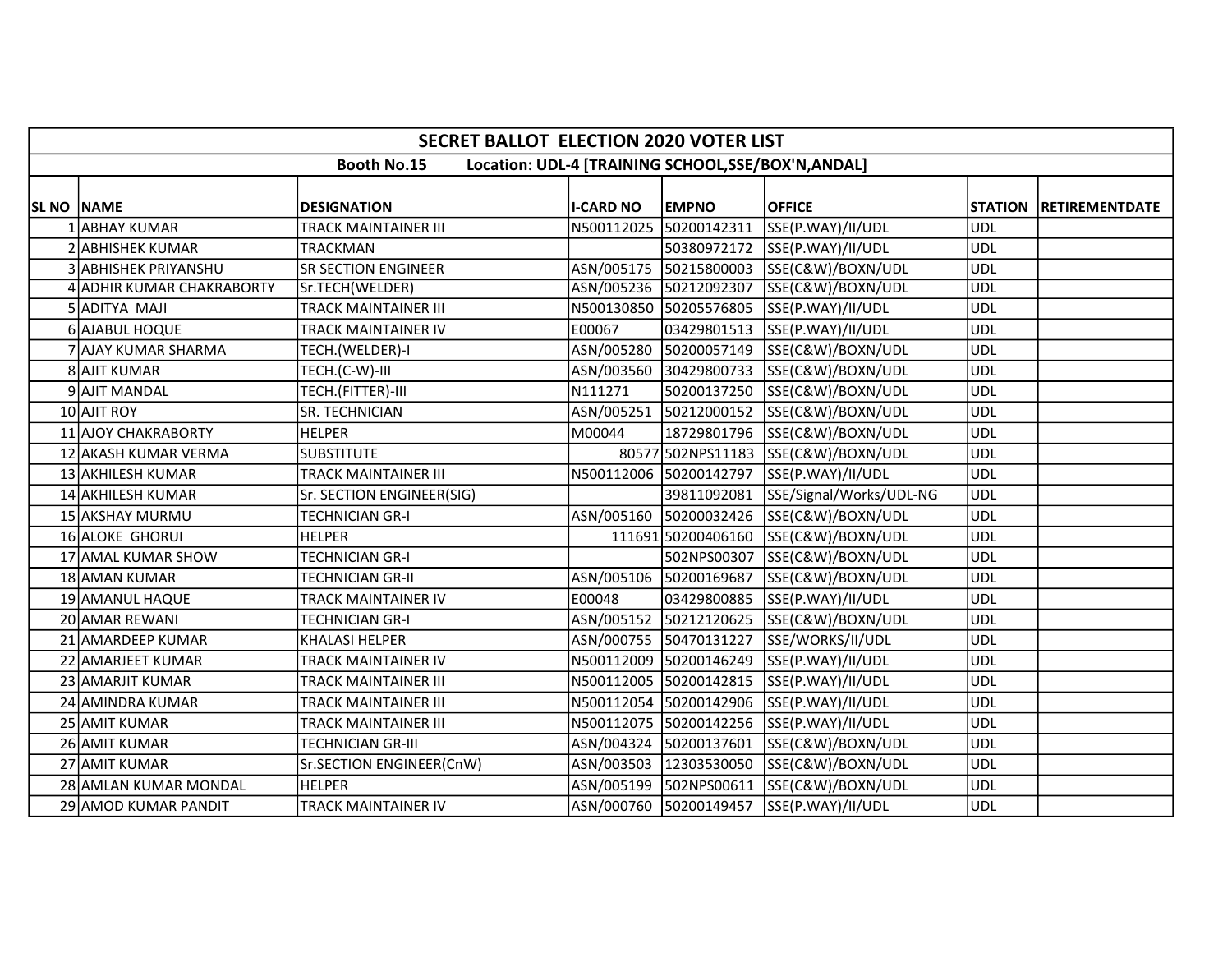|                   | <b>SECRET BALLOT ELECTION 2020 VOTER LIST</b>                             |                             |                  |                        |                                            |            |                        |  |  |  |
|-------------------|---------------------------------------------------------------------------|-----------------------------|------------------|------------------------|--------------------------------------------|------------|------------------------|--|--|--|
|                   | <b>Booth No.15</b><br>Location: UDL-4 [TRAINING SCHOOL, SSE/BOX'N, ANDAL] |                             |                  |                        |                                            |            |                        |  |  |  |
| <b>SL NO NAME</b> |                                                                           | <b>DESIGNATION</b>          | <b>I-CARD NO</b> | <b>EMPNO</b>           | <b>OFFICE</b>                              |            | STATION RETIREMENTDATE |  |  |  |
|                   | 30 AMRITA KUMAR PAL                                                       | <b>VALVE MAN</b>            | N50012999        | 50200177908            | SSE/WORKS/II/UDL                           | <b>UDL</b> |                        |  |  |  |
|                   | 31 AMRITA TOPPO                                                           | Sr.SECTION ENGINEER(CnW)    |                  |                        | ASN/005183 50200133917 SSE(C&W)/BOXN/UDL   | <b>UDL</b> |                        |  |  |  |
|                   | 32 ANAKIT KUMAR SINGH                                                     | <b>TRACK MAINTAINER IV</b>  |                  |                        | N500112014 50200146237 SSE(P.WAY)/II/UDL   | <b>UDL</b> |                        |  |  |  |
|                   | 33 ANAND KUMAR                                                            | <b>HELPER</b>               |                  |                        | ASN/004341 03429800635 SSE(C&W)/BOXN/UDL   | <b>UDL</b> |                        |  |  |  |
|                   | 34 ANAND KUMAR                                                            | TECH.(FITTER)-II            |                  |                        | ASN/005129 50200126354 SSE(C&W)/BOXN/UDL   | <b>UDL</b> |                        |  |  |  |
|                   | 35 ANIKET KUMAR                                                           | <b>TRACK MAINTAINER III</b> |                  |                        | N500112034 50200142955 SSE(P.WAY)/II/UDL   | <b>UDL</b> |                        |  |  |  |
|                   | 36 ANIL KR KOYA                                                           | <b>TECHNICIAN GR-I</b>      |                  | ASN/005159 50200054770 | SSE(C&W)/BOXN/UDL                          | <b>UDL</b> |                        |  |  |  |
|                   | 37 ANIL KUMAR RAM                                                         | <b>TECHNICIAN GR-I</b>      |                  |                        | ASN/005266 50212130000 SSE(C&W)/BOXN/UDL   | UDL        |                        |  |  |  |
|                   | 38 ANIL KUMAR SINGH                                                       | TRACK MAINTAINER III        | N111569          |                        | 50200126433 SSE(P.WAY)/II/UDL              | <b>UDL</b> |                        |  |  |  |
|                   | 39 ANIRBAN CHAKRABORTY                                                    | TECH.(WELDER)-I             | ASN/005274       |                        | 50200118382 SSE(C&W)/BOXN/UDL              | <b>UDL</b> |                        |  |  |  |
|                   | 40 ANITA ROY                                                              | <b>HELPER</b>               | N40236           |                        | 50200051688 SSE/WORKS/II/UDL               | <b>UDL</b> |                        |  |  |  |
|                   | 41 ANJANI KUMAR                                                           | <b>TRACK MAINTAINER III</b> | N111543          |                        | 50200125064 SSE(P.WAY)/II/UDL              | <b>UDL</b> |                        |  |  |  |
|                   | 42 ANMOL RANJAN HORO                                                      | <b>TECHNICIAN GR-I</b>      |                  |                        | ASN/005162 50200125684 SSE(C&W)/BOXN/UDL   | <b>UDL</b> |                        |  |  |  |
|                   | 43 ANUP EKKA                                                              | TECHNICIAN GR-I             |                  |                        | ASN/005179 50200097470 SSE(C&W)/BOXN/UDL   | <b>UDL</b> |                        |  |  |  |
|                   | 44 ANUP KR SARKAR                                                         | TRACK MAINTAINER III        |                  |                        | N500131143 50714107390 SSE(P.WAY)/II/UDL   | <b>UDL</b> |                        |  |  |  |
|                   | 45 ANUP PRASAD                                                            | TECH.(FITTER)-III           |                  | ASN/005190 50200137297 | SSE(C&W)/BOXN/UDL                          | <b>UDL</b> |                        |  |  |  |
|                   | 46 ANURODH KUMAR BHAGAT                                                   | <b>KHALASI HELPER</b>       |                  |                        | 18329801674 SSE(C&W)/BOXN/UDL              | ludl       |                        |  |  |  |
|                   | 47 APURBA SAMANTA                                                         | TECH.(FITTER)-III           |                  |                        | 12221204275 SSE(C&W)/BOXN/UDL              | <b>UDL</b> |                        |  |  |  |
|                   | 48 ARGHYA DEY                                                             | TRACK MAINTAINER IV         |                  |                        | 03429802174 SSE(P.WAY)/II/UDL              | <b>UDL</b> |                        |  |  |  |
|                   | 49 ARINDAM MAHATA                                                         | Sr.TECH(WELDER)             |                  |                        | ASN/005231 50212101187 SSE(C&W)/BOXN/UDL   | <b>UDL</b> |                        |  |  |  |
|                   | 50 ARINDAM ROY                                                            | <b>KHALASI HELPER</b>       |                  |                        | ASN/003578  18329801973  SSE(C&W)/BOXN/UDL | <b>UDL</b> |                        |  |  |  |
|                   | 51 ARJUN GOPE                                                             | TRACK MAINTAINER II         | N111572          |                        | 50200049992 SSE(P.WAY)/II/UDL              | <b>UDL</b> |                        |  |  |  |
|                   | 52 ARJUN MAHTO                                                            | <b>HELPER</b>               |                  | 03429801951            | SSE(C&W)/BOXN/UDL                          | <b>UDL</b> |                        |  |  |  |
|                   | 53 ARJUN YADAV                                                            | TRACK MAINTAINER II         |                  | N500111547 50200081218 | SSE(P.WAY)/II/UDL                          | <b>UDL</b> |                        |  |  |  |
|                   | 54 ARUN KUMAR MAHATO                                                      | <b>HELPER</b>               |                  |                        | ASN/005298 03429800756 SSE(C&W)/BOXN/UDL   | <b>UDL</b> |                        |  |  |  |
|                   | 55 ARUNA DAS                                                              | <b>TRACK MAINTAINER IV</b>  |                  |                        | 03429802462 SSE(P.WAY)/II/UDL              | <b>UDL</b> |                        |  |  |  |
|                   | 56 ARUP CHOUDHURY                                                         | SR. TECHNICIAN              |                  |                        | ASN/005255 50212145348 SSE(C&W)/BOXN/UDL   | <b>UDL</b> |                        |  |  |  |
|                   | 57 ARVIND KUMAR                                                           | TECH(TURNER)-I              |                  | ASN/005242 50212087361 | SSE(C&W)/BOXN/UDL                          | <b>UDL</b> |                        |  |  |  |
|                   | 58 ASHIS BRAHMA                                                           | <b>HELPER</b>               | N50013004        |                        | 502NPS00218 SSE/WORKS/II/UDL               | <b>UDL</b> |                        |  |  |  |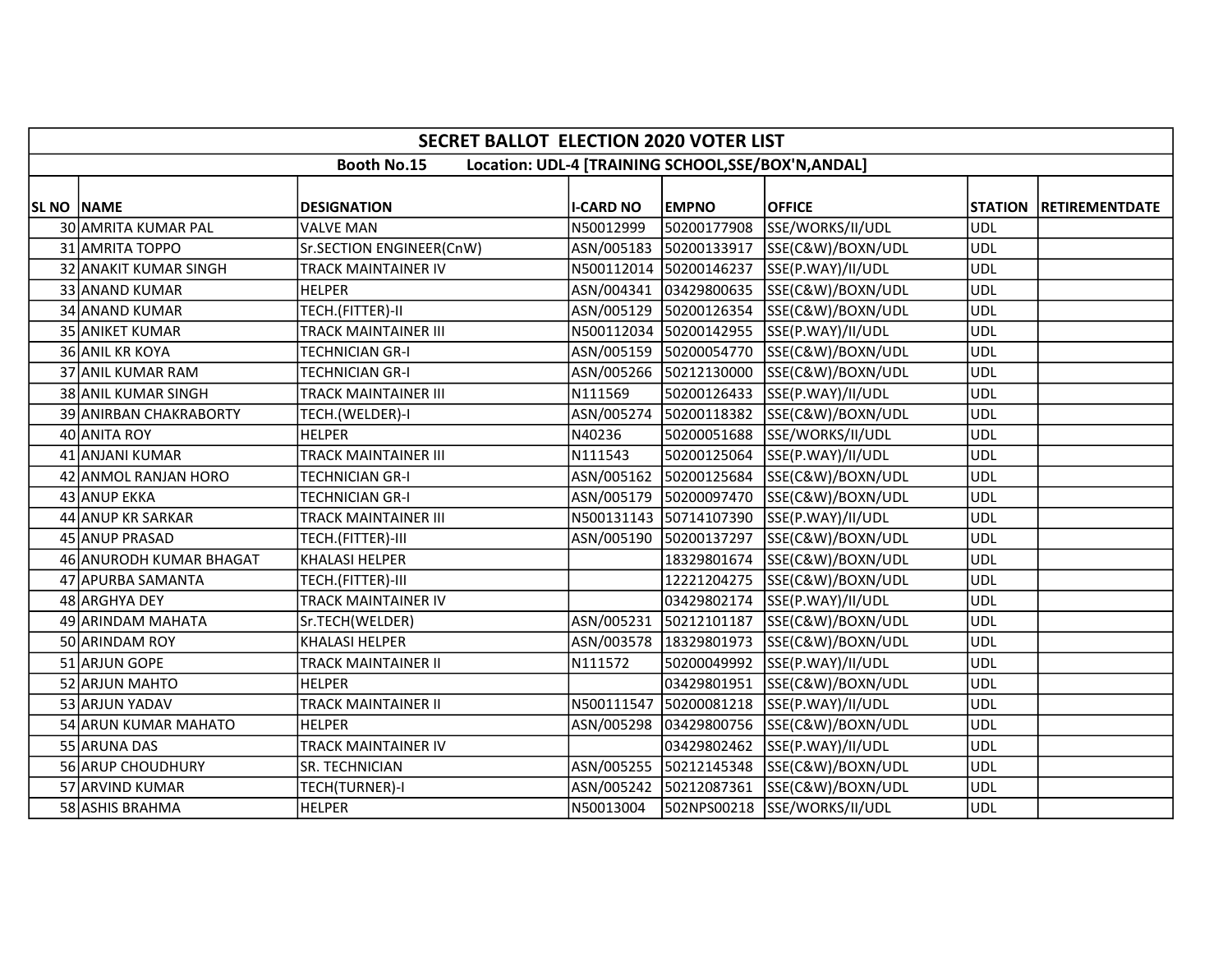|                   | <b>SECRET BALLOT ELECTION 2020 VOTER LIST</b>                             |                            |                  |                        |                                          |            |                        |  |  |  |  |
|-------------------|---------------------------------------------------------------------------|----------------------------|------------------|------------------------|------------------------------------------|------------|------------------------|--|--|--|--|
|                   | <b>Booth No.15</b><br>Location: UDL-4 [TRAINING SCHOOL, SSE/BOX'N, ANDAL] |                            |                  |                        |                                          |            |                        |  |  |  |  |
|                   |                                                                           |                            |                  |                        |                                          |            |                        |  |  |  |  |
| <b>SL NO NAME</b> |                                                                           | <b>DESIGNATION</b>         | <b>I-CARD NO</b> | <b>EMPNO</b>           | <b>OFFICE</b>                            |            | STATION RETIREMENTDATE |  |  |  |  |
|                   | 59 ASHIS GHARAMI                                                          | <b>HELPER</b>              |                  | 12221403004            | SSE(C&W)/BOXN/UDL                        | <b>UDL</b> |                        |  |  |  |  |
|                   | 60 ASHISH KUMAR RANJAN                                                    | <b>TECHNICIAN GR-II</b>    |                  |                        | ASN/005110 50200169791 SSE(C&W)/BOXN/UDL | <b>UDL</b> |                        |  |  |  |  |
|                   | 61 ASHISH KUMAR SINGH                                                     | TECHNICIAN GR-III          | N111260          |                        | 50200137480 SSE(C&W)/BOXN/UDL            | <b>UDL</b> |                        |  |  |  |  |
|                   | 62 ASHOK KUMAR                                                            | <b>TECHNICIAN GR-III</b>   |                  |                        | ASN/004236 50200141719 SSE(C&W)/BOXN/UDL | <b>UDL</b> |                        |  |  |  |  |
|                   | 63 ASHOK KUMAR MANDAL                                                     | TECHNICIAN GR-I            |                  | ASN/005153 50200018181 | SSE(C&W)/BOXN/UDL                        | <b>UDL</b> |                        |  |  |  |  |
|                   | 64 ASHOK KUMAR MODI                                                       | SR. TECHNICIAN             |                  | ASN/004326 50212127980 | SSE(C&W)/BOXN/UDL                        | <b>UDL</b> |                        |  |  |  |  |
|                   | 65 ASHOK NARAYAN SINGH                                                    | SR. TECHNICIAN             |                  | 823 50206078000        | SSE(C&W)/BOXN/UDL                        | <b>UDL</b> |                        |  |  |  |  |
|                   | 66 ASHUTOSH DAS                                                           | Sr.SECTION ENGINEER(CnW)   |                  | ASN/005229 50212123857 | SSE(C&W)/BOXN/UDL                        | <b>UDL</b> |                        |  |  |  |  |
|                   | 67 ASIM BANERJEE                                                          | TECH.(FITTER)-I            | N110547          |                        | 50200095254 SSE(C&W)/BOXN/UDL            | <b>UDL</b> |                        |  |  |  |  |
|                   | 68 ASUTOSH DAS                                                            | TRACK MAINTAINER IV        |                  |                        | 03429802331 SSE(P.WAY)/II/UDL            | <b>UDL</b> |                        |  |  |  |  |
|                   | 69 AVIJIT MAJUMDAR                                                        | TECH.(FITTER)-III          |                  |                        | ASN/005285 50200405612 SSE(C&W)/BOXN/UDL | <b>UDL</b> |                        |  |  |  |  |
|                   | 70 AVIJIT SOME                                                            | TECHNICIAN GR-I            |                  | ASN/005260 50200123997 | SSE(C&W)/BOXN/UDL                        | <b>UDL</b> |                        |  |  |  |  |
|                   | 71 AVINASH KUMAR                                                          | TRACK MAINTAINER III       |                  |                        | N500112069 50200143005 SSE(P.WAY)/II/UDL | <b>UDL</b> |                        |  |  |  |  |
|                   | 72 AYAN BASU                                                              | TRACK MAINTAINER IV        |                  |                        | 03429802172 SSE(P.WAY)/II/UDL            | <b>UDL</b> |                        |  |  |  |  |
|                   | 73 BABLOO KUMAR                                                           | <b>TECHNICIAN GR-II</b>    |                  |                        | ASN/005100 50200170070 SSE(C&W)/BOXN/UDL | <b>UDL</b> |                        |  |  |  |  |
|                   | 74 BABLU TUDU                                                             | SR. TECHNICIAN             |                  |                        | ASN/005293 50212085170 SSE(C&W)/BOXN/UDL | <b>UDL</b> |                        |  |  |  |  |
|                   | 75 BABU HARI                                                              | <b>TRAINEE</b>             |                  |                        | N500130176 50200154878 SSE/WORKS/II/UDL  | ludl       |                        |  |  |  |  |
|                   | 76 BADAL CHANDRA GHOSH                                                    | SR. TECHNICIAN             |                  |                        | ASN/005259 50206078096 SSE(C&W)/BOXN/UDL | <b>UDL</b> |                        |  |  |  |  |
|                   | 77 BADRI MISTRY                                                           | Sr.TECH(BLACK SMITH)       |                  | 50212046887            | SSE/Signal/Works/UDL-NG                  | <b>UDL</b> |                        |  |  |  |  |
|                   | 78 BADRI ORAON                                                            | TRACK MAINTAINER I         | N111579          | 50200049967            | SSE(P.WAY)/II/UDL                        | <b>UDL</b> |                        |  |  |  |  |
|                   | 79 BAIJNATH MAHATO                                                        | TRACK MAINTAINER I         | N111508          |                        | 50212032890 SSE(P.WAY)/II/UDL            | <b>UDL</b> |                        |  |  |  |  |
|                   | 80 BAJRANG RIKHISAN                                                       | <b>TRAINEE</b>             | ASN/000690       |                        | 502NPS09806 SSE/WORKS/II/UDL             | <b>UDL</b> |                        |  |  |  |  |
|                   | 81 BALDEO YADAV                                                           | TRACK MAINTAINER III       | N111507          | 50200081280            | SSE(P.WAY)/II/UDL                        | <b>UDL</b> |                        |  |  |  |  |
|                   | 82 BALESHWAR SINGH                                                        | TECH.(WELDER)-I            | ASN/005282       |                        | 50200041970 SSE(C&W)/BOXN/UDL            | <b>UDL</b> |                        |  |  |  |  |
|                   | 83 BAPAN BISWAS                                                           | TRACK MAINTAINER IV        |                  |                        | 03429802334 SSE(P.WAY)/II/UDL            | <b>UDL</b> |                        |  |  |  |  |
|                   | 84 BASANT KUMAR GOUDA                                                     | TECH.(BLACK SMITH)-I       | N111536          |                        | 50200044179 SSE(P.WAY)/II/UDL            | <b>UDL</b> |                        |  |  |  |  |
|                   | 85 BASANTA KUMAR MONDAL                                                   | SR. TECHNICIAN             | ASN/005294       | 50206078140            | SSE(C&W)/BOXN/UDL                        | <b>UDL</b> |                        |  |  |  |  |
|                   | 86 BASDEO YADAV                                                           | <b>TRACK MAINTAINER II</b> | N111506          |                        | 50200049980 SSE(P.WAY)/II/UDL            | <b>UDL</b> |                        |  |  |  |  |
|                   | 87 BASUDEB SEN                                                            | TRACK MAINTAINER IV        |                  |                        | 03429802170 SSE(P.WAY)/II/UDL            | <b>UDL</b> |                        |  |  |  |  |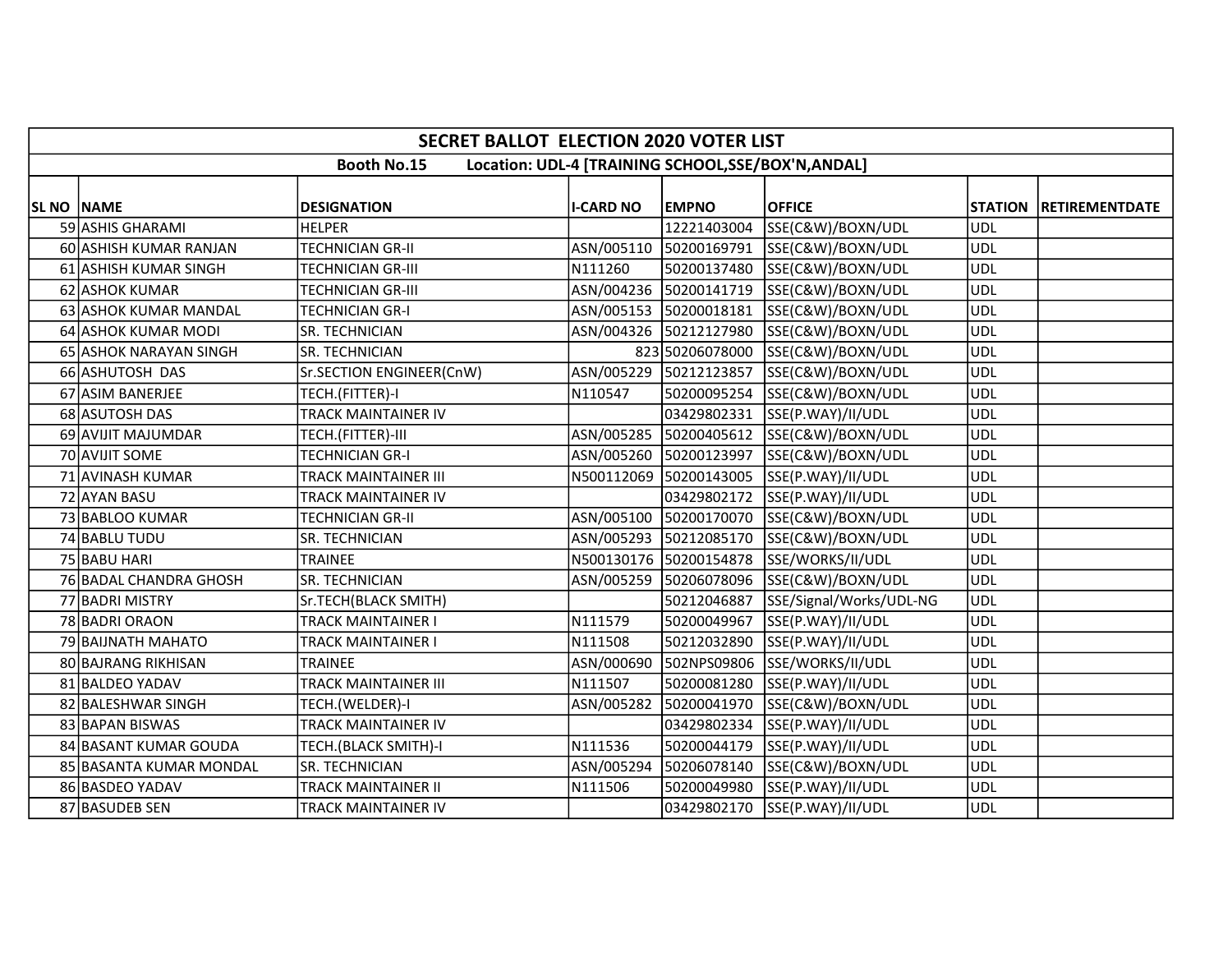|                    | <b>SECRET BALLOT ELECTION 2020 VOTER LIST</b>                             |                          |                  |                        |                                          |                |                       |  |  |  |
|--------------------|---------------------------------------------------------------------------|--------------------------|------------------|------------------------|------------------------------------------|----------------|-----------------------|--|--|--|
|                    | <b>Booth No.15</b><br>Location: UDL-4 [TRAINING SCHOOL, SSE/BOX'N, ANDAL] |                          |                  |                        |                                          |                |                       |  |  |  |
| <b>SL NO INAME</b> |                                                                           | <b>DESIGNATION</b>       | <b>I-CARD NO</b> | <b>EMPNO</b>           | <b>OFFICE</b>                            | <b>STATION</b> | <b>RETIREMENTDATE</b> |  |  |  |
|                    | 88 BASUDEO MARANDI                                                        | TECHNICIAN GR-I          | N110274          | 50200033868            | SSE(C&W)/BOXN/UDL                        | <b>UDL</b>     |                       |  |  |  |
|                    | 89 BASUDEO YADAV                                                          | TRACK MAINTAINER II      | N111499          | 50200081231            | SSE(P.WAY)/II/UDL                        | <b>UDL</b>     |                       |  |  |  |
|                    | 90 BASUDEO YADAV                                                          | TRACK MAINTAINER II      | N111561          |                        | 50200080032 SSE(P.WAY)/II/UDL            | <b>UDL</b>     |                       |  |  |  |
|                    | 91 BASUDEV LOHAR                                                          | TECHNICIAN GR-I          |                  |                        | 57 50212083276 SSE(C&W)/BOXN/UDL         | <b>UDL</b>     |                       |  |  |  |
|                    | 92 BENOY KUMAR SEAL                                                       | TECH.(FITTER)-III        |                  |                        | ASN/005210 50213002636 SSE(C&W)/BOXN/UDL | <b>UDL</b>     |                       |  |  |  |
|                    | 93 BHADUA ORAM                                                            | Sr.TECH. MASON           | N111304          | 50210104604            | SSE/WORKS/II/UDL                         | <b>UDL</b>     |                       |  |  |  |
|                    | 94 BHASKAR PODDER                                                         | TECH.(FITTER)-I          |                  | ASN/005127 50206004933 | SSE(C&W)/BOXN/UDL                        | <b>UDL</b>     |                       |  |  |  |
|                    | 95 BHAV NATH KUMAR                                                        | TECH.(FITTER)-I          | N110258          |                        | 50200036122 SSE(C&W)/BOXN/UDL            | <b>UDL</b>     |                       |  |  |  |
|                    | 96 BHIM PANDIT                                                            | TECH.(WELDER)-III        |                  |                        | 50229800215 SSE(C&W)/BOXN/UDL            | <b>UDL</b>     |                       |  |  |  |
|                    | 97 BHOLA NATH GHOSH                                                       | <b>TECHNICIAN GR-III</b> | N111280          |                        | 50200137479 SSE(C&W)/BOXN/UDL            | <b>UDL</b>     |                       |  |  |  |
|                    | 98 BHOLA NATH SHARMA                                                      | Sr.SECTION ENGINEER(CnW) |                  |                        | 802 50206078059 SSE(C&W)/BOXN/UDL        | <b>UDL</b>     |                       |  |  |  |
|                    | 99 BHUDEO MAHATO                                                          | <b>CHOWKIDAR</b>         |                  | 50212089140            | SSE/Signal/Works/UDL-NG                  | <b>UDL</b>     |                       |  |  |  |
|                    | 100 BIBEKANAND KUMAR                                                      | TRACK MAINTAINER IV      |                  |                        | 50320131574 SSE(P.WAY)/II/UDL            | <b>UDL</b>     |                       |  |  |  |
|                    | 101 BIDHAN CHANDRA MAITI                                                  | <b>HELPER</b>            | ASN/005218       | 50200178664            | SSE(C&W)/BOXN/UDL                        | <b>UDL</b>     |                       |  |  |  |
|                    | 102 BIJAN BISWAS                                                          | TECH.(WELDER)-I          |                  | ASN/005264 50200124357 | SSE(C&W)/BOXN/UDL                        | <b>UDL</b>     |                       |  |  |  |
|                    | 103 BIJENDRA KUMAR SINGH                                                  | Sr.SECTION ENGINEER(CnW) |                  | ASN/005176 50200049803 | SSE(C&W)/BOXN/UDL                        | <b>UDL</b>     |                       |  |  |  |
|                    | 104 BIJOY KUMAR MAJI                                                      | <b>TECHNICIAN GR-II</b>  |                  |                        | ASN/005107 50200169663 SSE(C&W)/BOXN/UDL | <b>UDL</b>     |                       |  |  |  |
|                    | 105 BIJOY MUDI                                                            | SR. TECHNICIAN           | ASN/005250       | 50205348614            | SSE(C&W)/BOXN/UDL                        | <b>UDL</b>     |                       |  |  |  |
|                    | 106 BIKASH KUMAR                                                          | TRACK MAINTAINER IV      |                  |                        | 50329802039 SSE(P.WAY)/II/UDL            | UDL            |                       |  |  |  |
|                    | 107 BIKASH MONDAL                                                         | <b>HELPER</b>            |                  | 03429800433            | SSE/Signal/Works/UDL-NG                  | <b>UDL</b>     |                       |  |  |  |
|                    | 108 BIMLESH KUMAR                                                         | <b>TECHNICIAN GR-II</b>  |                  | ASN/005111 50200169640 | SSE(C&W)/BOXN/UDL                        | <b>UDL</b>     |                       |  |  |  |
|                    | 109 BINOD KUMAR SINGH                                                     | TRACK MAINTAINER IV      |                  | ASN/001315 50881302818 | SSE(P.WAY)/II/UDL                        | <b>UDL</b>     |                       |  |  |  |
|                    | 110 BINOD RAJAK                                                           | TECH.(WELDER)-I          |                  | ASN/005275 50212139919 | SSE(C&W)/BOXN/UDL                        | <b>UDL</b>     |                       |  |  |  |
|                    | 111 BINOY KUMAR BANERJEE                                                  | TECH.(FITTER)-II         | N111207          | 50200122397            | SSE(C&W)/BOXN/UDL                        | <b>UDL</b>     |                       |  |  |  |
|                    | 112 BINOY KUMAR PARHI                                                     | TECH.(CABLE-JOINTER)-I   |                  |                        | 50212081772 SSE/Signal/Works/UDL-NG      | <b>UDL</b>     |                       |  |  |  |
|                    | 113 BIPIN BIHARI                                                          | <b>TECHNICIAN GR-II</b>  |                  |                        | ASN/004295 50200122658 SSE(C&W)/BOXN/UDL | <b>UDL</b>     |                       |  |  |  |
|                    | 114 BIPLAB BARAI                                                          | TRACK MAINTAINER IV      |                  |                        | ASN/000759 18229802148 SSE(P.WAY)/II/UDL | <b>UDL</b>     |                       |  |  |  |
|                    | 115 BIRBAL GHOSH                                                          | Sr.TECH(WELDER)          |                  | 82257 50206048201      | SSE(C&W)/BOXN/UDL                        | <b>UDL</b>     |                       |  |  |  |
|                    | 116 BIRENDRA KUMAR                                                        | TRACK MAINTAINER IV      |                  |                        | N500112062 50200142268 SSE(P.WAY)/II/UDL | UDL            |                       |  |  |  |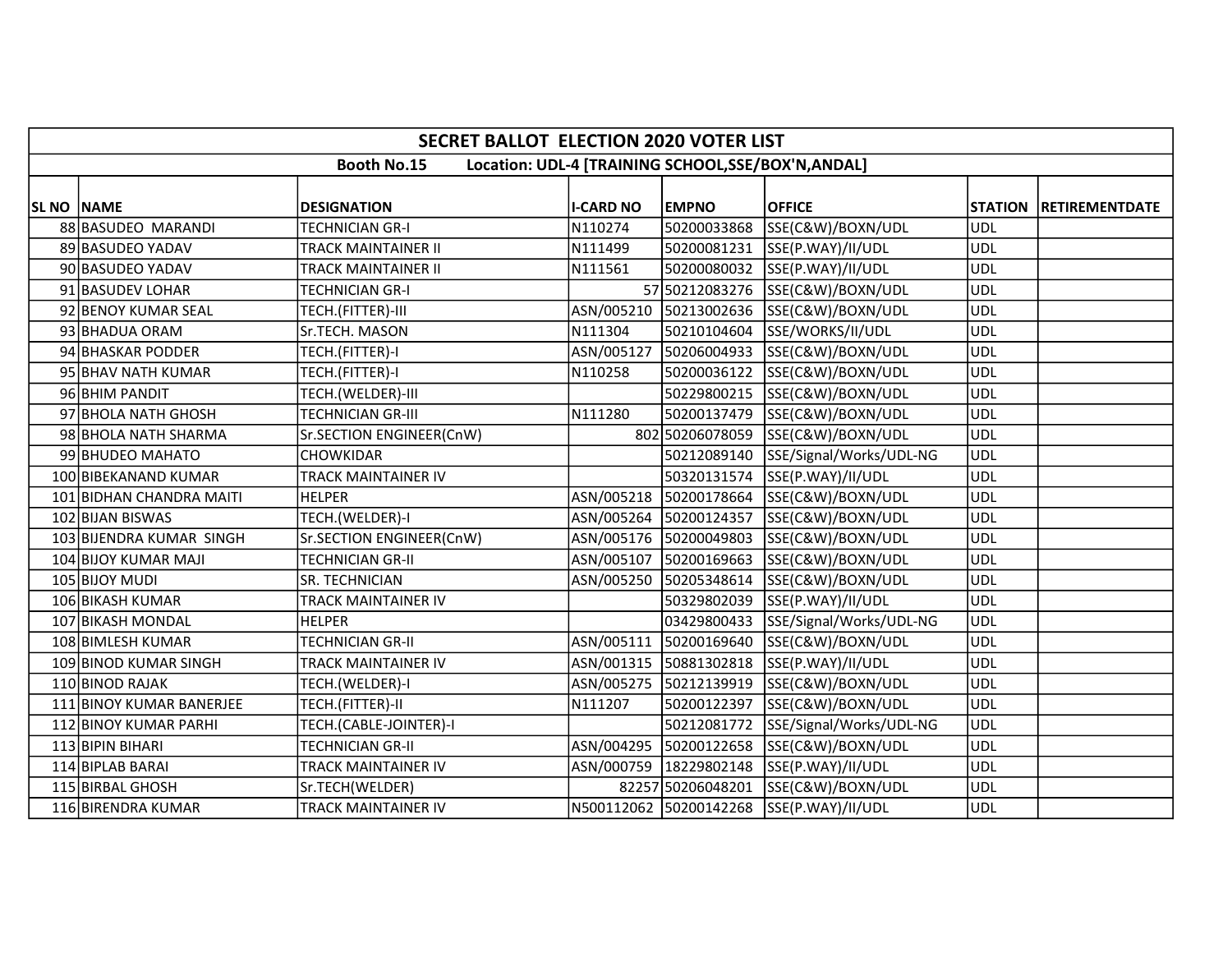|                   | <b>SECRET BALLOT ELECTION 2020 VOTER LIST</b>                             |                              |                  |                        |                                            |                |                       |  |  |  |  |
|-------------------|---------------------------------------------------------------------------|------------------------------|------------------|------------------------|--------------------------------------------|----------------|-----------------------|--|--|--|--|
|                   | <b>Booth No.15</b><br>Location: UDL-4 [TRAINING SCHOOL, SSE/BOX'N, ANDAL] |                              |                  |                        |                                            |                |                       |  |  |  |  |
| <b>SL NO NAME</b> |                                                                           | <b>DESIGNATION</b>           | <b>I-CARD NO</b> | <b>EMPNO</b>           | <b>OFFICE</b>                              | <b>STATION</b> | <b>RETIREMENTDATE</b> |  |  |  |  |
|                   | 117 BIRENDRA KUMAR                                                        | TECHNICIAN GR-III            | ASN/005124       | 50200141707            | SSE(C&W)/BOXN/UDL                          | <b>UDL</b>     |                       |  |  |  |  |
|                   | 118 BIRENDRANATH BISWAS                                                   | TRACK MAINTAINER IV          |                  |                        | 03429802332 SSE(P.WAY)/II/UDL              | <b>UDL</b>     |                       |  |  |  |  |
|                   | 119 BISWANATH SARKAR                                                      | TECH.(MASON)-I               | N111320          |                        | 50200085510 SSE/WORKS/II/UDL               | <b>UDL</b>     |                       |  |  |  |  |
|                   | 120 BIVASH BISWAS                                                         | OFFICE SUPERINTENDENT        | N111300          |                        | 50212079510 SSE/WORKS/II/UDL               | <b>UDL</b>     |                       |  |  |  |  |
|                   | 121 BRAHMDEO SHAW                                                         | <b>VALVE MAN</b>             | N111306          | 50212031161            | SSE/WORKS/II/UDL                           | <b>UDL</b>     |                       |  |  |  |  |
|                   | 122 CHANDAN ACHARJEE                                                      | TECH.(FITTER)-III            |                  |                        | ASN/005212 50200405560 SSE(C&W)/BOXN/UDL   | <b>UDL</b>     |                       |  |  |  |  |
|                   | 123 CHANDAN CHATTERJEE                                                    | <b>TECHNICIAN GR-III</b>     | N111283          | 50200137145            | SSE(C&W)/BOXN/UDL                          | <b>UDL</b>     |                       |  |  |  |  |
|                   | 124 CHANDAN GHATAK                                                        | TECH.(CRANE DRIVER)-I        |                  | ASN/005248 50212140661 | SSE(C&W)/BOXN/UDL                          | <b>UDL</b>     |                       |  |  |  |  |
|                   | 125 CHANDAN KUMAR                                                         | TECH.(CRANE DRIVER)-II       |                  |                        | ASN/004277  502NPS06152  SSE(C&W)/BOXN/UDL | <b>UDL</b>     |                       |  |  |  |  |
|                   | 126 CHANDAN KUMAR CHAURASIA                                               | <b>HELPER</b>                |                  |                        | ASN/004232 03429800494 SSE(C&W)/BOXN/UDL   | <b>UDL</b>     |                       |  |  |  |  |
|                   | 127 CHANDAN LALL                                                          | <b>OFFICE SUPERINTENDENT</b> |                  | ASN/005186 50200124795 | SSE(C&W)/BOXN/UDL                          | <b>UDL</b>     |                       |  |  |  |  |
|                   | 128 CHANDANA KHAN (MALIK)                                                 | <b>TECHNICIAN GR-I</b>       |                  |                        | ASN/005192 50200012622 SSE(C&W)/BOXN/UDL   | <b>UDL</b>     |                       |  |  |  |  |
|                   | 129 CHANDRADEO YADAV                                                      | TRACK MAINTAINER II          | N111519          | 50200049943            | SSE(P.WAY)/II/UDL                          | <b>UDL</b>     |                       |  |  |  |  |
|                   | 130 CHATTOO PRASAD                                                        | <b>TECHNICIAN GR-I</b>       |                  |                        | ASN/005000 50212007468 SSE(C&W)/BOXN/UDL   | <b>UDL</b>     |                       |  |  |  |  |
|                   | 131 CHHAYA KISKU                                                          | PEON                         |                  | ASN/000691 03429800075 | SSE/WORKS/II/UDL                           | <b>UDL</b>     |                       |  |  |  |  |
|                   | 132 CHHOTELAL KUMAR                                                       | TRACK MAINTAINER III         |                  |                        | N500112037 50200141859 SSE(P.WAY)/II/UDL   | ludl           |                       |  |  |  |  |
|                   | 133 CHINMOY MAZUMDER                                                      | TECHNICIAN GR-I              |                  |                        | ASN/005418 502NPS00309 SSE(C&W)/BOXN/UDL   | <b>UDL</b>     |                       |  |  |  |  |
|                   | 134 CHINTA SINHA                                                          | <b>VALVE MAN</b>             | N40417           |                        | 50200070520 SSE/WORKS/II/UDL               | <b>UDL</b>     |                       |  |  |  |  |
|                   | 135 CHIRANJIT PAL                                                         | <b>TRACK MAINTAINER IV</b>   |                  |                        | 03429802468 SSE(P.WAY)/II/UDL              | <b>UDL</b>     |                       |  |  |  |  |
|                   | 136 CHITRANJAN KUMAR                                                      | Sr.SECTION ENGINEER(CnW)     |                  | ASN/005174 50212142979 | SSE(C&W)/BOXN/UDL                          | ludl           |                       |  |  |  |  |
|                   | 137 DASRATH MAHATON                                                       | <b>TECHNICIAN GR-I</b>       |                  |                        | 82329 50212120595 SSE(C&W)/BOXN/UDL        | <b>UDL</b>     |                       |  |  |  |  |
|                   | 138 DAYANAND KUMAR                                                        | TRACK MAINTAINER IV          |                  | N500112012 50200144060 | SSE(P.WAY)/II/UDL                          | <b>UDL</b>     |                       |  |  |  |  |
|                   | 139 DAYARAM MEENA                                                         | TRACK MAINTAINER IV          | E00065           | 03429801048            | SSE(P.WAY)/II/UDL                          | <b>UDL</b>     |                       |  |  |  |  |
|                   | 140 DEBABRATA BAKSHI                                                      | TRACK MAINTAINER IV          |                  | 03429802327            | SSE(P.WAY)/II/UDL                          | <b>UDL</b>     |                       |  |  |  |  |
|                   | 141 DEBASHIS BISWAS                                                       | TECH.(WELDER)-I              | N110510          | 50200062327            | SSE(C&W)/BOXN/UDL                          | <b>UDL</b>     |                       |  |  |  |  |
|                   | 142 DEBASIS BHANDARY                                                      | TRACK MAINTAINER IV          | E00051           | 18329801787            | SSE(P.WAY)/II/UDL                          | <b>UDL</b>     |                       |  |  |  |  |
|                   | 143 DEBASISH GARAI                                                        | TRACK MAINTAINER IV          |                  | N500130848 50200404634 | SSE(P.WAY)/II/UDL                          | <b>UDL</b>     |                       |  |  |  |  |
|                   | 144 DEBNATH DEY                                                           | <b>VALVE MAN</b>             | N50012998        |                        | 50200177003 SSE/WORKS/II/UDL               | <b>UDL</b>     |                       |  |  |  |  |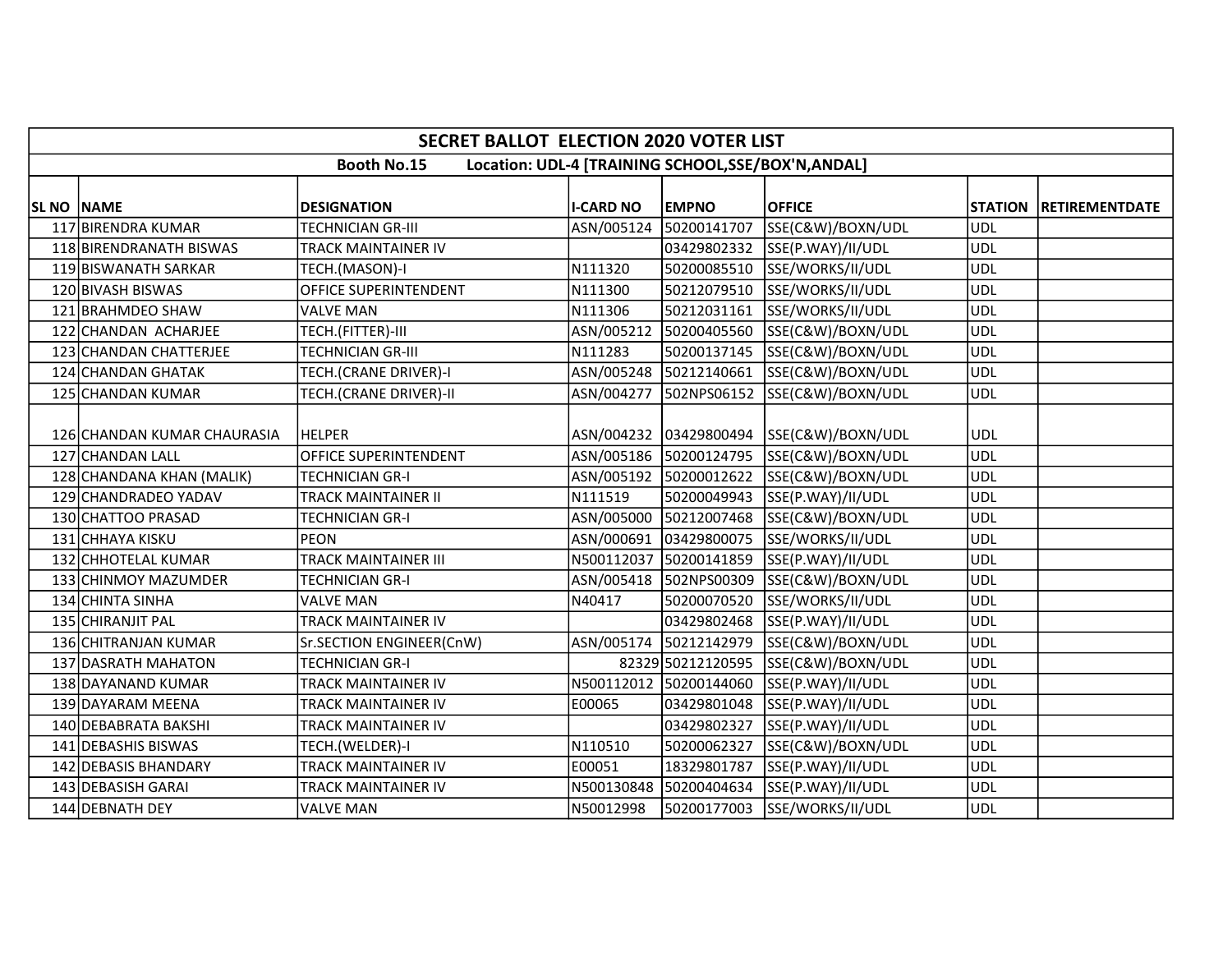|                    | <b>SECRET BALLOT ELECTION 2020 VOTER LIST</b>                             |                             |                  |                        |                                          |            |                        |  |  |  |  |
|--------------------|---------------------------------------------------------------------------|-----------------------------|------------------|------------------------|------------------------------------------|------------|------------------------|--|--|--|--|
|                    | <b>Booth No.15</b><br>Location: UDL-4 [TRAINING SCHOOL, SSE/BOX'N, ANDAL] |                             |                  |                        |                                          |            |                        |  |  |  |  |
| <b>SL NO INAME</b> |                                                                           | <b>DESIGNATION</b>          | <b>I-CARD NO</b> | <b>EMPNO</b>           | <b>OFFICE</b>                            |            | STATION RETIREMENTDATE |  |  |  |  |
|                    | 145 DEBRAJ HUDATI                                                         | TRACK MAINTAINER IV         |                  | 03429802461            | SSE(P.WAY)/II/UDL                        | <b>UDL</b> |                        |  |  |  |  |
|                    | 146 DEBU METE                                                             | Sr.TECH(FITTER)             | N40428           |                        | 50212049300 SSE/WORKS/II/UDL             | <b>UDL</b> |                        |  |  |  |  |
|                    | 147 DEEPAK KUMAR                                                          | TRACK MAINTAINER IV         | N500112057       | 50200144022            | SSE(P.WAY)/II/UDL                        | <b>UDL</b> |                        |  |  |  |  |
|                    | 148 DEEPAK KUMAR                                                          | TRACK MAINTAINER I          | N111570          |                        | 50200041063  SSE(P.WAY)/II/UDL           | ludl       |                        |  |  |  |  |
|                    | 149 DEEPAK KUMAR                                                          | TECH.(FITTER)-III           | N111254          | 50200137212            | SSE(C&W)/BOXN/UDL                        | <b>UDL</b> |                        |  |  |  |  |
|                    | 150 DEOKANT PRASAD                                                        | TECH.(FITTER)-II            | ASN/004234       | 50200123481            | SSE(C&W)/BOXN/UDL                        | <b>UDL</b> |                        |  |  |  |  |
|                    | 151 DHANESWAR MAHATO                                                      | <b>TRACK MAINTAINER II</b>  | N111518          | 50200049979            | SSE(P.WAY)/II/UDL                        | UDL        |                        |  |  |  |  |
|                    | 152 DHANU RAM MAHTO                                                       | TECH.(FITTER)-III           | N111323          | 50200137509            | SSE(C&W)/BOXN/UDL                        | ludl       |                        |  |  |  |  |
|                    | 153 DHARMARAJ RAI                                                         | <b>HELPER</b>               |                  |                        | 502NPS10636 SSE/Signal/Works/UDL-NG      | UDL        |                        |  |  |  |  |
|                    | 154 DHARMESH LAL SRIVASTAV                                                | <b>HELPER</b>               | M00119           |                        | 03429801323 SSE(C&W)/BOXN/UDL            | <b>UDL</b> |                        |  |  |  |  |
|                    | 155 DHARMRAJ BHARTI PASWAN                                                | <b>TECHNICIAN GR-I</b>      | ASN/005148       |                        | 50212142300 SSE(C&W)/BOXN/UDL            | <b>UDL</b> |                        |  |  |  |  |
|                    | 156 DIBYA JYOTI NATH                                                      | TECH.(WELDER)-I             | ASN/004087       | 50200124308            | SSE(C&W)/BOXN/UDL                        | <b>UDL</b> |                        |  |  |  |  |
|                    | 157 DIKENS.KUMAR                                                          | Sr.SECTION ENGINEER(CnW)    |                  |                        | ASN/003505 39305AC0221 SSE(C&W)/BOXN/UDL | <b>UDL</b> |                        |  |  |  |  |
|                    | 158 DILIP KR CHOWDHURY                                                    | TECH.(FITTER)-I             | N111312          | 50212101667            | SSE/WORKS/II/UDL                         | <b>UDL</b> |                        |  |  |  |  |
|                    | 159 DILIP KUMAR ROUTH                                                     | TECH.(WELDER)-I             |                  | 82252 50212103317      | SSE(C&W)/BOXN/UDL                        | <b>UDL</b> |                        |  |  |  |  |
|                    | 160 DINESH GORAI                                                          | TRACK MAINTAINER I          | N40125           | 50200068950            | SSE(P.WAY)/II/UDL                        | <b>UDL</b> |                        |  |  |  |  |
|                    | 161 DIPAK KUMAR GHOSH                                                     | TECH.(FITTER)-II            |                  |                        | ASN/004235 50200110978 SSE(C&W)/BOXN/UDL | UDL        |                        |  |  |  |  |
|                    | 162 DIPANKAR SINGH SARDAR                                                 | SR. TECHNICIAN              | N110478          | 50203017400            | SSE(C&W)/BOXN/UDL                        | <b>UDL</b> |                        |  |  |  |  |
|                    | 163 DIPAYAN CHAKRABORTY                                                   | JUNIOR ENGINEER(P.WAY)      | N111494          |                        | 50200019288 SSE/P.WAY/II/UDL             | UDL        |                        |  |  |  |  |
|                    | 164 DIPTI KAHAR                                                           | <b>TRACK MAINTAINER II</b>  | N111578          |                        | 50200080056 SSE(P.WAY)/II/UDL            | <b>UDL</b> |                        |  |  |  |  |
|                    | 165 DIPU KUMAR SINGH                                                      | TRACK MAINTAINER IV         |                  |                        | ASN/001311 50229800498 SSE(P.WAY)/II/UDL | UDL        |                        |  |  |  |  |
|                    | 166 DWARAK NATH SADHU                                                     | SR. TECHNICIAN              | ASN/005214       | 50206086007            | SSE(C&W)/BOXN/UDL                        | <b>UDL</b> |                        |  |  |  |  |
|                    | 167 EYASIN MONDAL                                                         | TRACK MAINTAINER IV         |                  | N500131078 03429800613 | SSE(P.WAY)/II/UDL                        | <b>UDL</b> |                        |  |  |  |  |
|                    | 168 FATICK KUNDU                                                          | TECH(TURNER)-I              | ASN/004330       | 50212116774            | SSE(C&W)/BOXN/UDL                        | <b>UDL</b> |                        |  |  |  |  |
|                    | 169 GADADHAR ADAK                                                         | <b>HELPER</b>               | N50013001        | 50200182680            | SSE/WORKS/II/UDL                         | <b>UDL</b> |                        |  |  |  |  |
|                    | 170 GANESH CHANDRA MAJI                                                   | <b>TRACK MAINTAINER III</b> | N500130854       | 50200404497            | SSE(P.WAY)/II/UDL                        | ludl       |                        |  |  |  |  |
|                    | 171 GANESH KUMAR GOND                                                     | SR. TECHNICIAN              | ASN/005225       | 50212144137            | SSE(C&W)/BOXN/UDL                        | <b>UDL</b> |                        |  |  |  |  |
|                    | 172 GANGA BISHNU                                                          | SR. TECHNICIAN              |                  | ASN/005490 50202267214 | SSE(C&W)/BOXN/UDL                        | <b>UDL</b> |                        |  |  |  |  |
|                    | 173 GANGA DHAR MONDAL                                                     | TECH.(FILTER OPERATOR)-I    | N111314          | 50212139841            | SSE/WORKS/II/UDL                         | <b>UDL</b> |                        |  |  |  |  |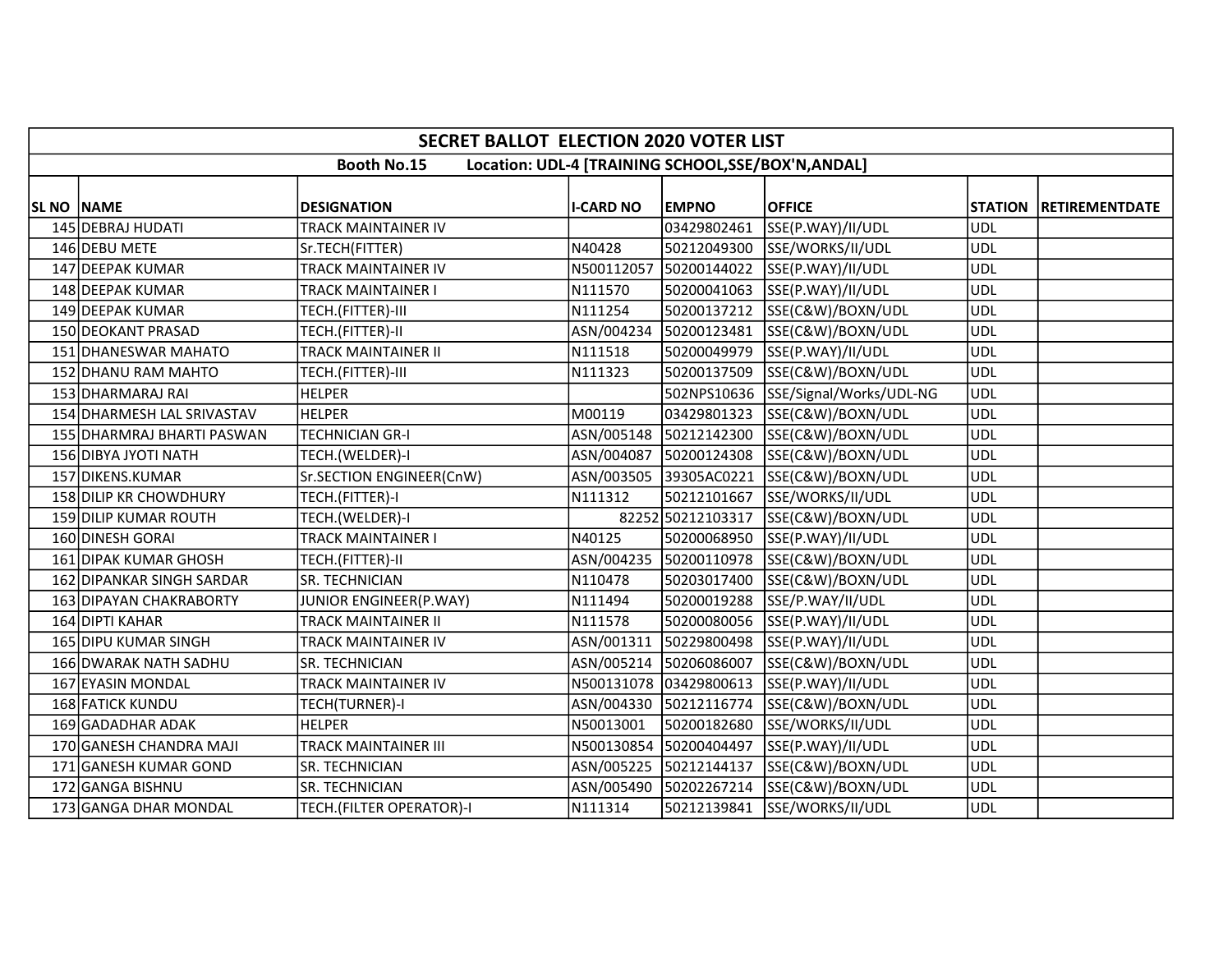|            | <b>SECRET BALLOT ELECTION 2020 VOTER LIST</b>                             |                            |                  |                        |                                          |            |                        |  |  |  |
|------------|---------------------------------------------------------------------------|----------------------------|------------------|------------------------|------------------------------------------|------------|------------------------|--|--|--|
|            | <b>Booth No.15</b><br>Location: UDL-4 [TRAINING SCHOOL, SSE/BOX'N, ANDAL] |                            |                  |                        |                                          |            |                        |  |  |  |
| SL NO NAME |                                                                           | <b>DESIGNATION</b>         | <b>I-CARD NO</b> | <b>EMPNO</b>           | <b>OFFICE</b>                            |            | STATION RETIREMENTDATE |  |  |  |
|            | 174 GARIB SAH                                                             | <b>SR. TECHNICIAN</b>      |                  | 81957 50212104930      | SSE(C&W)/BOXN/UDL                        | <b>UDL</b> |                        |  |  |  |
|            | 175 GAURAV KUMAR                                                          | KHALASI(MULTI PURPOSE)     |                  |                        | N500130178 502NPS06305 SSE/WORKS/II/UDL  | <b>UDL</b> |                        |  |  |  |
|            | 176 GAURAV SWARUP                                                         |                            |                  |                        |                                          | <b>UDL</b> |                        |  |  |  |
|            |                                                                           | <b>TECHNICIAN GR-II</b>    |                  |                        | ASN/005119 50200169729 SSE(C&W)/BOXN/UDL |            |                        |  |  |  |
|            | 177 GETA MONDAL                                                           | TRACK MAINTAINER II        | N111503          |                        | 50200081255 SSE(P.WAY)/II/UDL            | <b>UDL</b> |                        |  |  |  |
|            | 178 GHANASHYAM TIRIYA                                                     | TECHNICIAN GR-I            | N110251          | 50200036640            | SSE(C&W)/BOXN/UDL                        | <b>UDL</b> |                        |  |  |  |
|            | 179 GIRISH MANDAL                                                         | OFFICE SUPERINTENDENT      | M00118           |                        | 50212087506 SSE(C&W)/BOXN/UDL            | <b>UDL</b> |                        |  |  |  |
|            | 180 GITA BOURI                                                            | <b>HELPER</b>              | N40240           | 50200020047            | SSE/WORKS/II/UDL                         | <b>UDL</b> |                        |  |  |  |
|            | 181 GOPAL BANDYOPADHYAY                                                   | OFFICE SUPERINTENDENT      | N111487          |                        | 50212079868 SSE/P.WAY/II/UDL             | UDL        |                        |  |  |  |
|            | 182 GOPAL RABIDAS                                                         | TRACK MAINTAINER II        | N111567          |                        | 50200080070 SSE(P.WAY)/II/UDL            | <b>UDL</b> |                        |  |  |  |
|            | 183 GOUTAM CHOUHAN                                                        | TECH.(C-W)-II              |                  |                        | 27629800398 SSE(C&W)/BOXN/UDL            | <b>UDL</b> |                        |  |  |  |
|            | 184 GOUTAM KUMAR HALDER                                                   | <b>TECHNICIAN GR-I</b>     |                  |                        | ASN/005178 50200123936 SSE(C&W)/BOXN/UDL | <b>UDL</b> |                        |  |  |  |
|            | 185 HARI PADA DEMUHURI                                                    | <b>TECHNICIAN GR-II</b>    |                  | ASN/004993 50200169675 | SSE(C&W)/BOXN/UDL                        | <b>UDL</b> |                        |  |  |  |
|            | 186 HARI RAM YADAV                                                        | TRACK MAINTAINER IV        |                  |                        | N500112060 50200144046 SSE(P.WAY)/II/UDL | <b>UDL</b> |                        |  |  |  |
|            | 187 HARI SADHAN BABU                                                      | TECHNICIAN GR-I            | ASN/005267       | 50206103807            | SSE(C&W)/BOXN/UDL                        | <b>UDL</b> |                        |  |  |  |
|            | 188 HARU BAGDI                                                            | TECH.(FITTER)-I            | N111308          | 50212145014            | SSE/WORKS/II/UDL                         | <b>UDL</b> |                        |  |  |  |
|            | 189 HIRA LAL GORAIN                                                       | <b>TECHNICIAN GR-I</b>     |                  | ASN/005258 50212104942 | SSE(C&W)/BOXN/UDL                        | <b>UDL</b> |                        |  |  |  |
|            | 190 HIREN CHOWDHURY                                                       | Sr.TECH(TURNER)            |                  |                        | ASN/005243 50206068480 SSE(C&W)/BOXN/UDL | ludl       |                        |  |  |  |
|            | 191 <b>IGNATIUS</b> SURIN                                                 | TRACK MAINTAINER IV        | E00054           |                        | 03429801108 SSE(P.WAY)/II/UDL            | <b>UDL</b> |                        |  |  |  |
|            | 192 INDRADEV YADAV                                                        | TRACK MAINTAINER III       | N111555          |                        | 50200081292 SSE(P.WAY)/II/UDL            | <b>UDL</b> |                        |  |  |  |
|            | 193 INDRAJIT CHATTERJEE                                                   | SR. TECHNICIAN             |                  |                        | ASN/005296 50210101597 SSE(C&W)/BOXN/UDL | <b>UDL</b> |                        |  |  |  |
|            | 194 JADAB CHANDRA GHOSH                                                   | Sr.SECTION ENGINEER(CnW)   |                  |                        | ASN/003576 50212083460 SSE(C&W)/BOXN/UDL | <b>UDL</b> |                        |  |  |  |
|            | 195 JADDU MONDAL                                                          | TRACK MAINTAINER II        | N111539          |                        | 50200080068 SSE(P.WAY)/II/UDL            | <b>UDL</b> |                        |  |  |  |
|            | 196 JADU NATH NAIK                                                        | TECHNICIAN GR-II           |                  |                        | ASN/005299 50320050998 SSE(C&W)/BOXN/UDL | <b>UDL</b> |                        |  |  |  |
|            | 197 JAGADISH MUDI                                                         | TRACK MAINTAINER I         |                  | 75498 50212131167      | SSE(P.WAY)/II/UDL                        | <b>UDL</b> |                        |  |  |  |
|            | 198 JAIKY KUMAR                                                           | TRACK MAINTAINER III       |                  | N500112020 50200142931 | SSE(P.WAY)/II/UDL                        | <b>UDL</b> |                        |  |  |  |
|            | 199 JAIRAM PRASAD                                                         | Sr.TECH(PAINTER)           |                  | ASN/004297 50210101330 | SSE(C&W)/BOXN/UDL                        | <b>UDL</b> |                        |  |  |  |
|            | 200 JAMUNA YADAV                                                          | <b>TRACK MAINTAINER II</b> | N111533          | 50200080044            | SSE(P.WAY)/II/UDL                        | <b>UDL</b> |                        |  |  |  |
|            | 201 JAY PRAKASH NARAYAN ROY                                               | <b>TRACK MAINTAINER I</b>  | N111498          |                        | 50200066965 SSE(P.WAY)/II/UDL            | <b>UDL</b> |                        |  |  |  |
|            | 202 JAYDEB DAS                                                            | Sr.TECH(WELDER)            |                  |                        | ASN/005244 50206078084 SSE(C&W)/BOXN/UDL | <b>UDL</b> |                        |  |  |  |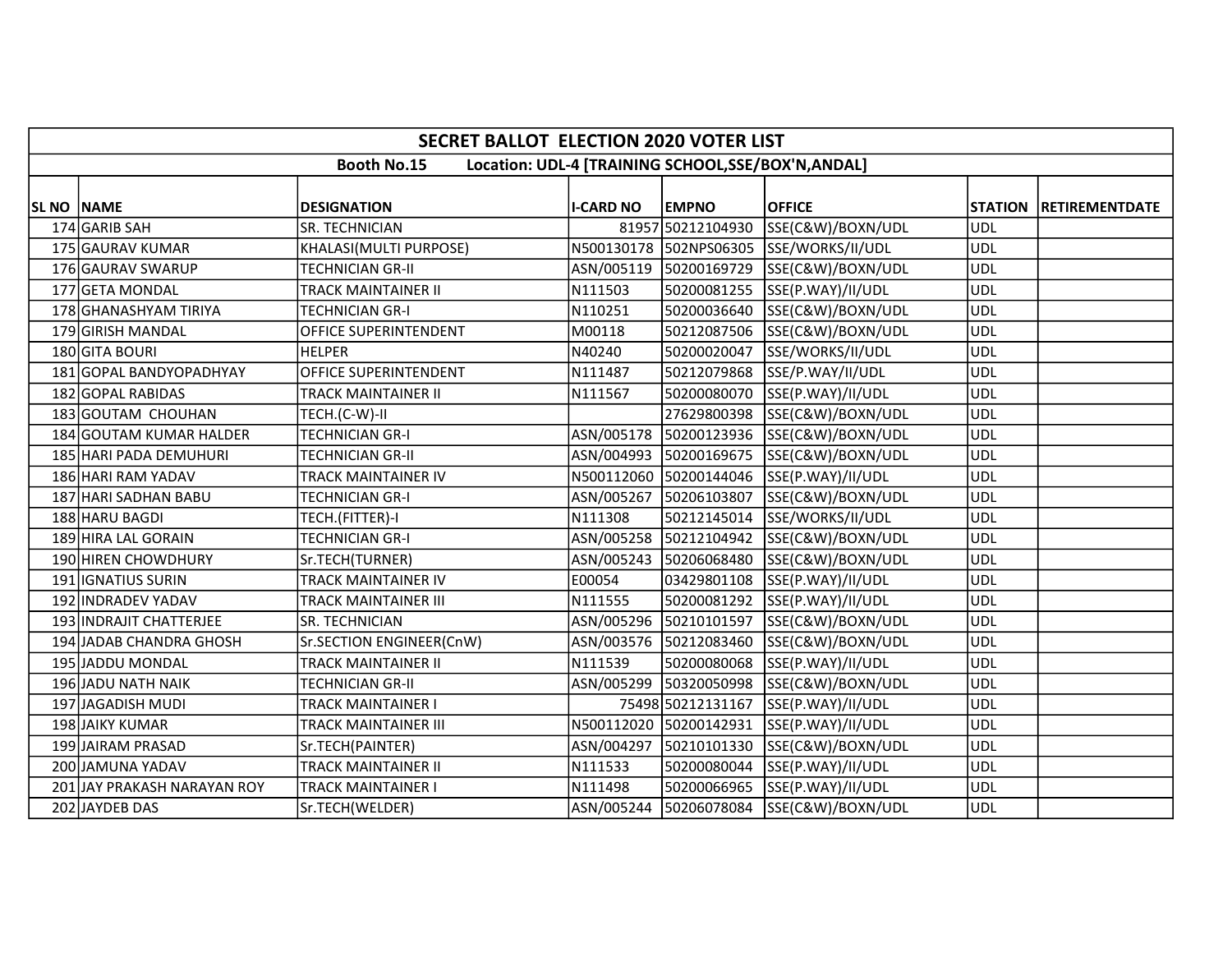|                   | <b>SECRET BALLOT ELECTION 2020 VOTER LIST</b>                             |                             |                  |              |                                          |            |                        |  |  |  |  |
|-------------------|---------------------------------------------------------------------------|-----------------------------|------------------|--------------|------------------------------------------|------------|------------------------|--|--|--|--|
|                   | <b>Booth No.15</b><br>Location: UDL-4 [TRAINING SCHOOL, SSE/BOX'N, ANDAL] |                             |                  |              |                                          |            |                        |  |  |  |  |
| <b>SL NO NAME</b> |                                                                           | <b>DESIGNATION</b>          | <b>I-CARD NO</b> | <b>EMPNO</b> | <b>OFFICE</b>                            |            | STATION RETIREMENTDATE |  |  |  |  |
|                   | 203 JEBAN MONDAL                                                          | TECHNICIAN GR-I             | ASN/005155       | 50200066771  | SSE(C&W)/BOXN/UDL                        | <b>UDL</b> |                        |  |  |  |  |
|                   | 204 JHANKAR DAS                                                           | <b>TRACK MAINTAINER III</b> | N50013078        |              | 50200149214 SSE(P.WAY)/II/UDL            | <b>UDL</b> |                        |  |  |  |  |
|                   | 205 JHANTU MALLIK                                                         | Sr.SECTION ENGINEER(CnW)    | ASN/003504       |              | 27510339152 SSE(C&W)/BOXN/UDL            | <b>UDL</b> |                        |  |  |  |  |
|                   | 206 JHUMUR MAZUMDAR                                                       | <b>HELPER</b>               |                  |              | 70799 50207347625 SSE/WORKS/II/UDL       | <b>UDL</b> |                        |  |  |  |  |
|                   | 207 JITENDRA KUMAR PRASAD                                                 | <b>TECHNICIAN GR-II</b>     | ASN/004244       |              | 50200180518 SSE(C&W)/BOXN/UDL            | <b>UDL</b> |                        |  |  |  |  |
|                   | 208 JITENDRA THAKUR                                                       | <b>TRACK MAINTAINER III</b> |                  |              | N500112019 50200142980 SSE(P.WAY)/II/UDL | <b>UDL</b> |                        |  |  |  |  |
|                   | 209 JITENDRANATH GHUKU                                                    | <b>TRACK MAINTAINER IV</b>  |                  | 03429802684  | SSE(P.WAY)/II/UDL                        | <b>UDL</b> |                        |  |  |  |  |
|                   | 210 JOYJIT SINGHA                                                         | TECH.(FITTER)-I             | ASN/005109       |              | 50200023309 SSE(C&W)/BOXN/UDL            | <b>UDL</b> |                        |  |  |  |  |
|                   | 211 JYOSTNA DHIBAR                                                        | SR. TECHNICIAN              |                  |              | ASN/004336 50206089689 SSE(C&W)/BOXN/UDL | <b>UDL</b> |                        |  |  |  |  |
|                   | 212 JYOTI KUMAR                                                           | <b>TECHNICIAN GR-II</b>     | ASN/005167       | 50210040071  | SSE(C&W)/BOXN/UDL                        | <b>UDL</b> |                        |  |  |  |  |
|                   | 213 JYOTSNA KHATUN                                                        | TECH.(FITTER)-I             | N110542          |              | 50200042845 SSE(C&W)/BOXN/UDL            | <b>UDL</b> |                        |  |  |  |  |
|                   | 214 KABIRUL ISLAM                                                         | <b>TECHNICIAN GR-I</b>      |                  |              | ASN/003582 53109550008 SSE(C&W)/BOXN/UDL | <b>UDL</b> |                        |  |  |  |  |
|                   | 215 KAILASH DAS                                                           | TECH.(FITTER)-I             | ASN/005104       |              | 50211124003 SSE(C&W)/BOXN/UDL            | <b>UDL</b> |                        |  |  |  |  |
|                   | 216 KAILASH MAHATO                                                        | TRACK MAINTAINER III        | N111577          |              | 50200081346 SSE(P.WAY)/II/UDL            | <b>UDL</b> |                        |  |  |  |  |
|                   | 217 KAJAL KARMAKAR                                                        | <b>TECHNICIAN GR-I</b>      | ASN/005262       |              | 50200123869 SSE(C&W)/BOXN/UDL            | <b>UDL</b> |                        |  |  |  |  |
|                   | 218 KALESWAR YADAV                                                        | <b>TRACK MAINTAINER III</b> | N111563          |              | 50200082259 SSE(P.WAY)/II/UDL            | <b>UDL</b> |                        |  |  |  |  |
|                   | 219 KALI DEVI                                                             | <b>TECHNICIAN GR-I</b>      |                  |              | ASN/005193 50212106185 SSE(C&W)/BOXN/UDL | <b>UDL</b> |                        |  |  |  |  |
|                   | 220 KALIPADA MAJHI                                                        | Sr.SECTION ENGINEER(CnW)    | ASN/005185       |              | 50205352010 SSE(C&W)/BOXN/UDL            | <b>UDL</b> |                        |  |  |  |  |
|                   | 221 KAMAL DEO RAY                                                         | <b>TRACK MAINTAINER III</b> |                  |              | N500112044 50200142750 SSE(P.WAY)/II/UDL | <b>UDL</b> |                        |  |  |  |  |
|                   | 222 KARTICK METE                                                          | <b>TRACK MAINTAINER II</b>  | N111535          |              | 50200132676 SSE(P.WAY)/II/UDL            | <b>UDL</b> |                        |  |  |  |  |
|                   | 223 KARTICK SINGH                                                         | TECH.(WELDER)-I             |                  |              | ASN/005281 50212116816 SSE(C&W)/BOXN/UDL | <b>UDL</b> |                        |  |  |  |  |
|                   | 224 KARTIK KUJUR                                                          | <b>TECHNICIAN GR-II</b>     | N111355          |              | 50200106367 SSE(C&W)/BOXN/UDL            | <b>UDL</b> |                        |  |  |  |  |
|                   | 225 KARTIK MAJI                                                           | TECH.(FITTER)-II            | ASN/005115       | 50714108069  | SSE(C&W)/BOXN/UDL                        | <b>UDL</b> |                        |  |  |  |  |
|                   | 226 KASHI KUMAR                                                           | <b>TRACK MAINTAINER IV</b>  |                  |              | N500112031 50200143996 SSE(P.WAY)/II/UDL | <b>UDL</b> |                        |  |  |  |  |
|                   | 227 KEDAR PRASAD                                                          | <b>TRACK MAINTAINER II</b>  | N111532          | 50200047077  | SSE(P.WAY)/II/UDL                        | <b>UDL</b> |                        |  |  |  |  |
|                   | 228 KESHRAY HANSDA                                                        | <b>TECHNICIAN GR-I</b>      |                  |              | ASN/005261 50200053089 SSE(C&W)/BOXN/UDL | <b>UDL</b> |                        |  |  |  |  |
|                   | 229 KHUDI RAM SINGH                                                       | TECH.(CRANE DRIVER)-II      | ASN/005247       |              | 502NPS00071 SSE(C&W)/BOXN/UDL            | <b>UDL</b> |                        |  |  |  |  |
|                   | 230 KINKAR MUKHERJEE                                                      | SR. TECHNICIAN              |                  |              | ASN/005297 50212127206 SSE(C&W)/BOXN/UDL | <b>UDL</b> |                        |  |  |  |  |
|                   | 231 KISHAN GIRI                                                           | <b>HELPER</b>               |                  |              | ASN/005288 12221404926 SSE(C&W)/BOXN/UDL | <b>UDL</b> |                        |  |  |  |  |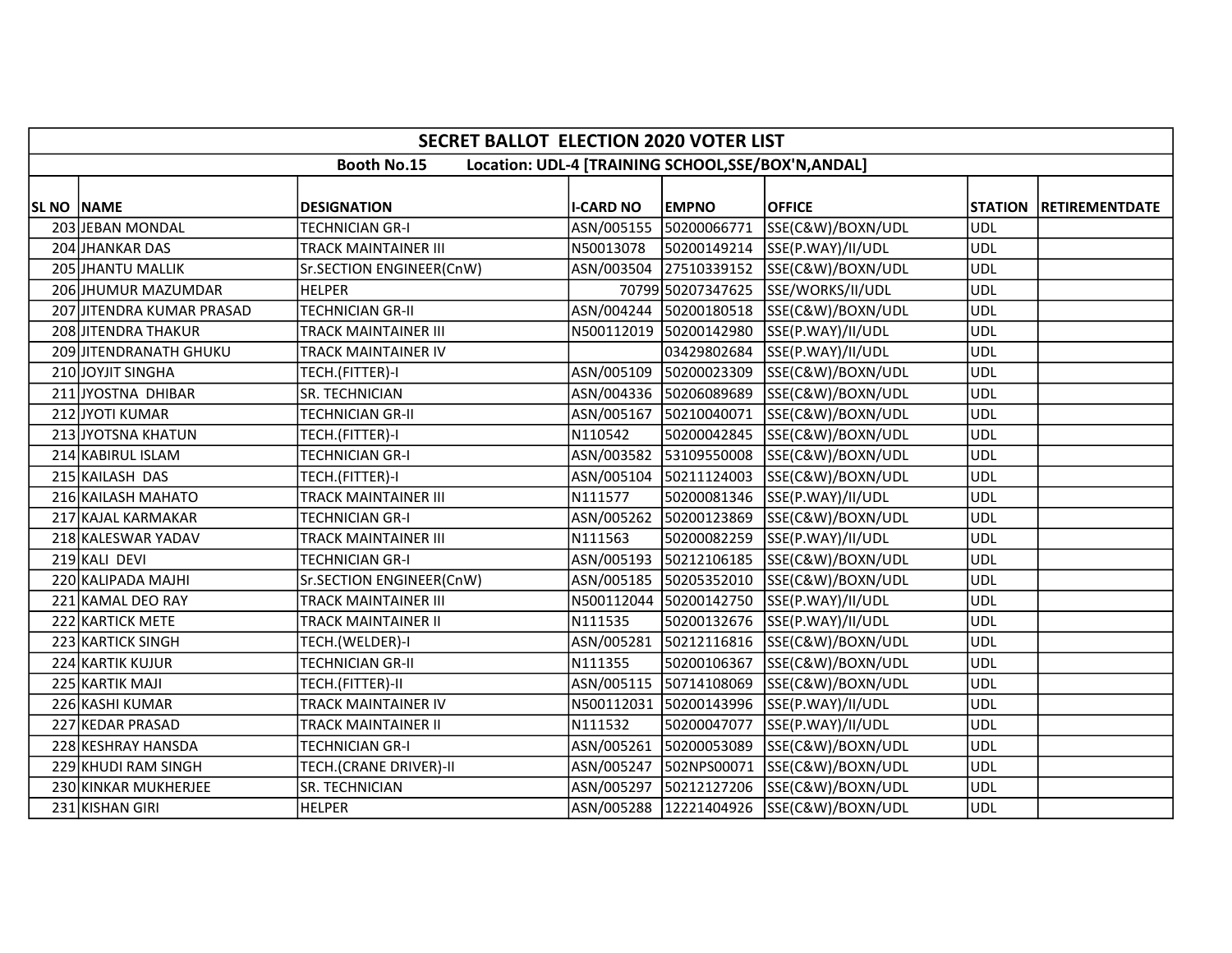|                   | <b>SECRET BALLOT ELECTION 2020 VOTER LIST</b>                             |                                |                  |                        |                                          |            |                        |  |  |  |  |
|-------------------|---------------------------------------------------------------------------|--------------------------------|------------------|------------------------|------------------------------------------|------------|------------------------|--|--|--|--|
|                   | <b>Booth No.15</b><br>Location: UDL-4 [TRAINING SCHOOL, SSE/BOX'N, ANDAL] |                                |                  |                        |                                          |            |                        |  |  |  |  |
|                   |                                                                           |                                |                  |                        |                                          |            |                        |  |  |  |  |
| <b>SL NO NAME</b> |                                                                           | <b>DESIGNATION</b>             | <b>I-CARD NO</b> | <b>EMPNO</b>           | <b>OFFICE</b>                            |            | STATION RETIREMENTDATE |  |  |  |  |
|                   | 232 KISUN KUMAR                                                           | <b>HELPER</b>                  | ASN/005197       | 50229800711            | SSE(C&W)/BOXN/UDL                        | <b>UDL</b> |                        |  |  |  |  |
|                   | 233 KOUSHIK KUMAR BAG                                                     | <b>SR. TECHNICIAN</b>          |                  | ASN/004335 50206003321 | SSE(C&W)/BOXN/UDL                        | <b>UDL</b> |                        |  |  |  |  |
|                   | 234 KRISHNA BIHARI GUPTA                                                  | SENIOR SECTION ENGINEER(P.WAY) | N40109           | 50212088298            | SSE/P.WAY/II/UDL                         | UDL        |                        |  |  |  |  |
|                   | 235 KRISHNA BASAK                                                         | <b>TRACK MAINTAINER IV</b>     |                  | 03429802175            | SSE(P.WAY)/II/UDL                        | <b>UDL</b> |                        |  |  |  |  |
|                   | 236 KRISHNA CHANDRA DAS                                                   | TECH.(FILTER OPERATOR)-III     | N111307          | 50200044167            | SSE/WORKS/II/UDL                         | <b>UDL</b> |                        |  |  |  |  |
|                   | 237 KRISHNA MOHAN SINGH                                                   | TECH.(SIGNAL MAINTAINER)-I     |                  | 50200050660            | SSE/Signal/Works/UDL-NG                  | <b>UDL</b> |                        |  |  |  |  |
|                   | 238 KRISHNA PAL                                                           | TRACK MAINTAINER IV            | N500112672       | 50200162851            | SSE(P.WAY)/II/UDL                        | <b>UDL</b> |                        |  |  |  |  |
|                   | 239 KRISHNA SUNDI                                                         | <b>TECHNICIAN GR-I</b>         |                  |                        | ASN/005156 50200053090 SSE(C&W)/BOXN/UDL | <b>UDL</b> |                        |  |  |  |  |
|                   | 240 KRISHNAJEE SHAW                                                       | SR. TECHNICIAN                 | N111067          | 50212144083            | SSE(C&W)/BOXN/UDL                        | <b>UDL</b> |                        |  |  |  |  |
|                   | 241 KRISHNENDU MONDAL                                                     | Sr.SECTION ENGINEER(CnW)       |                  | ASN/005181 50209724000 | SSE(C&W)/BOXN/UDL                        | <b>UDL</b> |                        |  |  |  |  |
|                   | 242 KULADA DEVI                                                           | <b>HELPER</b>                  |                  |                        | 70857 50212108110 SSE/WORKS/II/UDL       | <b>UDL</b> |                        |  |  |  |  |
|                   | 243 KUMAR AVINASH                                                         | Sr.SECTION ENGINEER(CnW)       |                  | ASN/004343 33229802918 | SSE(C&W)/BOXN/UDL                        | <b>UDL</b> |                        |  |  |  |  |
|                   | 244 KUNDAN KUMAR                                                          | <b>TRACK MAINTAINER III</b>    |                  | N500112013 50200142827 | SSE(P.WAY)/II/UDL                        | <b>UDL</b> |                        |  |  |  |  |
|                   | 245 KUNDAN KUMAR                                                          | TRACK MAINTAINER III           | N500112047       | 50200141872            | SSE(P.WAY)/II/UDL                        | <b>UDL</b> |                        |  |  |  |  |
|                   | 246 LAKHAN YADAV                                                          | <b>TRACK MAINTAINER I</b>      | N111559          | 50200081309            | SSE(P.WAY)/II/UDL                        | <b>UDL</b> |                        |  |  |  |  |
|                   | 247 LAKHI KORA                                                            | <b>TECHNICIAN GR-II</b>        | N110620          | 50200110437            | SSE(C&W)/BOXN/UDL                        | <b>UDL</b> |                        |  |  |  |  |
|                   | 248 LAL BABU SINGH                                                        | TRACK MAINTAINER IV            |                  | N500130852 50200405104 | SSE(P.WAY)/II/UDL                        | <b>UDL</b> |                        |  |  |  |  |
|                   | 249 LALMANI DEVI                                                          | KHALASI(MULTI PURPOSE)         | N111305          | 50200095163            | SSE/WORKS/II/UDL                         | <b>UDL</b> |                        |  |  |  |  |
|                   | 250 LAXMAN YADAV                                                          | <b>TRACK MAINTAINER III</b>    | N111566          |                        | 50200081322  SSE(P.WAY)/II/UDL           | <b>UDL</b> |                        |  |  |  |  |
|                   | 251 LITU DUTTA                                                            | Sr.SECTION ENGINEER(CnW)       | ASN/005230       |                        | 50200096143 SSE(C&W)/BOXN/UDL            | <b>UDL</b> |                        |  |  |  |  |
|                   | 252 LOPO GAGRAI                                                           | TECH.(WELDER)-I                |                  | ASN/005273 50200124321 | SSE(C&W)/BOXN/UDL                        | <b>UDL</b> |                        |  |  |  |  |
|                   | 253 LUCAS LAKRA                                                           | <b>TECHNICIAN GR-II</b>        | ASN/004996       |                        | 502NPS07138 SSE(C&W)/BOXN/UDL            | <b>UDL</b> |                        |  |  |  |  |
|                   | 254 M C MONDAL                                                            | TECH.CARPENTER-I               | N111534          | 50212100171            | SSE(P.WAY)/II/UDL                        | <b>UDL</b> |                        |  |  |  |  |
|                   | 255 MABIAL HOSSAIN SK                                                     | <b>HELPER</b>                  |                  | 111439 50200178640     | SSE(C&W)/BOXN/UDL                        | <b>UDL</b> |                        |  |  |  |  |
|                   | 256 MADHAV KUMAR                                                          | <b>TECHNICIAN GR-II</b>        |                  | ASN/005116 50200169699 | SSE(C&W)/BOXN/UDL                        | <b>UDL</b> |                        |  |  |  |  |
|                   | 257 MADHUKAR KUMAR                                                        | <b>TECHNICIAN GR-II</b>        |                  |                        | ASN/005166 50200106355 SSE(C&W)/BOXN/UDL | <b>UDL</b> |                        |  |  |  |  |
|                   | 258 MADHURI DAS                                                           | <b>HELPER</b>                  |                  | ASN/005194 03429801319 | SSE(C&W)/BOXN/UDL                        | <b>UDL</b> |                        |  |  |  |  |
|                   | 259 MADHURI MUNDA                                                         | <b>TRACK MAINTAINER III</b>    |                  | N500112682 50200162840 | SSE(P.WAY)/II/UDL                        | <b>UDL</b> |                        |  |  |  |  |
|                   | 260 MAHADEO RAM                                                           | <b>TECHNICIAN GR-I</b>         |                  |                        | ASN/005149 50200022706 SSE(C&W)/BOXN/UDL | <b>UDL</b> |                        |  |  |  |  |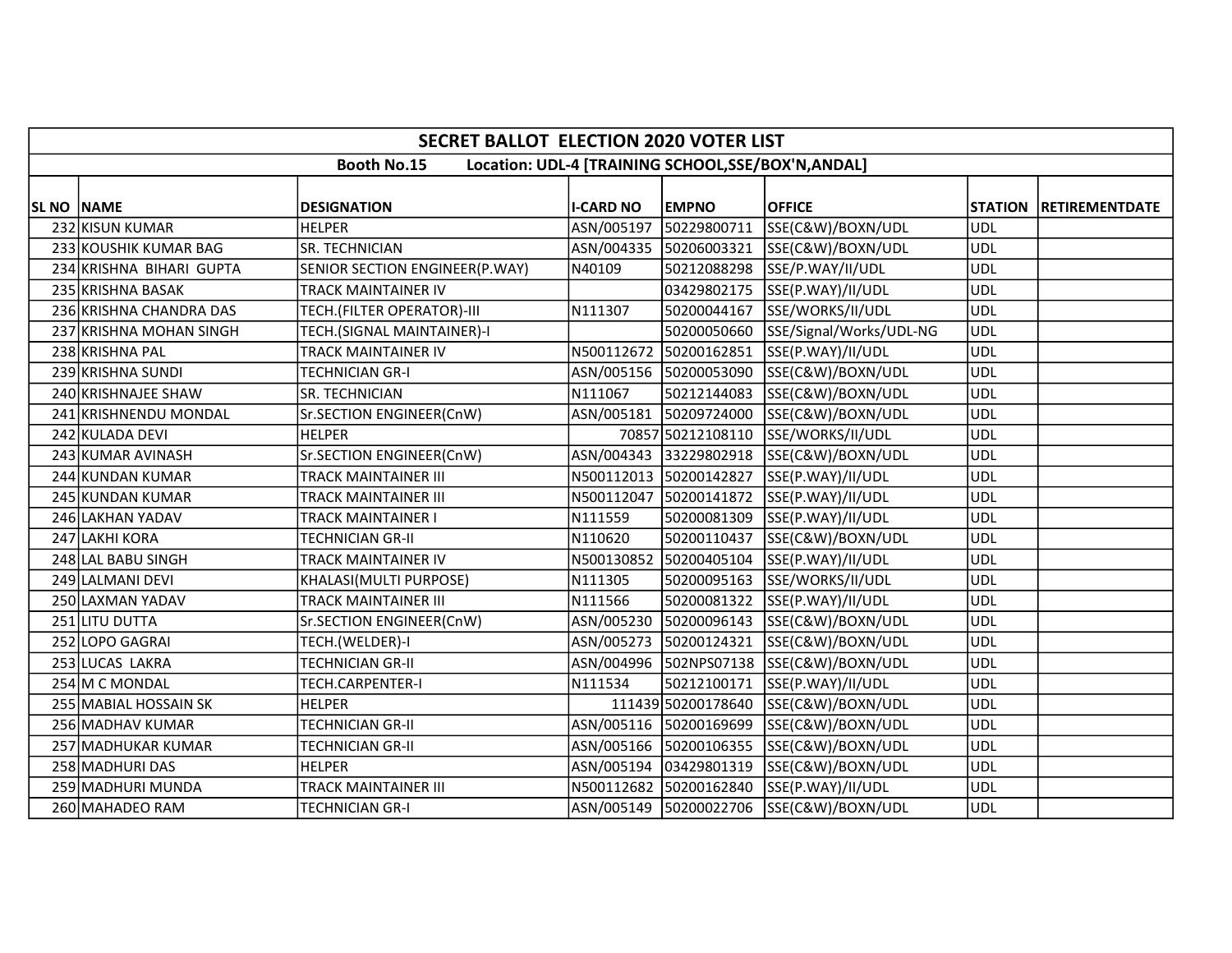|                   | <b>SECRET BALLOT ELECTION 2020 VOTER LIST</b>                             |                               |                  |                        |                                          |                |                       |  |  |  |  |
|-------------------|---------------------------------------------------------------------------|-------------------------------|------------------|------------------------|------------------------------------------|----------------|-----------------------|--|--|--|--|
|                   | <b>Booth No.15</b><br>Location: UDL-4 [TRAINING SCHOOL, SSE/BOX'N, ANDAL] |                               |                  |                        |                                          |                |                       |  |  |  |  |
| <b>SL NO NAME</b> |                                                                           | <b>DESIGNATION</b>            | <b>I-CARD NO</b> | <b>EMPNO</b>           | <b>OFFICE</b>                            | <b>STATION</b> | <b>RETIREMENTDATE</b> |  |  |  |  |
|                   | 261 MAHESH DAS                                                            | TRACK MAINTAINER III          | N500130847       | 50200142773            | SSE(P.WAY)/II/UDL                        | <b>UDL</b>     |                       |  |  |  |  |
|                   | 262 MAHIMAMOY MAJI                                                        | TECH.(FITTER)-III             |                  | 10500297 50213002223   | SSE(C&W)/BOXN/UDL                        | <b>UDL</b>     |                       |  |  |  |  |
|                   | 263 MALAY KANTI BISWAS                                                    | Sr.TECH(FITTER)               |                  | 82374 50200012543      | SSE(C&W)/BOXN/UDL                        | <b>UDL</b>     |                       |  |  |  |  |
|                   | 264 MANAB CHANDRA BALA                                                    | <b>TECHNICIAN GR-II</b>       |                  | ASN/004246 50200122877 | SSE(C&W)/BOXN/UDL                        | <b>UDL</b>     |                       |  |  |  |  |
|                   | 265 MANI SANKAR BISWAS                                                    | TRACK MAINTAINER II           | N111531          | 50200120625            | SSE(P.WAY)/II/UDL                        | <b>UDL</b>     |                       |  |  |  |  |
|                   | 266 MANINDRA KUMAR                                                        | <b>TECHNICIAN GR-II</b>       | ASN/005099       |                        | 502NPS07762 SSE(C&W)/BOXN/UDL            | <b>UDL</b>     |                       |  |  |  |  |
|                   | 267 MANISH KUMAR                                                          | <b>JUNIOR ENGINEER(WORKS)</b> | N501179          | 50200097755            | SSE/WORKS/II/UDL                         | <b>UDL</b>     |                       |  |  |  |  |
|                   | 268 MANJESH KUMAR                                                         | TRACK MAINTAINER IV           |                  |                        | ASN/000770 503DLC31388 SSE(P.WAY)/II/UDL | <b>UDL</b>     |                       |  |  |  |  |
|                   | 269 MANNA BISWAS                                                          | <b>TECHNICIAN GR-I</b>        |                  |                        | 82375 50200015052 SSE(C&W)/BOXN/UDL      | <b>UDL</b>     |                       |  |  |  |  |
|                   | 270 MANOJ KR KUSHWAHA                                                     | TECH.(FITTER)-I               |                  | ASN/005268 50200023334 | SSE(C&W)/BOXN/UDL                        | <b>UDL</b>     |                       |  |  |  |  |
|                   | 271 MANOJ KUMAR                                                           | <b>TRACK MAINTAINER III</b>   | N500112029       | 50200143017            | SSE(P.WAY)/II/UDL                        | <b>UDL</b>     |                       |  |  |  |  |
|                   | 272 MANOJ KUMAR                                                           | TECH.(FITTER)-II              | N110739          | 50200122452            | SSE(C&W)/BOXN/UDL                        | <b>UDL</b>     |                       |  |  |  |  |
|                   | 273 MANOJ KUMAR PANDIT                                                    | TRACK MAINTAINER IV           | E00049           | 03429800884            | SSE(P.WAY)/II/UDL                        | <b>UDL</b>     |                       |  |  |  |  |
|                   | 274 MANOJ KUMAR ROUT                                                      | OFFICE SUPERINTENDENT         | N40117           | 50212120297            | SSE/WORKS/II/UDL                         | <b>UDL</b>     |                       |  |  |  |  |
|                   | 275 MANOJ KUMAR THAKUR                                                    | TECH(TURNER)-I                | ASN/005263       | 50212107025            | SSE(C&W)/BOXN/UDL                        | <b>UDL</b>     |                       |  |  |  |  |
|                   | 276 MANORANJAN MAHATO                                                     | <b>TRACK MAINTAINER IV</b>    |                  | 03429802682            | SSE(P.WAY)/II/UDL                        | <b>UDL</b>     |                       |  |  |  |  |
|                   | 277 MANTI DEVI                                                            | <b>TECHNICIAN GR-I</b>        |                  |                        | 731 50212112306 SSE(C&W)/BOXN/UDL        | <b>UDL</b>     |                       |  |  |  |  |
|                   | 278 MANTU KUMAR                                                           | <b>TECHNICIAN GR-II</b>       | ASN/005188       |                        | 50200169742 SSE(C&W)/BOXN/UDL            | <b>UDL</b>     |                       |  |  |  |  |
|                   | 279 MANTU SHAW                                                            | TRACK MAINTAINER IV           | E000173          |                        | 50714401880 SSE(P.WAY)/II/UDL            | <b>UDL</b>     |                       |  |  |  |  |
|                   | 280 MD ISHAQUE                                                            | <b>TECHNICIAN GR-I</b>        |                  | 82128 50209291313      | SSE(C&W)/BOXN/UDL                        | <b>UDL</b>     |                       |  |  |  |  |
|                   | 281 MD MOKIM                                                              | Sr.TECH. MASON                |                  |                        | 70911 50212012932 SSE/WORKS/II/UDL       | <b>UDL</b>     |                       |  |  |  |  |
|                   | 282 MD MONIRUL HAQUE                                                      | <b>TRACK MAINTAINER II</b>    | N111546          | 50207014673            | SSE(P.WAY)/II/UDL                        | <b>UDL</b>     |                       |  |  |  |  |
|                   | 283 MD SADIQUE ALAM                                                       | Sr.SECTION ENGINEER(CnW)      | ASN/005184       | 50207744900            | SSE(C&W)/BOXN/UDL                        | <b>UDL</b>     |                       |  |  |  |  |
|                   | 284 MD SAFAUDDIN                                                          | TECH.(BLACK SMITH)-III        | N111554          | 50200104905            | SSE(P.WAY)/II/UDL                        | <b>UDL</b>     |                       |  |  |  |  |
|                   | 285 MD SAIFUL ISLAM                                                       | TECH.(FITTER)-III             |                  | ASN/005132 50200155202 | SSE(C&W)/BOXN/UDL                        | <b>UDL</b>     |                       |  |  |  |  |
|                   | 286 MD SARFARAZ KHAN                                                      | HELPER MECHANICAL             |                  |                        | 18329801617   SSE(C&W)/BOXN/UDL          | <b>UDL</b>     |                       |  |  |  |  |
|                   | 287 MD WAQAR JAWED                                                        | TECH.(WELDER)-III             | ASN/004342       |                        | 502NPS06618 SSE(C&W)/BOXN/UDL            | <b>UDL</b>     |                       |  |  |  |  |
|                   | 288 MD.IRSHAD ANSARI                                                      | <b>VALVE MAN</b>              |                  |                        | ASN/000684 502NPS10362 SSE/WORKS/II/UDL  | <b>UDL</b>     |                       |  |  |  |  |
|                   | 289 MD.RIZWAN                                                             | <b>TRAINEES</b>               |                  |                        | ASN/000687 03429800130 SSE/WORKS/II/UDL  | <b>UDL</b>     |                       |  |  |  |  |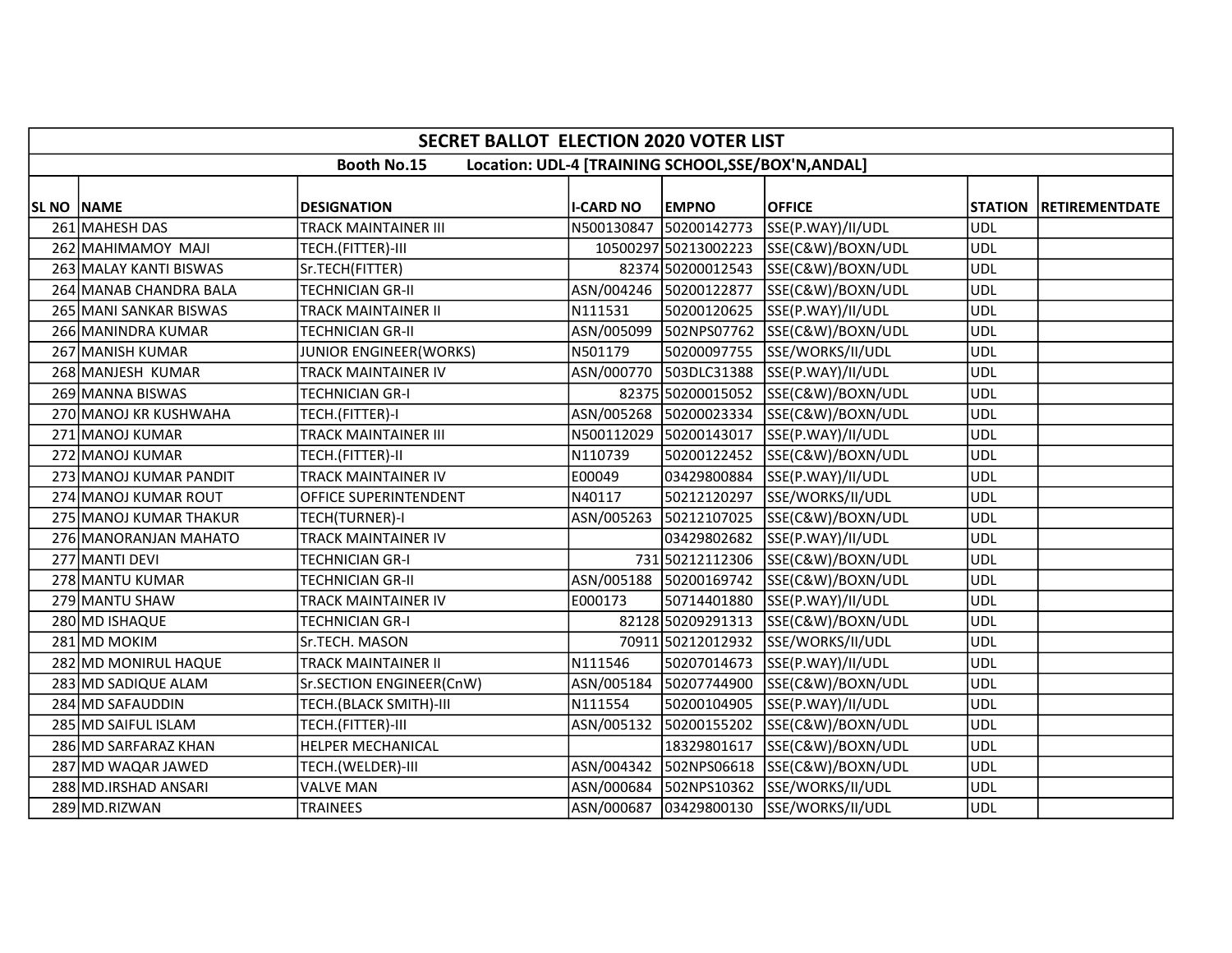|            | <b>SECRET BALLOT ELECTION 2020 VOTER LIST</b>                             |                             |                  |                        |                                          |                |                        |  |  |  |  |
|------------|---------------------------------------------------------------------------|-----------------------------|------------------|------------------------|------------------------------------------|----------------|------------------------|--|--|--|--|
|            | <b>Booth No.15</b><br>Location: UDL-4 [TRAINING SCHOOL, SSE/BOX'N, ANDAL] |                             |                  |                        |                                          |                |                        |  |  |  |  |
|            |                                                                           |                             |                  |                        |                                          |                |                        |  |  |  |  |
| SL NO NAME |                                                                           | <b>DESIGNATION</b>          | <b>I-CARD NO</b> | <b>EMPNO</b>           | <b>OFFICE</b>                            | <b>STATION</b> | <b>IRETIREMENTDATE</b> |  |  |  |  |
|            | 290 MEGHNAD KARAR                                                         | TECHNICIAN GR-I             | ASN/005269       | 50204546440            | SSE(C&W)/BOXN/UDL                        | <b>UDL</b>     |                        |  |  |  |  |
|            | 291 MIHIR KUMAR KHANRA                                                    | <b>TECHNICIAN GR-I</b>      |                  | ASN/004995 50200022627 | SSE(C&W)/BOXN/UDL                        | <b>UDL</b>     |                        |  |  |  |  |
|            | 292 MINTU GHOSH                                                           | <b>TECHNICIAN GR-I</b>      |                  | ASN/005147 50209632001 | SSE(C&W)/BOXN/UDL                        | <b>UDL</b>     |                        |  |  |  |  |
|            | 293 MIRTUNJAY SINGH                                                       | TRACK MAINTAINER IV         |                  | N500112059 50200144095 | SSE(P.WAY)/II/UDL                        | ludl           |                        |  |  |  |  |
|            | 294 MITHILESH KUMAR MAHTO                                                 | <b>TECHNICIAN GR-II</b>     |                  | ASN/004239 50211150269 | SSE(C&W)/BOXN/UDL                        | <b>UDL</b>     |                        |  |  |  |  |
|            | 295 MITHUN MONDAL                                                         | <b>HELPER</b>               |                  | ASN/005208 50200406268 | SSE(C&W)/BOXN/UDL                        | <b>UDL</b>     |                        |  |  |  |  |
|            | 296 MITHUN DAS                                                            | TECH.(FITTER)-I             | N110551          | 50200089059            | SSE(C&W)/BOXN/UDL                        | <b>UDL</b>     |                        |  |  |  |  |
|            | 297 MITHUN KUMAR DEY                                                      | <b>TECHNICIAN GR-III</b>    |                  | ASN/004325 27312400850 | SSE(C&W)/BOXN/UDL                        | <b>UDL</b>     |                        |  |  |  |  |
|            | 298 MOHAN MAHATO                                                          | TRACK MAINTAINER II         | N111558          |                        | 50200049955 SSE(P.WAY)/II/UDL            | <b>UDL</b>     |                        |  |  |  |  |
|            | 299 MOHAN MONDAL                                                          | TECH(TURNER)-I              |                  |                        | ASN/005272 50212116830 SSE(C&W)/BOXN/UDL | <b>UDL</b>     |                        |  |  |  |  |
|            | 300 MONIRAK                                                               | Sr.TECH(WELDER)             |                  | 82173 50212096179      | SSE(C&W)/BOXN/UDL                        | <b>UDL</b>     |                        |  |  |  |  |
|            | 301 MOUPRIYA DAS NANDI                                                    | <b>TRACK MAINTAINER IV</b>  |                  | 03429802465            | SSE(P.WAY)/II/UDL                        | <b>UDL</b>     |                        |  |  |  |  |
|            |                                                                           |                             |                  |                        |                                          |                |                        |  |  |  |  |
|            | 302 MOUSUMI GHOSHAL (MONDAL)                                              | <b>TRACK MAINTAINER IV</b>  |                  |                        | N500112678 50200162772 SSE(P.WAY)/II/UDL | <b>UDL</b>     |                        |  |  |  |  |
|            | 303 MRINAL DUTTA                                                          | SR. TECHNICIAN              |                  |                        | ASN/005295 50212146390 SSE(C&W)/BOXN/UDL | <b>UDL</b>     |                        |  |  |  |  |
|            | 304 MUKESH BHAGAT                                                         | TECH.(FITTER)-III           |                  | 42500101268            | SSE(C&W)/BOXN/UDL                        | <b>UDL</b>     |                        |  |  |  |  |
|            | 305 MUKESH KUMAR                                                          | <b>TRACK MAINTAINER III</b> | N111565          |                        | 50200130205 SSE(P.WAY)/II/UDL            | ludl           |                        |  |  |  |  |
|            | 306 MUKESH KUMAR                                                          | TRACK MAINTAINER IV         | E00057           |                        | 03429800908 SSE(P.WAY)/II/UDL            | <b>UDL</b>     |                        |  |  |  |  |
|            | 307 MUKESH KUMAR AKELA                                                    | <b>TECHNICIAN GR-II</b>     |                  | ASN/004248 50200169821 | SSE(C&W)/BOXN/UDL                        | <b>UDL</b>     |                        |  |  |  |  |
|            | 308 MUKESH KUMAR YADAV                                                    | <b>TRACK MAINTAINER IV</b>  |                  | N500112251 50200144861 | SSE(P.WAY)/II/UDL                        | <b>UDL</b>     |                        |  |  |  |  |
|            | 309 MUKHLAL PANDIT                                                        | TECH.(FITTER)-I             |                  | ASN/005416 50714106981 | SSE(C&W)/BOXN/UDL                        | <b>UDL</b>     |                        |  |  |  |  |
|            | 310 MUMTAZ HUSSAIN                                                        | TECH.(FITTER)-III           |                  | ASN/005417 50211001604 | SSE(C&W)/BOXN/UDL                        | <b>UDL</b>     |                        |  |  |  |  |
|            | 311 NAMO NARAYAN MEENA                                                    | TRACK MAINTAINER IV         |                  | 50205637867            | SSE(P.WAY)/II/UDL                        | <b>UDL</b>     |                        |  |  |  |  |
|            | 312 NAND KISHORE LAL                                                      | <b>Sr.VALVE MAN</b>         |                  | 71816 50212137601      | SSE/WORKS/II/UDL                         | <b>UDL</b>     |                        |  |  |  |  |
|            | 313 NANDJEE PRASAD                                                        | <b>TRACK MAINTAINER IV</b>  | N50013085        | 50200643233            | SSE(P.WAY)/II/UDL                        | <b>UDL</b>     |                        |  |  |  |  |
|            | 314 NANDJEE YADAV - 17ML                                                  | TRACK MAINTAINER IV         |                  |                        | N500130855 50205546382 SSE(P.WAY)/II/UDL | ludl           |                        |  |  |  |  |
|            | 315 NAPISA KHATUN                                                         | TRACK MAINTAINER IV         |                  | N500130853 50229800597 | SSE(P.WAY)/II/UDL                        | <b>UDL</b>     |                        |  |  |  |  |
|            | 316 NARAYAN CHANDRA NAG                                                   | <b>HELPER</b>               |                  | ASN/004997 50200178639 | SSE(C&W)/BOXN/UDL                        | <b>UDL</b>     |                        |  |  |  |  |
|            | 317 NARAYAN MAHATO                                                        | <b>TRACK MAINTAINER II</b>  | N111500          | 50200081360            | SSE(P.WAY)/II/UDL                        | <b>UDL</b>     |                        |  |  |  |  |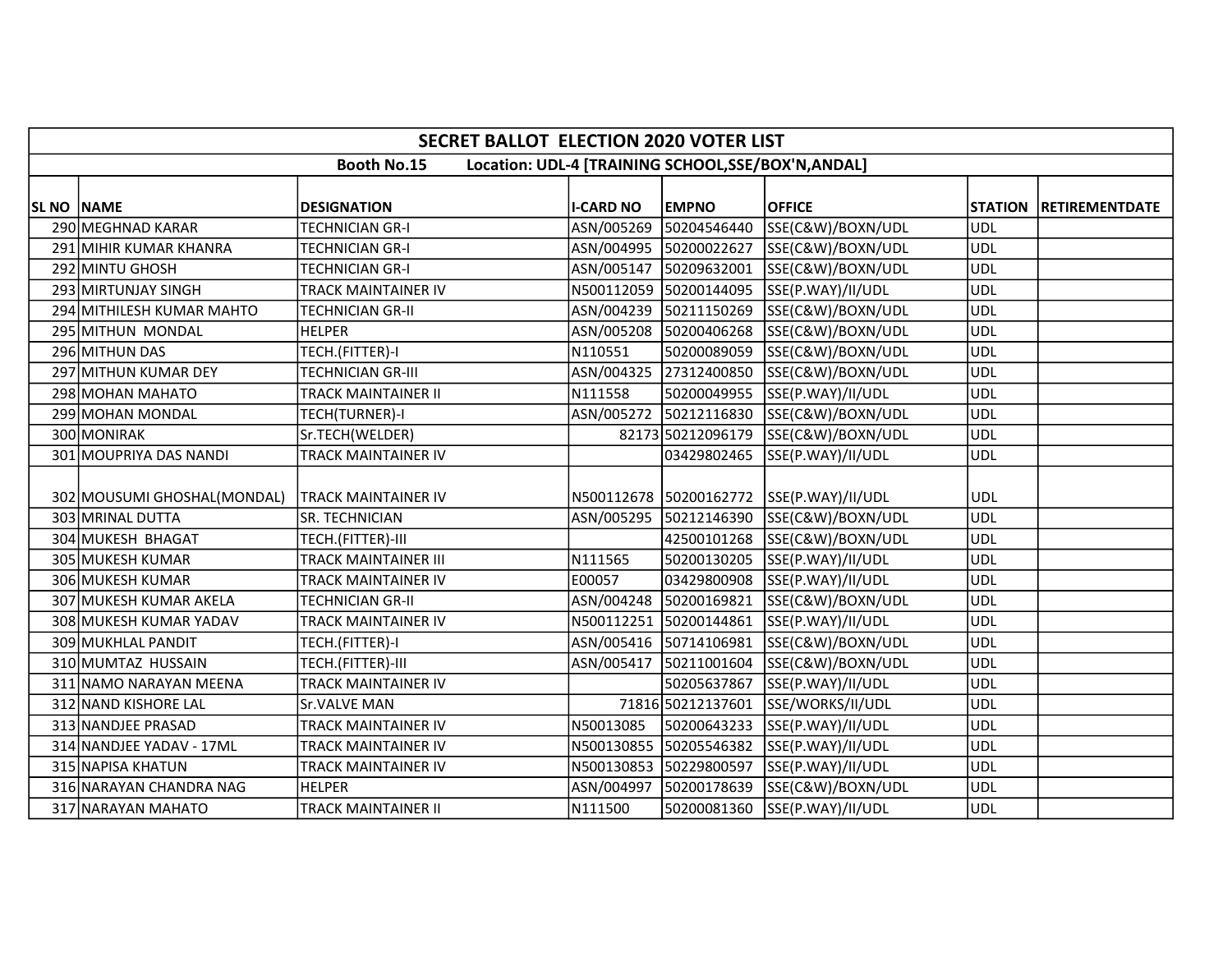|                   | <b>SECRET BALLOT ELECTION 2020 VOTER LIST</b>                             |                            |                  |                        |                                              |            |                        |  |  |  |
|-------------------|---------------------------------------------------------------------------|----------------------------|------------------|------------------------|----------------------------------------------|------------|------------------------|--|--|--|
|                   | <b>Booth No.15</b><br>Location: UDL-4 [TRAINING SCHOOL, SSE/BOX'N, ANDAL] |                            |                  |                        |                                              |            |                        |  |  |  |
| <b>SL NO NAME</b> |                                                                           | <b>DESIGNATION</b>         | <b>I-CARD NO</b> | <b>EMPNO</b>           | <b>OFFICE</b>                                |            | STATION RETIREMENTDATE |  |  |  |
|                   | 318 NARAYAN YADAV                                                         | <b>TRACK MAINTAINER II</b> | N111568          | 50200049906            | SSE(P.WAY)/II/UDL                            | <b>UDL</b> |                        |  |  |  |
|                   | 319 NARENDRA KUMAR                                                        | <b>HELPER</b>              |                  |                        | 50200100500 SSE/Signal/Works/UDL-NG          | <b>UDL</b> |                        |  |  |  |
|                   | 320 NARENDRA NATH GOND                                                    | <b>TECHNICIAN GR-I</b>     |                  | ASN/004998 50200012609 | SSE(C&W)/BOXN/UDL                            | <b>UDL</b> |                        |  |  |  |
|                   | 321 NARESH KR. CHAUDHARY                                                  | TECH.(FITTER)-II           |                  | ASN/003575 50264121131 | SSE(C&W)/BOXN/UDL                            | <b>UDL</b> |                        |  |  |  |
|                   | 322 NARESH YADAV                                                          | TRACK MAINTAINER II        | N111573          | 50200080020            | SSE(P.WAY)/II/UDL                            | <b>UDL</b> |                        |  |  |  |
|                   | 323 NATHUNI                                                               | <b>HELPER</b>              |                  |                        | 70839 50212013985 SSE/WORKS/II/UDL           | <b>UDL</b> |                        |  |  |  |
|                   | 324 NAWAL KISHORE YADAV                                                   | <b>TRACK MAINTAINER II</b> | N111552          | 50200081243            | SSE(P.WAY)/II/UDL                            | <b>UDL</b> |                        |  |  |  |
|                   | 325 NAZIM ANWAR QAMRI                                                     | <b>HELPER</b>              |                  |                        | ASN/003584 18729801831 SSE(C&W)/BOXN/UDL     | <b>UDL</b> |                        |  |  |  |
|                   | 326 NIKHIL BISWAS                                                         | <b>HELPER</b>              |                  |                        | 111468 50200178597 SSE(C&W)/BOXN/UDL         | <b>UDL</b> |                        |  |  |  |
|                   | 327 NIKHIL CHANDRA BISWAS                                                 | <b>SR. TECHNICIAN</b>      |                  | ASN/005254 50212101874 | SSE(C&W)/BOXN/UDL                            | <b>UDL</b> |                        |  |  |  |
|                   | 328 NIKHILESH MONDAL                                                      | <b>TRACK MAINTAINER IV</b> |                  |                        | 03429802176 SSE(P.WAY)/II/UDL                | <b>UDL</b> |                        |  |  |  |
|                   | 329 NILESH KISHOR PRASAD                                                  | TRACK MAINTAINER IV        |                  |                        | ASN/000757 00610340490 SSE(P.WAY)/II/UDL     | <b>UDL</b> |                        |  |  |  |
|                   | 330 NIRANJAN KARMAKAR                                                     | TECH.(WELDER)-I            |                  |                        | ASN/005277 50216000280 SSE(C&W)/BOXN/UDL     | <b>UDL</b> |                        |  |  |  |
|                   | 331 NIRMAL BAGDI                                                          | <b>PEON</b>                | ASN/005226       | 50206073610            | SSE(C&W)/BOXN/UDL                            | <b>UDL</b> |                        |  |  |  |
|                   | 332 NITAI CHANDRA MANDAL                                                  | TRACK MAINTAINER III       | N111521          |                        | 50200111478 SSE(P.WAY)/II/UDL                | <b>UDL</b> |                        |  |  |  |
|                   | 333 NITISH KUMAR SINHA                                                    | <b>TECHNICIAN GR-III</b>   |                  | ASN/005128 50200137200 | SSE(C&W)/BOXN/UDL                            | <b>UDL</b> |                        |  |  |  |
|                   | 334 NIVAS KUMAR                                                           | <b>KHALASI HELPER</b>      |                  |                        | ASN/003542 39313AC0093 SSE(C&W)/BOXN/UDL     | <b>UDL</b> |                        |  |  |  |
|                   | 335 OM PRAKASH KUMAR                                                      | <b>TECHNICIAN GR-II</b>    | ASN/003562       |                        | 50200123365 SSE(C&W)/BOXN/UDL                | <b>UDL</b> |                        |  |  |  |
|                   | 336 OM PRAKASH SONI                                                       | <b>TECHNICIAN GR-III</b>   | N111286          | 50200137571            | SSE(C&W)/BOXN/UDL                            | <b>UDL</b> |                        |  |  |  |
|                   | 337 PACHAN YADAV                                                          | <b>TRACK MAINTAINER II</b> | N111504          | 50200049920            | SSE(P.WAY)/II/UDL                            | <b>UDL</b> |                        |  |  |  |
|                   | 338 PALASH PAUL                                                           | <b>KHALASI HELPER</b>      |                  |                        | ASN/003579   18329801968   SSE(C&W)/BOXN/UDL | <b>UDL</b> |                        |  |  |  |
|                   | 339 PAMPA SARKAR                                                          | TRACK MAINTAINER IV        |                  | N500131080 03429800614 | SSE(P.WAY)/II/UDL                            | <b>UDL</b> |                        |  |  |  |
|                   | 340 PANCHANAN SUTRADHAR                                                   | Sr.TECH(WELDER)            |                  | 82326 50206099210      | SSE(C&W)/BOXN/UDL                            | <b>UDL</b> |                        |  |  |  |
|                   | 341 PANKAJ KUMAR                                                          | <b>HELPER</b>              |                  | ASN/005291 03429801730 | SSE(C&W)/BOXN/UDL                            | <b>UDL</b> |                        |  |  |  |
|                   | 342 PANKAJ KUMAR                                                          | TRACK MAINTAINER IV        |                  |                        | N500130849 50200405289 SSE(P.WAY)/II/UDL     | <b>UDL</b> |                        |  |  |  |
|                   | 343 PANKAJ KUMAR RAO                                                      | TECH.(FITTER)-III          |                  | ASN/004332 50200137285 | SSE(C&W)/BOXN/UDL                            | <b>UDL</b> |                        |  |  |  |
|                   | 344 PANKOJ BISWAS                                                         | TECH(PAINTER)-I            |                  | ASN/004280 50200044209 | SSE(C&W)/BOXN/UDL                            | <b>UDL</b> |                        |  |  |  |
|                   | 345 PAPPU KUMAR                                                           | <b>TRACK MAINTAINER IV</b> |                  | N500112056 50200144058 | SSE(P.WAY)/II/UDL                            | <b>UDL</b> |                        |  |  |  |
|                   | 346 PARTHA BISWAS                                                         | TRACK MAINTAINER IV        |                  |                        | 03429802338 SSE(P.WAY)/II/UDL                | <b>UDL</b> |                        |  |  |  |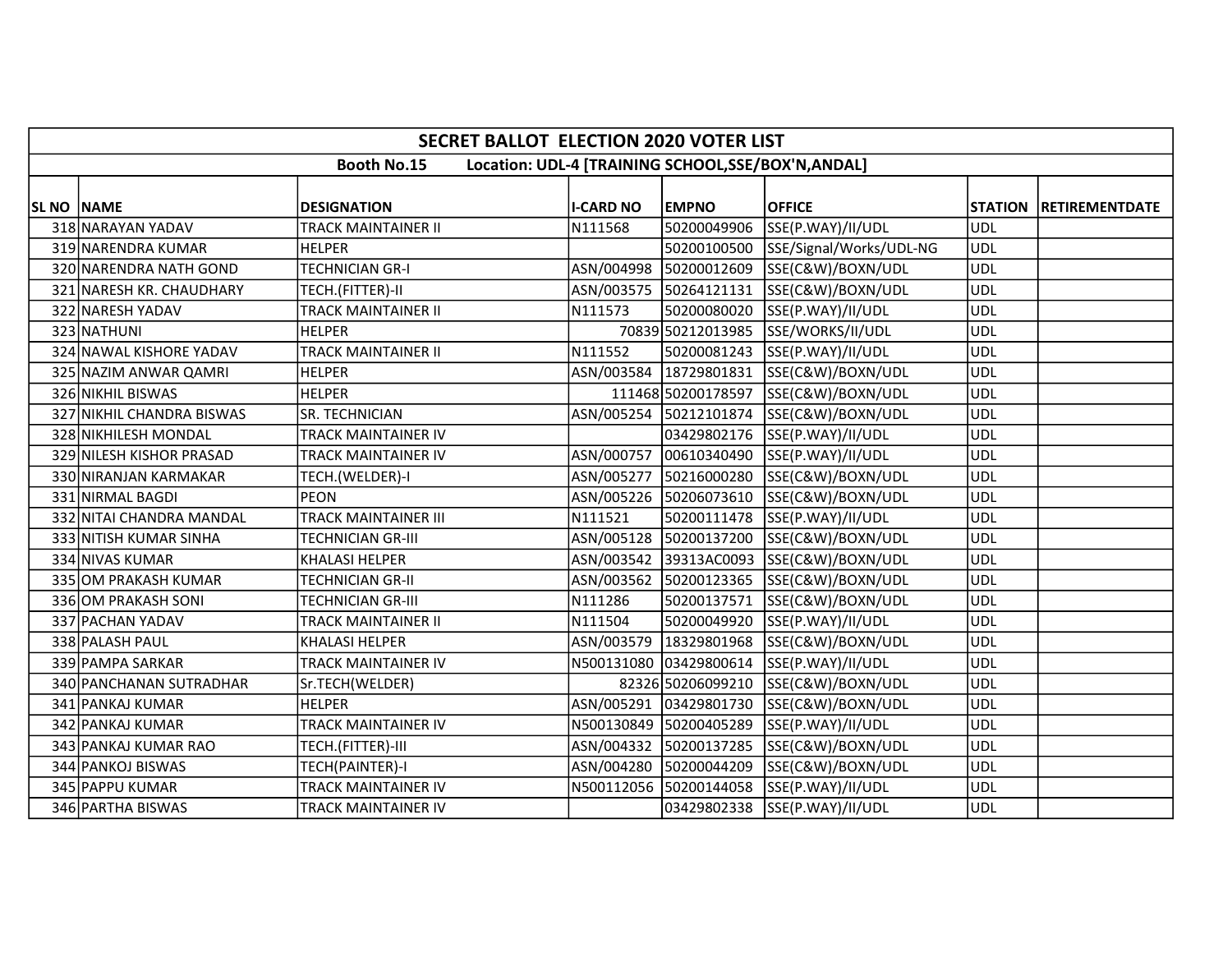|                   | <b>SECRET BALLOT ELECTION 2020 VOTER LIST</b> |                             |                  |                        |                                                     |            |                        |  |  |
|-------------------|-----------------------------------------------|-----------------------------|------------------|------------------------|-----------------------------------------------------|------------|------------------------|--|--|
|                   |                                               | <b>Booth No.15</b>          |                  |                        | Location: UDL-4 [TRAINING SCHOOL, SSE/BOX'N, ANDAL] |            |                        |  |  |
| <b>SL NO NAME</b> |                                               | <b>DESIGNATION</b>          | <b>I-CARD NO</b> | <b>EMPNO</b>           | <b>OFFICE</b>                                       |            | STATION RETIREMENTDATE |  |  |
|                   | 347 PARTHA MONDAL                             | <b>TRAINEE</b>              | N500130177       |                        | 50200156747 SSE/WORKS/II/UDL                        | <b>UDL</b> |                        |  |  |
|                   | 348 PARTHA PAUL                               | <b>HELPER</b>               |                  |                        | ASN/003547 03429801360 SSE(C&W)/BOXN/UDL            | <b>UDL</b> |                        |  |  |
|                   | 349 PARTHA PRATIM BANERJEE                    | <b>TECHNICIAN GR-I</b>      |                  |                        | ASN/005163 50206117030 SSE(C&W)/BOXN/UDL            | <b>UDL</b> |                        |  |  |
|                   |                                               |                             |                  |                        |                                                     |            |                        |  |  |
|                   | 350 PAWAN KUMAR GIRI                          | <b>HELPER</b>               |                  |                        | ASN/005203 03429801410 SSE(C&W)/BOXN/UDL            | <b>UDL</b> |                        |  |  |
|                   | 351 PAYEL BISHAYEE                            | <b>TRACK MAINTAINER IV</b>  |                  |                        | N500112681 50200163042 SSE(P.WAY)/II/UDL            | <b>UDL</b> |                        |  |  |
|                   | 352 PIYALI KUNDU                              | <b>HELPER</b>               |                  |                        | ASN/005198 50714107048 SSE(C&W)/BOXN/UDL            | <b>UDL</b> |                        |  |  |
|                   | 353 POOJA KUMARI                              | <b>HELPER</b>               | ASN/005220       |                        | 03429801316 SSE(C&W)/BOXN/UDL                       | <b>UDL</b> |                        |  |  |
|                   | 354 PRABHAT BAG                               | <b>TRACK MAINTAINER IV</b>  |                  |                        | 03429802335 SSE(P.WAY)/II/UDL                       | <b>UDL</b> |                        |  |  |
|                   | 355 PRABHAT KUMAR                             | TECH.(FITTER)-III           | ASN/005202       |                        | 50200137583 SSE(C&W)/BOXN/UDL                       | <b>UDL</b> |                        |  |  |
|                   | 356 PRABIR RAHA                               | <b>HELPER</b>               | N50013003        |                        | 50200182679 SSE/WORKS/II/UDL                        | <b>UDL</b> |                        |  |  |
|                   | 357 PRADIP MAZUMDER                           | TECH.(WELDER)-I             |                  |                        | ASN/005283 50206108957 SSE(C&W)/BOXN/UDL            | <b>UDL</b> |                        |  |  |
|                   | 358 PRADIP KUMAR                              | TECH(TURNER)-I              |                  |                        | ASN/005241  50205409214  SSE(C&W)/BOXN/UDL          | <b>UDL</b> |                        |  |  |
|                   | 359 PRADIP KUMAR ROY                          | OFFICE SUPERINTENDENT       | N111224          |                        | 50212076922 SSE(C&W)/BOXN/UDL                       | <b>UDL</b> |                        |  |  |
|                   | 360 PRADYUT PATRA                             | TRACK MAINTAINER IV         |                  |                        | 03429802467 SSE(P.WAY)/II/UDL                       | <b>UDL</b> |                        |  |  |
|                   | 361 PRAHLAD                                   | <b>TRACKMAN</b>             |                  |                        | ASN/000756 50329801255 SSE(P.WAY)/II/UDL            | <b>UDL</b> |                        |  |  |
|                   | 362 PRAMOD KUMAR                              | <b>TRACK MAINTAINER III</b> |                  |                        | N500112035 50200142979 SSE(P.WAY)/II/UDL            | <b>UDL</b> |                        |  |  |
|                   | 363 PRANAY BISWAS                             | <b>TECHNICIAN GR-I</b>      |                  |                        | ASN/005158 50200124023 SSE(C&W)/BOXN/UDL            | UDL        |                        |  |  |
|                   | 364 PRASANTA BHOWMICK                         | <b>HELPER</b>               |                  |                        | 111438 50200179747 SSE(C&W)/BOXN/UDL                | <b>UDL</b> |                        |  |  |
|                   | 365 PRASENJIT DAS                             | <b>HELPER STORE</b>         |                  |                        | ASN/003563 03429800238 SSE(C&W)/BOXN/UDL            | <b>UDL</b> |                        |  |  |
|                   | 366 PRASHANT AIND                             | Sr.SECTION ENGINEER(CnW)    |                  |                        | ASN/003544 334NP003853 SSE(C&W)/BOXN/UDL            | <b>UDL</b> |                        |  |  |
|                   | 367 PRATAP KUMAR MURMU                        | <b>TRACK MAINTAINER IV</b>  | E00050           |                        | 03429800909 SSE(P.WAY)/II/UDL                       | <b>UDL</b> |                        |  |  |
|                   | 368 PRAVEEN CHANDRA                           | TECH.(FITTER)-II            |                  |                        | ASN/005201 50200122415 SSE(C&W)/BOXN/UDL            | <b>UDL</b> |                        |  |  |
|                   | 369 PRAVEEN KUMAR                             | <b>TECHNICIAN GR-II</b>     | ASN/005102       | 50200101801            | SSE(C&W)/BOXN/UDL                                   | <b>UDL</b> |                        |  |  |
|                   | 370 PREM CHAND RAM                            | Sr.TECH(WELDER)             |                  | ASN/005235 50206087917 | SSE(C&W)/BOXN/UDL                                   | <b>UDL</b> |                        |  |  |
|                   | 371 PREM KUMAR LAL                            | <b>VALVE MAN</b>            |                  |                        | N500112188 50200151579 SSE/WORKS/II/UDL             | <b>UDL</b> |                        |  |  |
|                   | 372 PRIJUST KANTI SINGHA                      | TECH.(FITTER)-II            |                  |                        | ASN/004345 50200110930 SSE(C&W)/BOXN/UDL            | <b>UDL</b> |                        |  |  |
|                   | 373 PRITI KUMARI MONDAL                       | TRACK MAINTAINER IV         |                  |                        | N500112674 50200162802 SSE(P.WAY)/II/UDL            | <b>UDL</b> |                        |  |  |
|                   | 374 PRIYANKA ROY                              | <b>HELPER</b>               |                  |                        | 1117999 03429800286 SSE(C&W)/BOXN/UDL               | <b>UDL</b> |                        |  |  |
|                   | 375 PROSENJIT UKIL                            | <b>HELPER</b>               |                  |                        | ASN/005289 502NPS06559 SSE(C&W)/BOXN/UDL            | <b>UDL</b> |                        |  |  |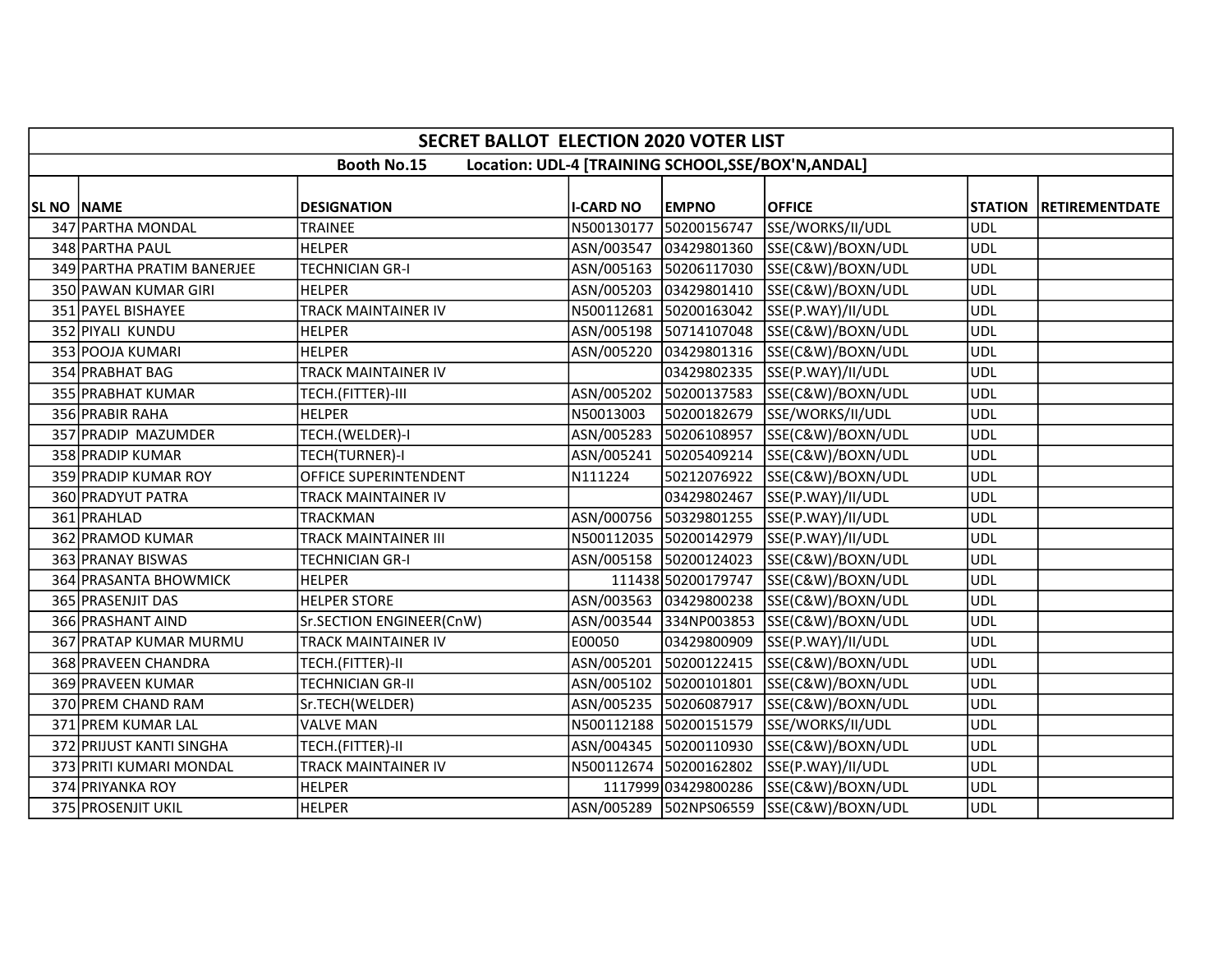|            | <b>SECRET BALLOT ELECTION 2020 VOTER LIST</b> |                                |                  |                        |                                                     |                |                       |  |  |
|------------|-----------------------------------------------|--------------------------------|------------------|------------------------|-----------------------------------------------------|----------------|-----------------------|--|--|
|            |                                               | <b>Booth No.15</b>             |                  |                        | Location: UDL-4 [TRAINING SCHOOL, SSE/BOX'N, ANDAL] |                |                       |  |  |
| SL NO NAME |                                               | <b>DESIGNATION</b>             | <b>I-CARD NO</b> | <b>EMPNO</b>           | <b>OFFICE</b>                                       | <b>STATION</b> | <b>RETIREMENTDATE</b> |  |  |
|            | 376 PROVAT KR. KARMAKAR                       | TECH(TURNER)-I                 |                  | 831 50206084000        | SSE(C&W)/BOXN/UDL                                   | <b>UDL</b>     |                       |  |  |
|            | 377 PULAK PAL                                 | TECH.(WELDER)-II               |                  |                        | ASN/005278 12221501865 SSE(C&W)/BOXN/UDL            | <b>UDL</b>     |                       |  |  |
|            | 378 PURAN CHANDRA CHOWDHURY Sr.TECH (WELDER)  |                                |                  |                        | ASN/005238 50206083079 SSE(C&W)/BOXN/UDL            | <b>UDL</b>     |                       |  |  |
|            | 379 PURBASHA ROY                              | TRACK MAINTAINER IV            | N50013080        |                        | 50200177040 SSE(P.WAY)/II/UDL                       | <b>UDL</b>     |                       |  |  |
|            | 380 PURNA LATA GUPTA                          | <b>HELPER</b>                  |                  |                        | 118027 03429800919 SSE(C&W)/BOXN/UDL                | <b>UDL</b>     |                       |  |  |
|            | 381 PURNENDU KUMAR MONDAL                     | <b>TECHNICIAN GR-III</b>       |                  |                        | ASN/004230 502NPS05526 SSE(C&W)/BOXN/UDL            | <b>UDL</b>     |                       |  |  |
|            | 382 PURNIMA BISWAS                            | <b>KHALASI HELPER</b>          |                  |                        | ASN/003545 50714400642 SSE(C&W)/BOXN/UDL            | UDL            |                       |  |  |
|            | 383 PURNIMA MONDAL                            | <b>TECHNICIAN GR-I</b>         |                  | ASN/005161 50212105971 | SSE(C&W)/BOXN/UDL                                   | <b>UDL</b>     |                       |  |  |
|            | 384 PURUSHOTTAM KUMAR                         | TRACK MAINTAINER IV            |                  | 03429802683            | SSE(P.WAY)/II/UDL                                   | <b>UDL</b>     |                       |  |  |
|            | 385 R C GARAI                                 | <b>HELPER</b>                  |                  |                        | 50212076375 SSE/Signal/Works/UDL-NG                 | <b>UDL</b>     |                       |  |  |
|            | 386 RABINDRA CHOUDHARY                        | SENIOR SECTION ENGINEER(P.WAY) | E00049           |                        | 50204223779 SSE/P.WAY/II/UDL                        | <b>UDL</b>     |                       |  |  |
|            | 387 RABINDRA KUMAR                            | TRACK MAINTAINER II            |                  |                        | N500112048 50200141938 SSE(P.WAY)/II/UDL            | <b>UDL</b>     |                       |  |  |
|            | 388 RABINDRA NATH ROY                         | TECHNICIAN GR-I                |                  | ASN/005217 50200015064 | SSE(C&W)/BOXN/UDL                                   | <b>UDL</b>     |                       |  |  |
|            | 389 RAGHU NATH BOURI                          | SR. TECHNICIAN                 |                  | 721 50206082488        | SSE(C&W)/BOXN/UDL                                   | <b>UDL</b>     |                       |  |  |
|            | 390 RAHUL KUMAR                               | TRACK MAINTAINER IV            |                  | ASN/001312 50881302881 | SSE(P.WAY)/II/UDL                                   | <b>UDL</b>     |                       |  |  |
|            | 391 RAHUL RAI                                 | <b>HELPER</b>                  |                  |                        | ASN/005287 03429801408 SSE(C&W)/BOXN/UDL            | <b>UDL</b>     |                       |  |  |
|            | 392 RAJ KUMAR                                 | TRACK MAINTAINER IV            |                  | 500131463 03429800983  | SSE(P.WAY)/II/UDL                                   | <b>UDL</b>     |                       |  |  |
|            | 393 RAJ KUMAR YADAV                           | <b>HELPER</b>                  |                  |                        | ASN/003645 03429800493 SSE(C&W)/BOXN/UDL            | <b>UDL</b>     |                       |  |  |
|            | 394 RAJ KUMARI DEVI                           | <b>TECHNICIAN GR-I</b>         |                  | ASN/005191 50212112240 | SSE(C&W)/BOXN/UDL                                   | <b>UDL</b>     |                       |  |  |
|            | 395 RAJA GUPTA                                | SR. TECHNICIAN                 |                  |                        | 80289 50212137935 SSE(C&W)/BOXN/UDL                 | ludl           |                       |  |  |
|            | 396 RAJAN RAJAK                               | ASSISTANT (C/W)                |                  |                        | 39313AC0439 SSE(C&W)/BOXN/UDL                       | <b>UDL</b>     |                       |  |  |
|            | 397 RAJANI ROY                                | <b>KHALASI HELPER</b>          | N40237           | 50200066904            | SSE/WORKS/II/UDL                                    | <b>UDL</b>     |                       |  |  |
|            | 398 RAJDEO MAHATO                             | TRACK MAINTAINER III           | N111505          | 50200081267            | SSE(P.WAY)/II/UDL                                   | <b>UDL</b>     |                       |  |  |
|            | 399 RAJENDAR RABIDAS                          | TECH.(WELDER)-I                | ASN/005284       | 50212102465            | SSE(C&W)/BOXN/UDL                                   | <b>UDL</b>     |                       |  |  |
|            | 400 RAJENDRA SINGH                            | SENIOR SECTION ENGINEER(WORKS) | N40384           |                        | 50212135112 SSE/WORKS/II/UDL                        | <b>UDL</b>     |                       |  |  |
|            | 401 RAJENDRA YADAV                            | TRACK MAINTAINER I             | N111560          | 50200081310            | SSE(P.WAY)/II/UDL                                   | <b>UDL</b>     |                       |  |  |
|            | 402 RAJENDRA YADAV                            | <b>TRACK MAINTAINER III</b>    | N500130857       | 50205553337            | SSE(P.WAY)/II/UDL                                   | <b>UDL</b>     |                       |  |  |
|            | 403 RAJESH CHAKRABORTY                        | TECH.(BLACK SMITH)-I           | N111551          | 50200091364            | SSE(P.WAY)/II/UDL                                   | <b>UDL</b>     |                       |  |  |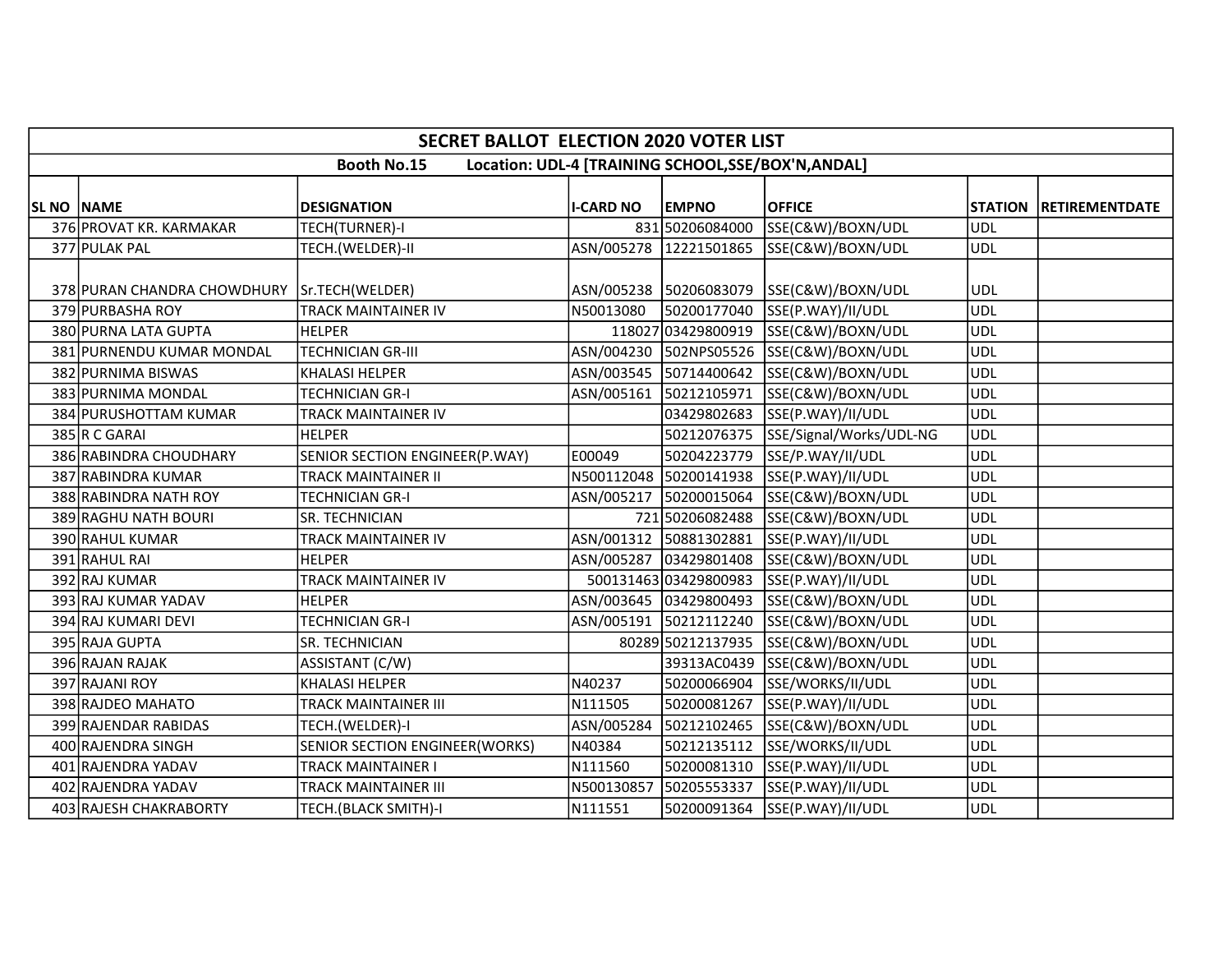|            | <b>SECRET BALLOT ELECTION 2020 VOTER LIST</b>                             |                             |                  |                        |                                          |            |                        |  |  |
|------------|---------------------------------------------------------------------------|-----------------------------|------------------|------------------------|------------------------------------------|------------|------------------------|--|--|
|            | <b>Booth No.15</b><br>Location: UDL-4 [TRAINING SCHOOL, SSE/BOX'N, ANDAL] |                             |                  |                        |                                          |            |                        |  |  |
|            |                                                                           |                             |                  |                        |                                          |            |                        |  |  |
| SL NO NAME |                                                                           | <b>DESIGNATION</b>          | <b>I-CARD NO</b> | <b>EMPNO</b>           | <b>OFFICE</b>                            |            | STATION RETIREMENTDATE |  |  |
|            | 404 RAJESH DAS                                                            | <b>HELPER</b>               | ASN/005286       | 50208862722            | SSE(C&W)/BOXN/UDL                        | <b>UDL</b> |                        |  |  |
|            | 405 RAJESH KUMAR                                                          | <b>TRACK MAINTAINER III</b> | N111574          |                        | 50200125568 SSE(P.WAY)/II/UDL            | <b>UDL</b> |                        |  |  |
|            | 406 RAJESH KUMAR SINGH                                                    | <b>HELPER</b>               | ASN/004992       | 50229800709            | SSE(C&W)/BOXN/UDL                        | <b>UDL</b> |                        |  |  |
|            | 407 RAJESH PRASAD VERMA                                                   | <b>TECHNICIAN GR-I</b>      |                  |                        | ASN/005225 50212144885 SSE(C&W)/BOXN/UDL | <b>UDL</b> |                        |  |  |
|            | 408 RAJKUMAR                                                              | TECHNICIAN GR-I             | N110484          |                        | 50212050118 SSE(C&W)/BOXN/UDL            | <b>UDL</b> |                        |  |  |
|            | 409 RAJKUMAR YADAV                                                        | <b>HELPER</b>               | ASN/005207       | 50213002909            | SSE(C&W)/BOXN/UDL                        | <b>UDL</b> |                        |  |  |
|            | 410 RAJNISH KUMAR                                                         | <b>TECHNICIAN GR-I</b>      |                  | ASN/005146 50200124229 | SSE(C&W)/BOXN/UDL                        | <b>UDL</b> |                        |  |  |
|            | 411 RAJU BAG                                                              | Sr.TECH.(SIGNAL MAINTAINER) |                  | 50205407679            | SSE/Signal/Works/UDL-NG                  | <b>UDL</b> |                        |  |  |
|            | 412 RAJU HARIJAN                                                          | <b>TECHNICIAN GR-I</b>      |                  |                        | 1108 50212104863 SSE(C&W)/BOXN/UDL       | <b>UDL</b> |                        |  |  |
|            | 413 RAJU RAM                                                              | Sr.TECH. MASON              |                  |                        | 75835 50212055220 SSE/WORKS/II/UDL       | <b>UDL</b> |                        |  |  |
|            | 414 RAKESH KUMAR                                                          | <b>TRACK MAINTAINER IV</b>  | E00056           |                        | 03429800907 SSE(P.WAY)/II/UDL            | <b>UDL</b> |                        |  |  |
|            | 415 RAKESH KUMAR                                                          | TRACK MAINTAINER IV         |                  |                        | N500112068 50200144113 SSE(P.WAY)/II/UDL | <b>UDL</b> |                        |  |  |
|            | 416 RAKESH ROY                                                            | TRACK MAINTAINER IV         |                  |                        | 03429802173 SSE(P.WAY)/II/UDL            | <b>UDL</b> |                        |  |  |
|            | 417 RAM AWATAR PASWAN                                                     | TECH.(WELDER)-I             | ASN/004281       | 50212102507            | SSE(C&W)/BOXN/UDL                        | <b>UDL</b> |                        |  |  |
|            | 418 RAM BARAN YADAV                                                       | SR. TECHNICIAN              |                  | ASN/005223 50212127991 | SSE(C&W)/BOXN/UDL                        | <b>UDL</b> |                        |  |  |
|            | 419 RAM CHANDRA MURMU                                                     | TECH.(WELDER)-I             |                  | ASN/005279 50200403154 | SSE(C&W)/BOXN/UDL                        | <b>UDL</b> |                        |  |  |
|            | 420 RAM CHANDRA RAM                                                       | <b>SR. TECHNICIAN</b>       | N111225          |                        | 50212011988 SSE(C&W)/BOXN/UDL            | <b>UDL</b> |                        |  |  |
|            | 421 RAM KRISHNA BHUSHAN                                                   | TECH.(WELDER)-I             |                  |                        | ASN/005276 50200057198 SSE(C&W)/BOXN/UDL | <b>UDL</b> |                        |  |  |
|            | 422 RAMADHAR PRASAD                                                       | TRACK MAINTAINER IV         |                  | N500112058 50200144071 | SSE(P.WAY)/II/UDL                        | <b>UDL</b> |                        |  |  |
|            | 423 RAMDAYAL MEENA                                                        | <b>TRACK MAINTAINER IV</b>  | E00061           | 03429801053            | SSE(P.WAY)/II/UDL                        | <b>UDL</b> |                        |  |  |
|            | 424 RAMESH BALMIKI                                                        | Sr.TECH(WELDER)             | ASN/004293       | 50212054835            | SSE(C&W)/BOXN/UDL                        | <b>UDL</b> |                        |  |  |
|            | 425 RAMESH CHANDRA BISWAS                                                 | <b>HELPER</b>               | N50013005        | 502NPS00219            | SSE/WORKS/II/UDL                         | <b>UDL</b> |                        |  |  |
|            | 426 RAMESH RAM                                                            | <b>TECHNICIAN III</b>       | N111219          | 50212094869            | SSE(C&W)/BOXN/UDL                        | <b>UDL</b> |                        |  |  |
|            | 427 RAMKRISHNA SAHA                                                       | TECH.(FITTER)-I             | ASN/004242       | 50200110644            | SSE(C&W)/BOXN/UDL                        | <b>UDL</b> |                        |  |  |
|            | 428 RAMNATH MANDAL                                                        | <b>TECHNICIAN GR-I</b>      | N110113          | 50200032700            | SSE(C&W)/BOXN/UDL                        | <b>UDL</b> |                        |  |  |
|            | 429 RAMPHOOL MEENA                                                        | <b>TRACK MAINTAINER IV</b>  | E00060           |                        | 03429801052 SSE(P.WAY)/II/UDL            | <b>UDL</b> |                        |  |  |
|            | 430 RANDHIR KUMAR                                                         | TECH.(FITTER)-I             | ASN/004243       | 50200106835            | SSE(C&W)/BOXN/UDL                        | <b>UDL</b> |                        |  |  |
|            | 431 RANJEET KUMAR                                                         | <b>TECHNICIAN GR-II</b>     |                  | ASN/005113 50200169833 | SSE(C&W)/BOXN/UDL                        | <b>UDL</b> |                        |  |  |
|            | 432 RANJEET KUMAR                                                         | <b>TRACK MAINTAINER III</b> |                  |                        | N500112017 50200142943 SSE(P.WAY)/II/UDL | <b>UDL</b> |                        |  |  |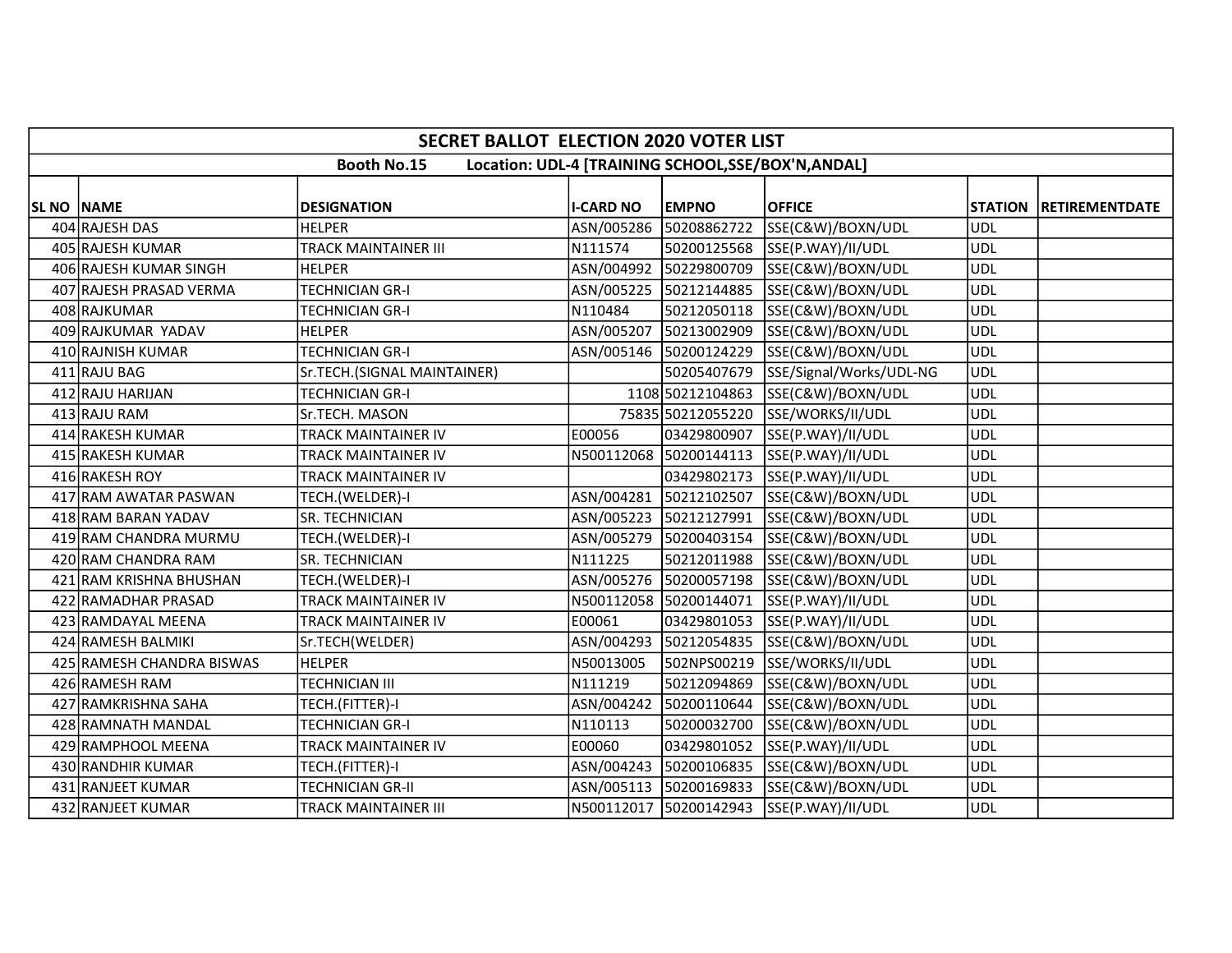|            | <b>SECRET BALLOT ELECTION 2020 VOTER LIST</b> |                            |                  |                        |                                                     |            |                        |  |
|------------|-----------------------------------------------|----------------------------|------------------|------------------------|-----------------------------------------------------|------------|------------------------|--|
|            |                                               | <b>Booth No.15</b>         |                  |                        | Location: UDL-4 [TRAINING SCHOOL, SSE/BOX'N, ANDAL] |            |                        |  |
| SL NO NAME |                                               | <b>DESIGNATION</b>         | <b>I-CARD NO</b> | <b>EMPNO</b>           | <b>OFFICE</b>                                       |            | STATION RETIREMENTDATE |  |
|            | 433 RANJIT GARAI                              | TECH.(FITTER)-I            | N110273          | 50202100128            | SSE(C&W)/BOXN/UDL                                   | <b>UDL</b> |                        |  |
|            | 434 RANJIT KR GHOSH                           | <b>TRACK MAINTAINER IV</b> |                  | N500131079 03429800612 | SSE(P.WAY)/II/UDL                                   | ludl       |                        |  |
|            | 435 RANJIT SARKAR                             | HELPER                     |                  | 03429800434            | SSE/Signal/Works/UDL-NG                             | <b>UDL</b> |                        |  |
|            | 436 RANJIT YADAV                              | <b>TRACK MAINTAINER II</b> | N111516          | 50200080019            | SSE(P.WAY)/II/UDL                                   | <b>UDL</b> |                        |  |
|            | 437 RATHINDRA NATH BAIDYA                     | TECH.(WELDER)-I            | ASN/005187       | 50200124333            | SSE(C&W)/BOXN/UDL                                   | <b>UDL</b> |                        |  |
|            | 438 RATOO KOLE                                | Sr.TECH(WELDER)            |                  |                        | ASN/005239 50212096090 SSE(C&W)/BOXN/UDL            | <b>UDL</b> |                        |  |
|            | 439 RAVI KUMAR                                | <b>KHALASI HELPER</b>      |                  | ASN/003581 06929800001 | SSE(C&W)/BOXN/UDL                                   | <b>UDL</b> |                        |  |
|            | 440 RAVI KUMAR                                | <b>TECHNICIAN GR-II</b>    |                  | ASN/005097 50200170057 | SSE(C&W)/BOXN/UDL                                   | <b>UDL</b> |                        |  |
|            | 441 RAVI RANJAN                               | TRACK MAINTAINER IV        | E000174          | 50200144083            | SSE(P.WAY)/II/UDL                                   | <b>UDL</b> |                        |  |
|            | 442 RAVI SHANKAR MISHRA                       | TRACK MAINTAINER IV        |                  | ASN/001314 508NPS00497 | SSE(P.WAY)/II/UDL                                   | <b>UDL</b> |                        |  |
|            | 443 RAVI SINGH                                | TECH.(FITTER)-III          | N111278          |                        | 50200137455 SSE(C&W)/BOXN/UDL                       | <b>UDL</b> |                        |  |
|            | 444 RAVINDRA PASWAN                           | <b>TECHNICIAN GR-II</b>    |                  |                        | ASN/005164 50200123500 SSE(C&W)/BOXN/UDL            | <b>UDL</b> |                        |  |
|            | 445 RIJU GORAI                                | TRACK MAINTAINER IV        |                  | 03429802463            | SSE(P.WAY)/II/UDL                                   | <b>UDL</b> |                        |  |
|            | 446 RINKI KUMARI                              | <b>HELPER</b>              |                  | ASN/005219 03429801324 | SSE(C&W)/BOXN/UDL                                   | <b>UDL</b> |                        |  |
|            | 447 RINKU KUMAR                               | TRACK MAINTAINER IV        |                  | N500112248 50200151403 | SSE(P.WAY)/II/UDL                                   | <b>UDL</b> |                        |  |
|            | 448 RISHI YADAV                               | TRACK MAINTAINER I         | N111515          |                        | 50200049918 SSE(P.WAY)/II/UDL                       | <b>UDL</b> |                        |  |
|            | 449 RITESH PRASAD                             | TRACK MAINTAINER III       |                  | N500112828 50200142852 | SSE(P.WAY)/II/UDL                                   | <b>UDL</b> |                        |  |
|            | 450 ROHIT RAJ                                 | TRACK MAINTAINER III       |                  | N500112072 50200141940 | SSE(P.WAY)/II/UDL                                   | <b>UDL</b> |                        |  |
|            | 451 ROSHAN BHAGAT                             | TECH.(POWER)-II            |                  | 50200405181            | SSE(C&W)/BOXN/UDL                                   | <b>UDL</b> |                        |  |
|            | 452 RUPAM KUMARI                              | TRACK MAINTAINER IV        |                  |                        | 03429802466 SSE(P.WAY)/II/UDL                       | <b>UDL</b> |                        |  |
|            | 453 RUPLALL BOURI                             | TRACK MAINTAINER I         |                  |                        | 75634 50212051342 SSE(P.WAY)/II/UDL                 | <b>UDL</b> |                        |  |
|            | 454 SACHIN BAURI                              | <b>VALVE MAN</b>           | N111611          |                        | 50200085730 SSE/WORKS/II/UDL                        | <b>UDL</b> |                        |  |
|            | 455 SACHIN KUMAR SINGH                        | TRACK MAINTAINER IV        | E00052           | 18329801941            | SSE(P.WAY)/II/UDL                                   | <b>UDL</b> |                        |  |
|            | 456 SAHADEO DAS                               | Sr.TECH.(CRANE DRIVER)     | ASN/005249       | 50210108609            | SSE(C&W)/BOXN/UDL                                   | <b>UDL</b> |                        |  |
|            | 457 SAHDEO KUMAR PASWAN                       | <b>SR. TECHNICIAN</b>      |                  | ASN/005292 50212102489 | SSE(C&W)/BOXN/UDL                                   | <b>UDL</b> |                        |  |
|            | 458 SAHDEV ORAON                              | <b>HELPER</b>              |                  | ASN/003583 03429800895 | SSE(C&W)/BOXN/UDL                                   | <b>UDL</b> |                        |  |
|            | 459 SAIKAT CHAKRABORTY                        | <b>TECHNICIAN GR-II</b>    |                  | ASN/005168 50200405192 | SSE(C&W)/BOXN/UDL                                   | <b>UDL</b> |                        |  |
|            | 460 SAJAN KUMAR YADAV                         | TECHNICIAN GR-II           |                  |                        | ASN/005105 50211155899 SSE(C&W)/BOXN/UDL            | UDL        |                        |  |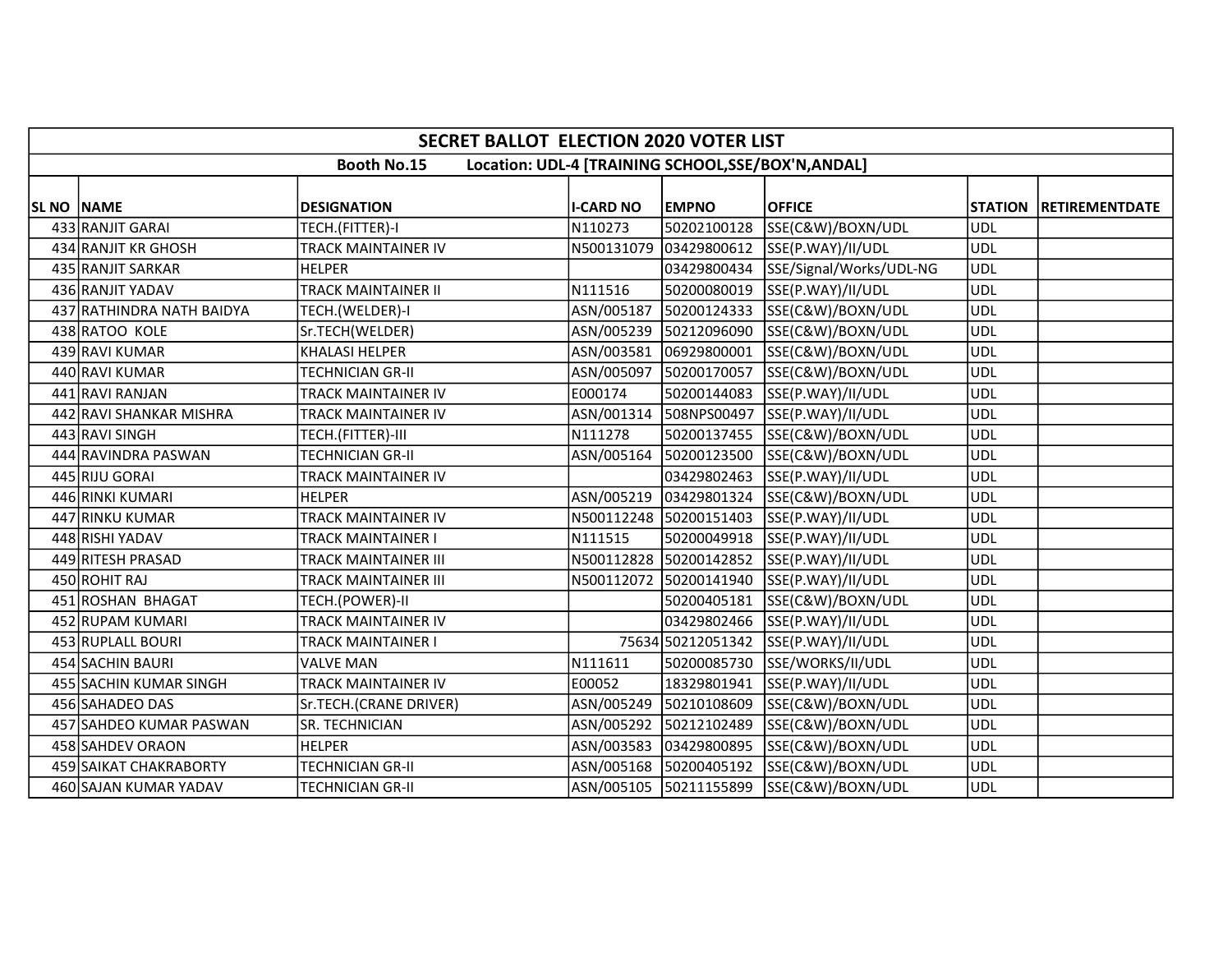|                    | <b>SECRET BALLOT ELECTION 2020 VOTER LIST</b> |                                |                  |                        |                                                     |            |                               |  |
|--------------------|-----------------------------------------------|--------------------------------|------------------|------------------------|-----------------------------------------------------|------------|-------------------------------|--|
|                    |                                               | <b>Booth No.15</b>             |                  |                        | Location: UDL-4 [TRAINING SCHOOL, SSE/BOX'N, ANDAL] |            |                               |  |
| <b>SL NO INAME</b> |                                               | <b>DESIGNATION</b>             | <b>I-CARD NO</b> | <b>EMPNO</b>           | <b>OFFICE</b>                                       |            | <b>STATION RETIREMENTDATE</b> |  |
|                    |                                               |                                |                  |                        |                                                     |            |                               |  |
|                    | 461 SAMARESH CHANDRA MANDAL                   | Sr.TECH(FITTER)                |                  |                        | 82339 50200015933 SSE(C&W)/BOXN/UDL                 | <b>UDL</b> |                               |  |
|                    | 462 SAMARESH ROY                              | Sr.SECTION ENGINEER(CnW)       |                  |                        | ASN/005170 50206430004 SSE(C&W)/BOXN/UDL            | <b>UDL</b> |                               |  |
|                    | 463 SAMIR KUMAR METE                          | <b>TECHNICIAN GR-I</b>         |                  |                        | ASN/005265 50212118473 SSE(C&W)/BOXN/UDL            | <b>UDL</b> |                               |  |
|                    | 464 SAMIR MAJEE                               | TECH.(WELDER)-I                |                  |                        | ASN/004334 50200124310 SSE(C&W)/BOXN/UDL            | <b>UDL</b> |                               |  |
|                    | 465 SANAT KUMAR DALUI                         | SR.TECH.(C-W)                  |                  |                        | 82360 50200011990 SSE(C&W)/BOXN/UDL                 | <b>UDL</b> |                               |  |
|                    | 466 SANDHYA METE                              | <b>HELPER</b>                  |                  |                        | ASN/001250 50200018089 SSE/WORKS/II/UDL             | <b>UDL</b> |                               |  |
|                    | 467 SANDIP BARMAN                             | SENIOR SECTION ENGINEER(WORKS) |                  |                        | ASN/000692 50200129999 SSE/WORKS/II/UDL             | <b>UDL</b> |                               |  |
|                    | 468 SANJAY KUMAR                              | SR. TECHNICIAN                 |                  |                        | ASN/005144  50212145105  SSE(C&W)/BOXN/UDL          | <b>UDL</b> |                               |  |
|                    | 469 SANJAY GHOSH                              | <b>HELPER</b>                  |                  |                        | ASN/003580 03529800763 SSE(C&W)/BOXN/UDL            | <b>UDL</b> |                               |  |
|                    | 470 SANJAY KR SINGH                           | TECH.(CRANE DRIVER)-I          |                  |                        | ASN/005145 50200063460 SSE(C&W)/BOXN/UDL            | <b>UDL</b> |                               |  |
|                    | 471 SANJAY KUMAR                              | TECHNICIAN GR-III              |                  |                        | ASN/005125  502NPS05527  SSE(C&W)/BOXN/UDL          | <b>UDL</b> |                               |  |
|                    | 472 SANJAY KUMAR                              | TECHNICIAN GR-II               |                  |                        | ASN/005098 50200169730 SSE(C&W)/BOXN/UDL            | <b>UDL</b> |                               |  |
|                    | 473 SANJAY KUMAR                              | TECHNICIAN GR-III              | ASN/004323       |                        | 50205580298 SSE(C&W)/BOXN/UDL                       | <b>UDL</b> |                               |  |
|                    | 474 SANJAY KUMAR PAUL                         | OFFICE SUPERINTENDENT          |                  |                        | 395 50212053818 SSE(C&W)/BOXN/UDL                   | <b>UDL</b> |                               |  |
|                    | 475 SANJAY KUMAR RAM                          | <b>TECHNICIAN GR-II</b>        | N111461          |                        | 50200115848 SSE(P.WAY)/II/UDL                       | <b>UDL</b> |                               |  |
|                    | 476 SANJAY KUMAR YADAV                        | TRACK MAINTAINER III           |                  |                        | N500112018 50200142920 SSE(P.WAY)/II/UDL            | <b>UDL</b> |                               |  |
|                    | 477 SANJEEV KR RAKESH                         | OFFICE SUPERINTENDENT          |                  |                        | 1098 50200063538 SSE(C&W)/BOXN/UDL                  | <b>UDL</b> |                               |  |
|                    | 478 SANJEEV KUMAR                             | TECH.(FITTER)-III              |                  |                        | ASN/005196 50200137091 SSE(C&W)/BOXN/UDL            | <b>UDL</b> |                               |  |
|                    | 479 SANJIB KR SAH                             | <b>TECHNICIAN GR-I</b>         |                  |                        | ASN/005216 50200066783 SSE(C&W)/BOXN/UDL            | <b>UDL</b> |                               |  |
|                    | 480 SANJIB KUMAR.SINGHA                       | SR. TECHNICIAN                 |                  |                        | ASN/005487 50206112882 SSE(C&W)/BOXN/UDL            | <b>UDL</b> |                               |  |
|                    | 481 SANJIB PAKHIRA                            | TECH.(FITTER)-II               |                  |                        | ASN/003559 334NP002064 SSE(C&W)/BOXN/UDL            | <b>UDL</b> |                               |  |
|                    | 482 SANJIV KUMAR ROY                          | JUNIOR ENGINEER(SIG)           |                  |                        | 50209010348 SSE/Signal/Works/UDL-NG                 | <b>UDL</b> |                               |  |
|                    | 483 SANJOY BAGCHI                             | <b>SR SECTION ENGINEER</b>     |                  | ASN/005172 50200133577 | SSE(C&W)/BOXN/UDL                                   | <b>UDL</b> |                               |  |
|                    | 484 SANJOY RAJAK                              | <b>HELPER</b>                  |                  |                        | 1118026 50200403405 SSE(C&W)/BOXN/UDL               | <b>UDL</b> |                               |  |
|                    | 485 SANT KUMAR                                | JUNIOR ENGINEER(CnW)           |                  |                        | ASN/005228 50200124035 SSE(C&W)/BOXN/UDL            | <b>UDL</b> |                               |  |
|                    | 486 SANTANU MONDAL                            | TRACK MAINTAINER IV            |                  | 03429802177            | SSE(P.WAY)/II/UDL                                   | <b>UDL</b> |                               |  |
|                    | 487 SANTI SADHAN DEY                          | TECH.(FITTER)-I                |                  |                        | ASN/005103 50200023267 SSE(C&W)/BOXN/UDL            | <b>UDL</b> |                               |  |
|                    | 488 SANTOSH KR VERMA                          | TECH.(FITTER)-I                | N111214          |                        | 50200032438 SSE(C&W)/BOXN/UDL                       | <b>UDL</b> |                               |  |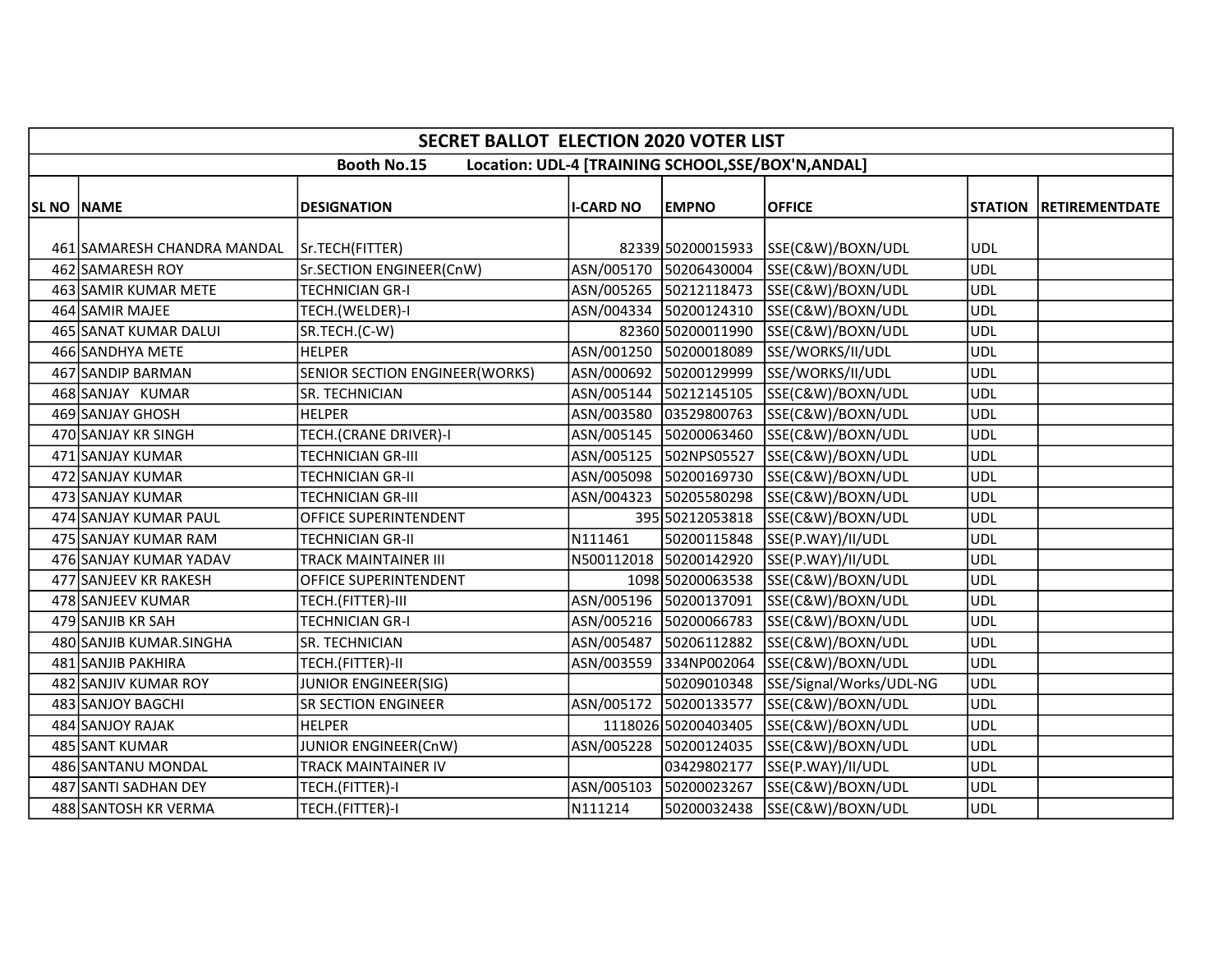|                    | <b>SECRET BALLOT ELECTION 2020 VOTER LIST</b> |                                |                  |                        |                                                     |            |                        |  |
|--------------------|-----------------------------------------------|--------------------------------|------------------|------------------------|-----------------------------------------------------|------------|------------------------|--|
|                    |                                               | <b>Booth No.15</b>             |                  |                        | Location: UDL-4 [TRAINING SCHOOL, SSE/BOX'N, ANDAL] |            |                        |  |
| <b>SL NO INAME</b> |                                               | <b>DESIGNATION</b>             | <b>I-CARD NO</b> | <b>EMPNO</b>           | <b>OFFICE</b>                                       |            | STATION RETIREMENTDATE |  |
|                    | 489 SANTOSH KUMAR                             | OFFICE SUPERINTENDENT          | ASN/005227       | 50200004376            | SSE(C&W)/BOXN/UDL                                   | <b>UDL</b> |                        |  |
|                    | 490 SANTU MONDAL                              | KHALASI(MULTI PURPOSE)         |                  |                        | N500131072 03429800445 SSE(P.WAY)/II/UDL            | <b>UDL</b> |                        |  |
|                    | 491 SAPAN DAS                                 | <b>TRACK MAINTAINER II</b>     | N600667          |                        | 502A0125891 SSE(P.WAY)/II/UDL                       | <b>UDL</b> |                        |  |
|                    | 492 SARAT CHANDRA MONDAL                      | SR. TECHNICIAN                 |                  |                        | ASN/005253 50206054833 SSE(C&W)/BOXN/UDL            | <b>UDL</b> |                        |  |
|                    | 493 SAUMYA GHOSH                              | Sr.SECTION ENGINEER(CnW)       |                  |                        | ASN/003512 27529801934 SSE(C&W)/BOXN/UDL            | <b>UDL</b> |                        |  |
|                    | 494 SHAILENDRA KUMAR                          | <b>TECHNICIAN GR-III</b>       |                  | ASN/004312 502NPS05387 | SSE(C&W)/BOXN/UDL                                   | <b>UDL</b> |                        |  |
|                    | 495 SHAMBHU MANJHI                            | <b>TECHNICIAN GR-I</b>         |                  | ASN/005150 50212142311 | SSE(C&W)/BOXN/UDL                                   | <b>UDL</b> |                        |  |
|                    | 496 SHANKAR GOPE                              | <b>TRACK MAINTAINER I</b>      | N111502          | 50200049931            | SSE(P.WAY)/II/UDL                                   | <b>UDL</b> |                        |  |
|                    | 497 SHANTI DHANU                              | KHALASI(MULTI PURPOSE)         | N111316          |                        | 50200095734 SSE/WORKS/II/UDL                        | <b>UDL</b> |                        |  |
|                    | 498 SHISHU RANJAN KUMAR                       | TECH.(FITTER)-II               | ASN/005123       | 50200120121            | SSE(C&W)/BOXN/UDL                                   | <b>UDL</b> |                        |  |
|                    | 499 SHIV KUMAR                                | SENIOR SECTION ENGINEER(P.WAY) | E00050           |                        | 50212143194 SSE/P.WAY/II/UDL                        | <b>UDL</b> |                        |  |
|                    | 500 SHIV KUMAR VERMA                          | <b>TECHNICIAN GR-II</b>        |                  |                        | ASN/004245 50200169766 SSE(C&W)/BOXN/UDL            | <b>UDL</b> |                        |  |
|                    | 501 SHIV NARAYAN KUMAR                        | TECH.(FITTER)-II               |                  | ASN/005126 50200122488 | SSE(C&W)/BOXN/UDL                                   | <b>UDL</b> |                        |  |
|                    | 502 SHIVANGEE                                 | TRACK MAINTAINER IV            |                  | N500112008 50200144010 | SSE(P.WAY)/II/UDL                                   | <b>UDL</b> |                        |  |
|                    | 503 SHOUVIK MUKHOPADHYAY                      | TECH.(FITTER)-II               | N111852          |                        | 50200127176 SSE/WORKS/II/UDL                        | <b>UDL</b> |                        |  |
|                    | 504 SHYAM LALL                                | <b>TRACK MAINTAINER IV</b>     |                  | ASN/001435 03429801088 | SSE(P.WAY)/II/UDL                                   | <b>UDL</b> |                        |  |
|                    | 505 SHYAMAPADA ANKURA                         | TECH.CARPENTER-II              | N40083           |                        | 50200059699 SSE/WORKS/II/UDL                        | <b>UDL</b> |                        |  |
|                    | 506 SILA DEVI                                 | TECHNICIAN GR-II               | <b>APPLIED</b>   | 50200106847            | SSE(C&W)/BOXN/UDL                                   | <b>UDL</b> |                        |  |
|                    | 507 SIMA SARKAR                               | OFFICE SUPERINTENDENT          |                  | N500130846 50212127681 | SSE/P.WAY/II/UDL                                    | <b>UDL</b> |                        |  |
|                    | 508 SITA RAM MONDAL                           | TRACK MAINTAINER I             | N111520          | 50212130667            | SSE(P.WAY)/II/UDL                                   | <b>UDL</b> |                        |  |
|                    | 509 SITARAM MAHATO                            | TRACK MAINTAINER II            | N111509          |                        | 50200081220 SSE(P.WAY)/II/UDL                       | <b>UDL</b> |                        |  |
|                    | 510 SITARAM YADAV                             | <b>TRAINEE</b>                 | N111322          | 50200124394            | SSE/WORKS/II/UDL                                    | <b>UDL</b> |                        |  |
|                    | 511 SK GOLAM ASPIA                            | MCM (FITTER)                   | N111315          | 50212075103            | SSE/WORKS/II/UDL                                    | <b>UDL</b> |                        |  |
|                    | 512 SNEHA AASH                                | <b>TRACK MAINTAINER IV</b>     |                  | 03429802178            | SSE(P.WAY)/II/UDL                                   | <b>UDL</b> |                        |  |
|                    | 513 SOHAN SOREN                               | <b>HELPER</b>                  |                  |                        | ASN/004328 502A2139269 SSE(C&W)/BOXN/UDL            | <b>UDL</b> |                        |  |
|                    | 514 SOHAN TUDU                                | Sr.TECH(TURNER)                |                  |                        | ASN/005245 50200036614 SSE(C&W)/BOXN/UDL            | <b>UDL</b> |                        |  |
|                    | 515 SOMNATH DAS                               | <b>TRACK MAINTAINER III</b>    |                  |                        | N500131144 50714402552 SSE(P.WAY)/II/UDL            | <b>UDL</b> |                        |  |
|                    | 516 SOMNATH MANDAL                            | <b>TRACK MAINTAINER IV</b>     |                  |                        | 03429802328 SSE(P.WAY)/II/UDL                       | <b>UDL</b> |                        |  |
|                    | 517 SONTOSH DAS                               | TRACK MAINTAINER IV            |                  |                        | N500130518 502NPS10958 SSE(P.WAY)/II/UDL            | <b>UDL</b> |                        |  |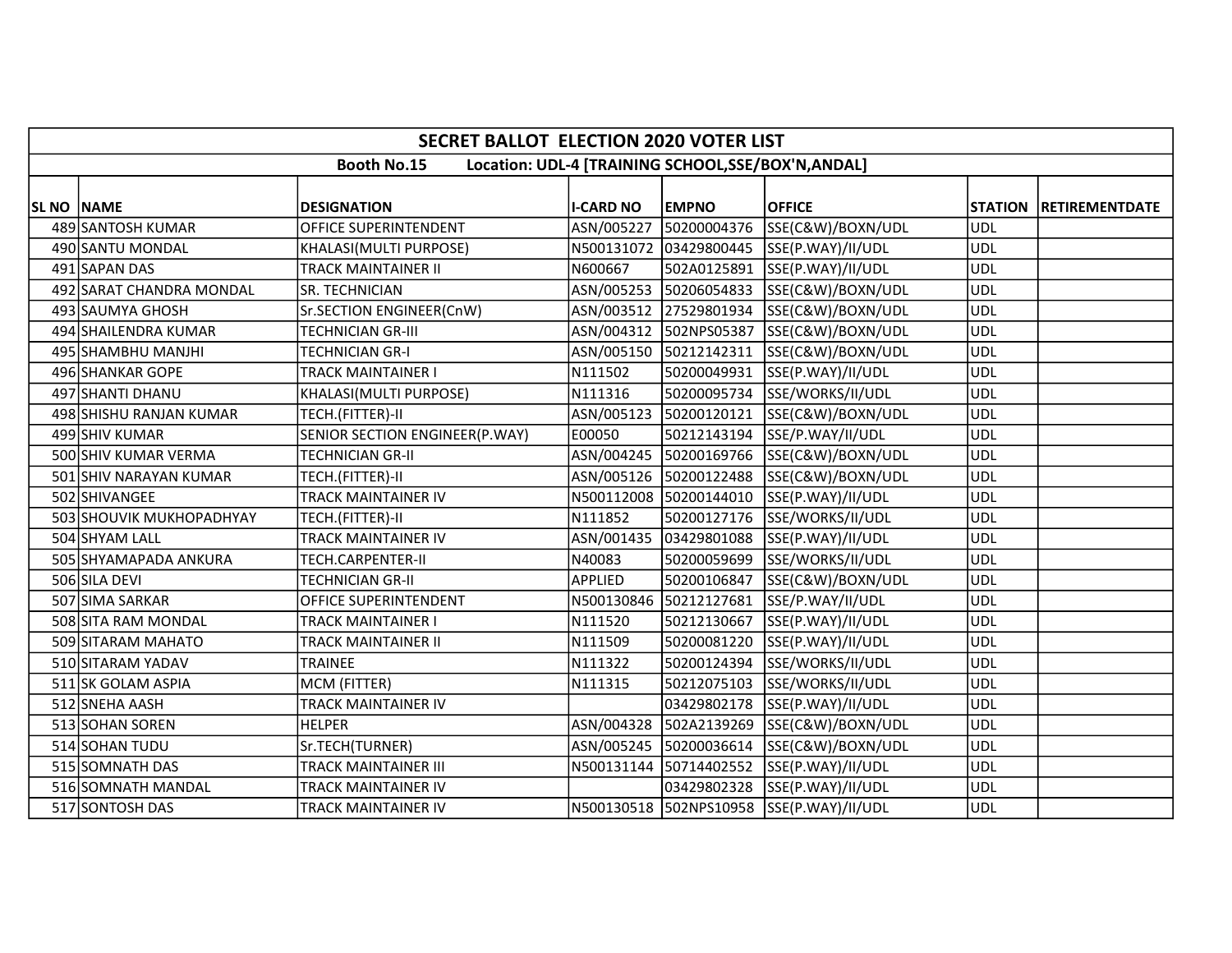|                    | <b>SECRET BALLOT ELECTION 2020 VOTER LIST</b> |                            |                  |                        |                                                     |            |                        |  |
|--------------------|-----------------------------------------------|----------------------------|------------------|------------------------|-----------------------------------------------------|------------|------------------------|--|
|                    |                                               | <b>Booth No.15</b>         |                  |                        | Location: UDL-4 [TRAINING SCHOOL, SSE/BOX'N, ANDAL] |            |                        |  |
| <b>SL NO  NAME</b> |                                               | <b>DESIGNATION</b>         | <b>I-CARD NO</b> | <b>EMPNO</b>           | <b>OFFICE</b>                                       |            | STATION RETIREMENTDATE |  |
|                    | 518 SOUMEN RAJAK                              | TRACK MAINTAINER IV        |                  | 03429802329            | SSE(P.WAY)/II/UDL                                   | <b>UDL</b> |                        |  |
|                    | 519 SOURAV LASKAR                             | TRACK MAINTAINER IV        |                  |                        | 03429802326 SSE(P.WAY)/II/UDL                       | <b>UDL</b> |                        |  |
|                    | 520 SRI SHAHBAZ ALAM                          | <b>HELPER</b>              |                  |                        | 111790 03429800638 SSE(C&W)/BOXN/UDL                | <b>UDL</b> |                        |  |
|                    | 521 SRIKANTA BOURI                            | TRACK MAINTAINER I         | N111562          | 50200072461            | SSE(P.WAY)/II/UDL                                   | UDL        |                        |  |
|                    | 522 SRIKANTA MAITY                            | TRACK MAINTAINER IV        |                  |                        | 03429802330 SSE(P.WAY)/II/UDL                       | <b>UDL</b> |                        |  |
|                    | 523 SRIKANTA MONDAL                           | TECH.(FITTER)-III          |                  |                        | ASN/005213 50200137649 SSE(C&W)/BOXN/UDL            | UDL        |                        |  |
|                    | 524 SRIRAM KEOT                               | <b>TRACK MAINTAINER II</b> | N111575          | 50200085789            | SSE(P.WAY)/II/UDL                                   | <b>UDL</b> |                        |  |
|                    | 525 SUBARNA PATRA                             | <b>HELPER</b>              | M00080           |                        | 15215MS1235 SSE(C&W)/BOXN/UDL                       | UDL        |                        |  |
|                    | 526 SUBHANKAR PRAMANIK                        | TECH.(FITTER)-III          | ASN/005209       | 50200171451            | SSE(C&W)/BOXN/UDL                                   | <b>UDL</b> |                        |  |
|                    | 527 SUBHAS BOURI                              | <b>VALVE MAN</b>           | N500112187       | 50200085548            | SSE/WORKS/II/UDL                                    | UDL        |                        |  |
|                    | 528 SUBHASH                                   | <b>HELPER</b>              |                  | 50212078153            | SSE/Signal/Works/UDL-NG                             | <b>UDL</b> |                        |  |
|                    | 529 SUBHASHIS CHAKRABORTY                     | <b>HELPER</b>              | M00029           | 03429800646            | SSE(C&W)/BOXN/UDL                                   | <b>UDL</b> |                        |  |
|                    | 530 SUBIR CHAKRABORTY                         | TECHNICIAN GR-II           |                  |                        | ASN/005118 50200169900 SSE(C&W)/BOXN/UDL            | <b>UDL</b> |                        |  |
|                    | 531 SUBODH KUMAR GHOSH                        | Sr.TECH(TURNER)            |                  | 810 50206077961        | SSE(C&W)/BOXN/UDL                                   | <b>UDL</b> |                        |  |
|                    | 532 SUBRATA KUMAR BOSE                        | <b>HELPER</b>              |                  |                        | ASN/005290 50200178652 SSE(C&W)/BOXN/UDL            | <b>UDL</b> |                        |  |
|                    | 533 SUDARSHAN SHARMA                          | <b>HELPER</b>              |                  | ASN/003546 03429801760 | SSE(C&W)/BOXN/UDL                                   | UDL        |                        |  |
|                    | 534 SUDHIR KUMAR MANDAL                       | <b>HELPER</b>              |                  |                        | ASN/005131 03429800711 SSE(C&W)/BOXN/UDL            | <b>UDL</b> |                        |  |
|                    | 535 SUDIP KUMAR NANDI                         | TECH.(FITTER)-I            |                  | ASN/005301 50200403757 | SSE(C&W)/BOXN/UDL                                   | <b>UDL</b> |                        |  |
|                    | 536 SUJEN BIRUA                               | TECHNICIAN GR-I            |                  |                        | ASN/005271 50200022615 SSE(C&W)/BOXN/UDL            | UDL        |                        |  |
|                    | 537 SUKANTA MONDAL                            | <b>HELPER</b>              |                  | 03529801018            | SSE(C&W)/BOXN/UDL                                   | UDL        |                        |  |
|                    | 538 SUKDEB BISWAS                             | <b>HELPER</b>              |                  |                        | 18229801730 SSE(C&W)/BOXN/UDL                       | <b>UDL</b> |                        |  |
|                    | 539 SUKHARANJAN SINGHA                        | TRACK MAINTAINER IV        |                  |                        | 03429802333 SSE(P.WAY)/II/UDL                       | <b>UDL</b> |                        |  |
|                    | 540 SUKHENDU PARUI                            | Sr.SECTION ENGINEER(CnW)   | ASN/005180       | 50204766416            | SSE(C&W)/BOXN/UDL                                   | <b>UDL</b> |                        |  |
|                    | 541 SUKLAL HELA                               | Sr.TECH(WELDER)            | ASN/005237       | 50206065983            | SSE(C&W)/BOXN/UDL                                   | <b>UDL</b> |                        |  |
|                    | 542 SUKUMAR METE                              | SR. TECHNICIAN             |                  | ASN/005302 50212110966 | SSE(C&W)/BOXN/UDL                                   | <b>UDL</b> |                        |  |
|                    | 543 SULEKHA ROY                               | <b>KHALASI HELPER</b>      |                  | ASN/001248 03429801991 | SSE/WORKS/II/UDL                                    | <b>UDL</b> |                        |  |
|                    | 544 SUMAN KUMAR                               | TRACK MAINTAINER IV        |                  | 00329800230            | SSE(P.WAY)/II/UDL                                   | <b>UDL</b> |                        |  |
|                    | 545 SUMANTA MAJI                              | TECHNICIAN GR-II           |                  | 1110 50200169651       | SSE(C&W)/BOXN/UDL                                   | <b>UDL</b> |                        |  |
|                    | 546 SUMIT PODDAR                              | Sr.SECTION ENGINEER(CnW)   |                  |                        | ASN/005173 50200045032 SSE(C&W)/BOXN/UDL            | <b>UDL</b> |                        |  |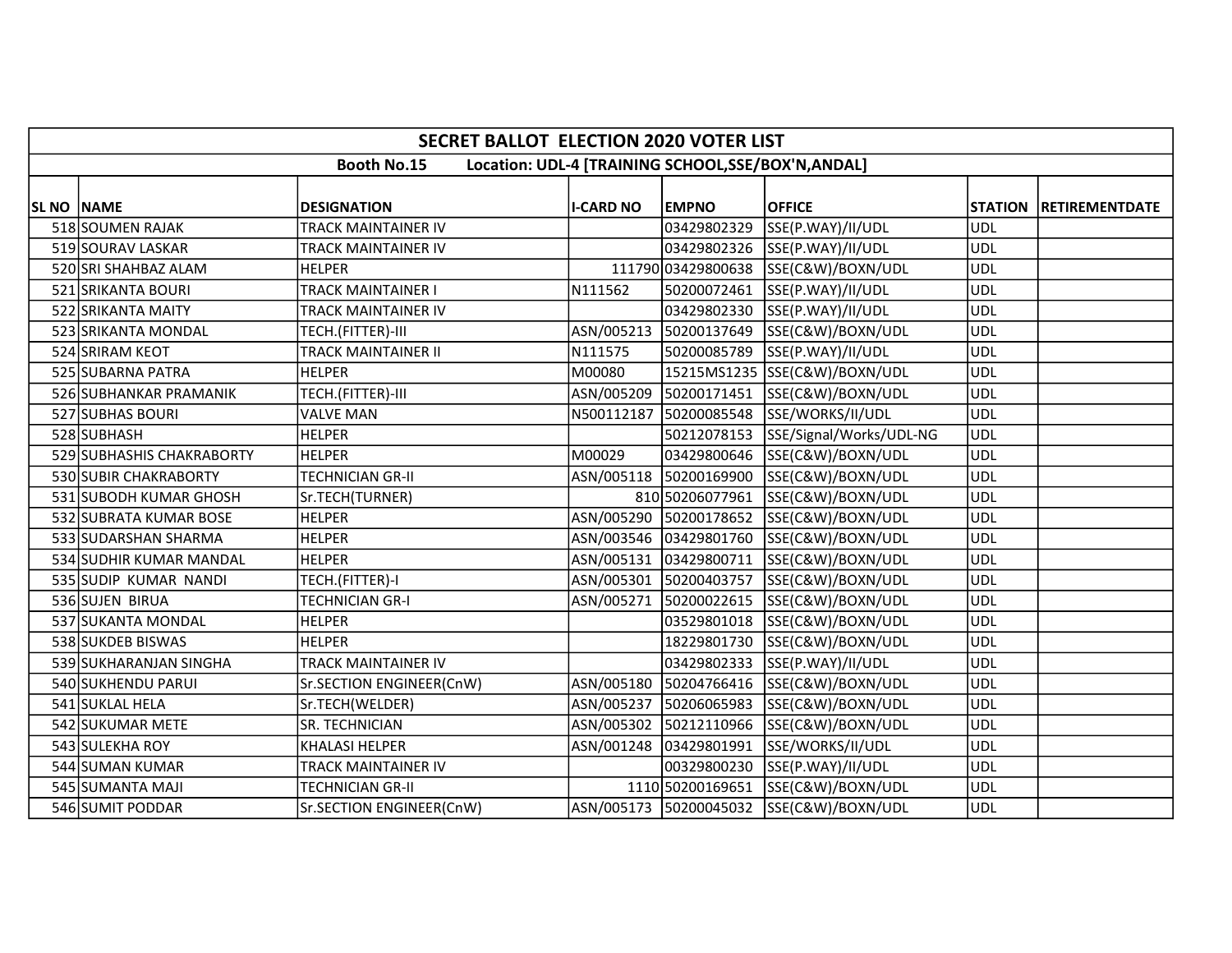|                   | <b>SECRET BALLOT ELECTION 2020 VOTER LIST</b> |                                |                  |                        |                                                     |                |                       |  |
|-------------------|-----------------------------------------------|--------------------------------|------------------|------------------------|-----------------------------------------------------|----------------|-----------------------|--|
|                   |                                               | <b>Booth No.15</b>             |                  |                        | Location: UDL-4 [TRAINING SCHOOL, SSE/BOX'N, ANDAL] |                |                       |  |
|                   |                                               |                                |                  |                        |                                                     |                |                       |  |
| <b>SL NO NAME</b> |                                               | <b>DESIGNATION</b>             | <b>I-CARD NO</b> | <b>EMPNO</b>           | <b>OFFICE</b>                                       | <b>STATION</b> | <b>RETIREMENTDATE</b> |  |
|                   | 547 SUNIL KUMAR                               | TECH.(CRANE DRIVER)-II         | ASN/005246       | 502NPS07162            | SSE(C&W)/BOXN/UDL                                   | <b>UDL</b>     |                       |  |
|                   | 548 SUNIL KUMAR                               | <b>TRACK MAINTAINER III</b>    |                  | N500112045 50200142761 | SSE(P.WAY)/II/UDL                                   | <b>UDL</b>     |                       |  |
|                   | 549 SUNIL KUMAR                               | SR. TECHNICIAN                 |                  | ASN/004333 50206409775 | SSE(C&W)/BOXN/UDL                                   | <b>UDL</b>     |                       |  |
|                   | 550 SUNIL KUMAR ROY                           | Sr.TECH(WELDER)                |                  | ASN/005233 50206078023 | SSE(C&W)/BOXN/UDL                                   | <b>UDL</b>     |                       |  |
|                   | 551 SUNIL KUMAR SINGH                         | <b>TRACK MAINTAINER III</b>    | N111514          | 50200120911            | SSE(P.WAY)/II/UDL                                   | <b>UDL</b>     |                       |  |
|                   | 552 SUNIL THAKUR                              | <b>TECHNICIAN GR-I</b>         | ASN/004999       |                        | 50200015910 SSE(C&W)/BOXN/UDL                       | <b>UDL</b>     |                       |  |
|                   | 553 SUPARNA MISTRY                            | TRACK MAINTAINER IV            | N500112677       | 50200162760            | SSE(P.WAY)/II/UDL                                   | <b>UDL</b>     |                       |  |
|                   | 554 SUPHOL HASDA                              | KHALASI(MULTI PURPOSE)         |                  | ASN/001249 502NPS06307 | SSE/WORKS/II/UDL                                    | <b>UDL</b>     |                       |  |
|                   | 555 SUPRAKASH SARKHEL                         | <b>TECHNICIAN GR-I</b>         | N111086          | 50200062431            | SSE(C&W)/BOXN/UDL                                   | <b>UDL</b>     |                       |  |
|                   | 556 SUPRIYA NANDI                             | Sr.SECTION ENGINEER(CnW)       |                  | 82172 50212005216      | SSE(C&W)/BOXN/UDL                                   | <b>UDL</b>     |                       |  |
|                   | 557 SURAJ KUMAR                               | <b>TRACK MAINTAINER III</b>    |                  | N500113079 50200142748 | SSE(P.WAY)/II/UDL                                   | <b>UDL</b>     |                       |  |
|                   | 558 SURAJIT DAS                               | TECH.(FITTER)-I                | N110243          | 50200023255            | SSE(C&W)/BOXN/UDL                                   | <b>UDL</b>     |                       |  |
|                   | 559 SURAJIT HALDAR                            | TECH.(FITTER)-I                | ASN/004241       | 50200062571            | SSE(C&W)/BOXN/UDL                                   | <b>UDL</b>     |                       |  |
|                   | 560 SURAJIT MANDAL                            | TRACK MAINTAINER IV            |                  | 03429802337            | SSE(P.WAY)/II/UDL                                   | <b>UDL</b>     |                       |  |
|                   | 561 SURANJAN ROUL                             | TRACK MAINTAINER IV            |                  |                        | 03429802458 SSE(P.WAY)/II/UDL                       | <b>UDL</b>     |                       |  |
|                   | 562 SURANJAN SARKER                           | SENIOR SECTION ENGINEER(P.WAY) | E00047           | 50212102052            | SSE/P.WAY/II/UDL                                    | UDL            |                       |  |
|                   | 563 SURENDRA MAHTO                            | <b>TRACK MAINTAINER III</b>    |                  |                        | N500112022 50200142736 SSE(P.WAY)/II/UDL            | <b>UDL</b>     |                       |  |
|                   | 564 SURESH KUMAR                              | <b>TECHNICIAN GR-II</b>        | ASN/004329       |                        | 50200169705 SSE(C&W)/BOXN/UDL                       | <b>UDL</b>     |                       |  |
|                   | 565 SURINDAR PRASAD                           | Sr.TECH(WELDER)                |                  | 82236 50212101217      | SSE(C&W)/BOXN/UDL                                   | <b>UDL</b>     |                       |  |
|                   | 566 SURJEET KUMAR                             | <b>TRACK MAINTAINER IV</b>     |                  | N500112032 50200144125 | SSE(P.WAY)/II/UDL                                   | <b>UDL</b>     |                       |  |
|                   | 567 SUSANTA BISWAS                            | TRACK MAINTAINER IV            |                  | N500130781 502NPS07561 | SSE(P.WAY)/II/UDL                                   | <b>UDL</b>     |                       |  |
|                   | 568 SUSANTA KONER                             | Sr.SECTION ENGINEER(CnW)       | ASN/005177       | 50212073131            | SSE(C&W)/BOXN/UDL                                   | <b>UDL</b>     |                       |  |
|                   | 569 SUSANTA MANDAL                            | KHALASI(MULTI PURPOSE)         | N500130179       | 502NPS06306            | SSE/WORKS/II/UDL                                    | <b>UDL</b>     |                       |  |
|                   | 570 SUSANTA MANDAL                            | <b>TECHNICIAN GR-I</b>         | ASN/005270       | 50290016385            | SSE(C&W)/BOXN/UDL                                   | <b>UDL</b>     |                       |  |
|                   | 571 SUSHIL KUMAR PRASAD                       | Sr.TECH(WELDER)                |                  | 82337 50212096155      | SSE(C&W)/BOXN/UDL                                   | <b>UDL</b>     |                       |  |
|                   | 572 SWAPAN KR KUNDU                           | Sr.SECTION ENGINEER(CnW)       |                  | ASN/005169 50206085957 | SSE(C&W)/BOXN/UDL                                   | <b>UDL</b>     |                       |  |
|                   | 573 SWAPAN MAJUMDER                           | Sr.SECTION ENGINEER(CnW)       | ASN/005182       | 50200107610            | SSE(C&W)/BOXN/UDL                                   | <b>UDL</b>     |                       |  |
|                   | 574 SYED SAJID NADEEM                         | <b>TECHNICIAN GR-I</b>         | M00077           |                        | 502N0000015 SSE(C&W)/BOXN/UDL                       | <b>UDL</b>     |                       |  |
|                   | 575 TAMAL KRISHNA GHOSH                       | <b>HELPER</b>                  | N50013000        |                        | 50200182667 SSE/WORKS/II/UDL                        | <b>UDL</b>     |                       |  |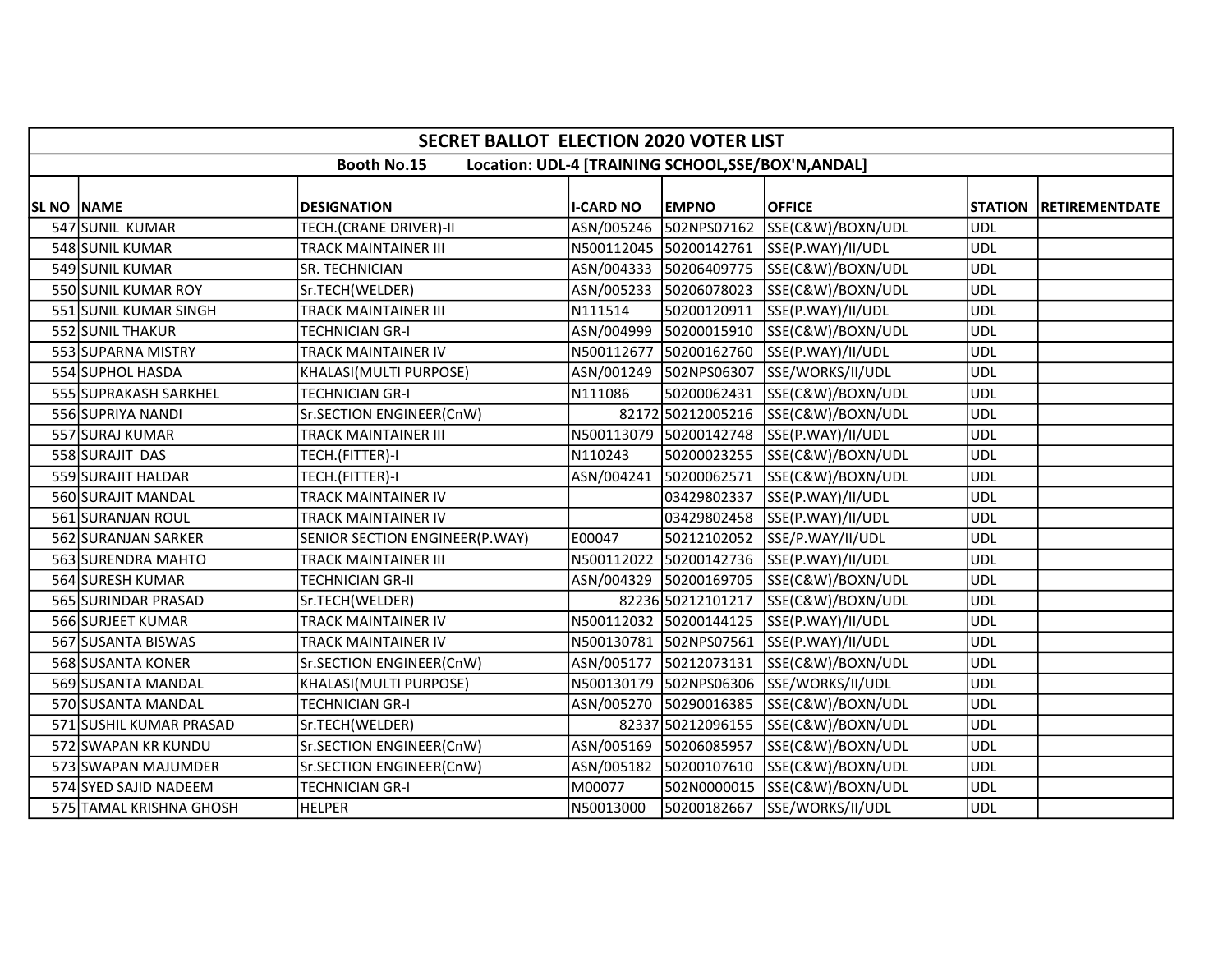|                    | <b>SECRET BALLOT ELECTION 2020 VOTER LIST</b> |                             |                  |                        |                                                     |                |                       |  |
|--------------------|-----------------------------------------------|-----------------------------|------------------|------------------------|-----------------------------------------------------|----------------|-----------------------|--|
|                    |                                               | <b>Booth No.15</b>          |                  |                        | Location: UDL-4 [TRAINING SCHOOL, SSE/BOX'N, ANDAL] |                |                       |  |
| <b>SL NO INAME</b> |                                               | <b>DESIGNATION</b>          | <b>I-CARD NO</b> | <b>EMPNO</b>           | <b>OFFICE</b>                                       | <b>STATION</b> | <b>RETIREMENTDATE</b> |  |
|                    | 576 TANMOY BAIDYA                             | TRACK MAINTAINER IV         |                  | 03429802336            | SSE(P.WAY)/II/UDL                                   | <b>UDL</b>     |                       |  |
|                    | 577 TANMOY MUKHERJEE                          | TECH.(FITTER)-III           | N111291          | 50200137443            | SSE(C&W)/BOXN/UDL                                   | <b>UDL</b>     |                       |  |
|                    | 578 TAPAN MAJI                                | <b>TECHNICIAN GR-I</b>      |                  |                        | 81152 50212105156 SSE(C&W)/BOXN/UDL                 | <b>UDL</b>     |                       |  |
|                    | 579 TAPAN KUMAR KUNDU                         | JUNIOR ENGINEER(CnW)        |                  |                        | 111200 50212116397 SSE(C&W)/BOXN/UDL                | <b>UDL</b>     |                       |  |
|                    | 580 TAPAS KUMAR MANDAL                        | SR. TECHNICIAN              |                  | ASN/005256 50200045599 | SSE(C&W)/BOXN/UDL                                   | UDL            |                       |  |
|                    | 581 TAPAS KUMAR ROY                           | TECH.(WELDER)-I             |                  |                        | ASN/004327 50200124345 SSE(C&W)/BOXN/UDL            | <b>UDL</b>     |                       |  |
|                    | 582 TAPAS PAL                                 | <b>TECHNICIAN GR-III</b>    | ASN/005200       | 50200137510            | SSE(C&W)/BOXN/UDL                                   | <b>UDL</b>     |                       |  |
|                    | 583 TAPASHA KR MOHANTY                        | TECH(PAINTER)-II            |                  | ASN/004278 50200044210 | SSE(C&W)/BOXN/UDL                                   | <b>UDL</b>     |                       |  |
|                    | 584 TARIT KUMAR MONDAL                        | Sr. SECTION ENGINEER(SIG)   |                  | 50209366416            | SSE/Signal/Works/UDL-NG                             | <b>UDL</b>     |                       |  |
|                    | 585 TRIBENI GOPE                              | <b>TRACK MAINTAINER III</b> | N111576          |                        | 50200081334 SSE(P.WAY)/II/UDL                       | <b>UDL</b>     |                       |  |
|                    | 586 TULSHI DAS                                | <b>TRACK MAINTAINER I</b>   | N111571          |                        | 50200042729 SSE(P.WAY)/II/UDL                       | <b>UDL</b>     |                       |  |
|                    | 587 TUSAR KANTI TUDU                          | <b>TECHNICIAN GR-I</b>      | ASN/004994       | 50200033870            | SSE(C&W)/BOXN/UDL                                   | <b>UDL</b>     |                       |  |
|                    | 588 TUSHAR KANTI MAJI                         | <b>TRACK MAINTAINER II</b>  | N111497          | 50200111454            | SSE(P.WAY)/II/UDL                                   | <b>UDL</b>     |                       |  |
|                    | 589 UDAIY PRATAP PAL                          | <b>TRACK MAINTAINER III</b> | N500112024       | 50200143042            | SSE(P.WAY)/II/UDL                                   | <b>UDL</b>     |                       |  |
|                    | 590 UDAY KUMAR                                | <b>TECHNICIAN GR-II</b>     |                  | ASN/005112 50200169778 | SSE(C&W)/BOXN/UDL                                   | <b>UDL</b>     |                       |  |
|                    | 591 UDAY KUMAR                                | <b>TECHNICIAN GR-III</b>    |                  | ASN/005121 50200138435 | SSE(C&W)/BOXN/UDL                                   | <b>UDL</b>     |                       |  |
|                    | 592 UJIR YADAV                                | <b>TRACK MAINTAINER III</b> | N111537          |                        | 50200081358 SSE(P.WAY)/II/UDL                       | <b>UDL</b>     |                       |  |
|                    | 593 UJJWAL KUMAR MONDAL                       | TRACK MAINTAINER IV         |                  |                        | 03429802464 SSE(P.WAY)/II/UDL                       | <b>UDL</b>     |                       |  |
|                    | 594 UMA PRASAD RAJAK                          | TECH(TURNER)-I              |                  |                        | ASN/005240 50202267615 SSE(C&W)/BOXN/UDL            | <b>UDL</b>     |                       |  |
|                    | 595 UMA SANKAR MAZUMDAR                       | <b>SR. TECHNICIAN</b>       |                  | ASN/005252 50206102797 | SSE(C&W)/BOXN/UDL                                   | <b>UDL</b>     |                       |  |
|                    | 596 UMAPADA KUNDU                             | TECH.(FITTER)-I             |                  | ASN/004331 50200062601 | SSE(C&W)/BOXN/UDL                                   | <b>UDL</b>     |                       |  |
|                    | 597 USHA SONKAR                               | <b>TECHNICIAN GR-II</b>     |                  | ASN/004294 50200169717 | SSE(C&W)/BOXN/UDL                                   | UDL            |                       |  |
|                    | 598 UTPAL CHATTERJEE                          | TECH.(FITTER)-II            |                  | ASN/004233 50200110942 | SSE(C&W)/BOXN/UDL                                   | <b>UDL</b>     |                       |  |
|                    | 599 UTTAM DAS                                 | <b>SR. TECHNICIAN</b>       | ASN/005257       | 50200500522            | SSE(C&W)/BOXN/UDL                                   | <b>UDL</b>     |                       |  |
|                    | 600 UTTAM KUMAR SAH                           | TRACK MAINTAINER IV         |                  |                        | ASN/000762 50200404720 SSE(P.WAY)/II/UDL            | <b>UDL</b>     |                       |  |
|                    | 601 VAIDYANATH KUMAR                          | TECHNICIAN GR-II            |                  |                        | ASN/005117 50200169754 SSE(C&W)/BOXN/UDL            | <b>UDL</b>     |                       |  |
|                    | 602 VIJAY BAITHA                              | TECH.(WELDER)-I             |                  | 82401 50212144071      | SSE(C&W)/BOXN/UDL                                   | <b>UDL</b>     |                       |  |
|                    | 603 VIJAY KUMAR                               | <b>TECHNICIAN GR-II</b>     | ASN/005108       | 50200169780            | SSE(C&W)/BOXN/UDL                                   | <b>UDL</b>     |                       |  |
|                    | 604 VIJAY KUMAR                               | TRACK MAINTAINER IV         | E000166          |                        | 18429802792 SSE(P.WAY)/II/UDL                       | <b>UDL</b>     |                       |  |